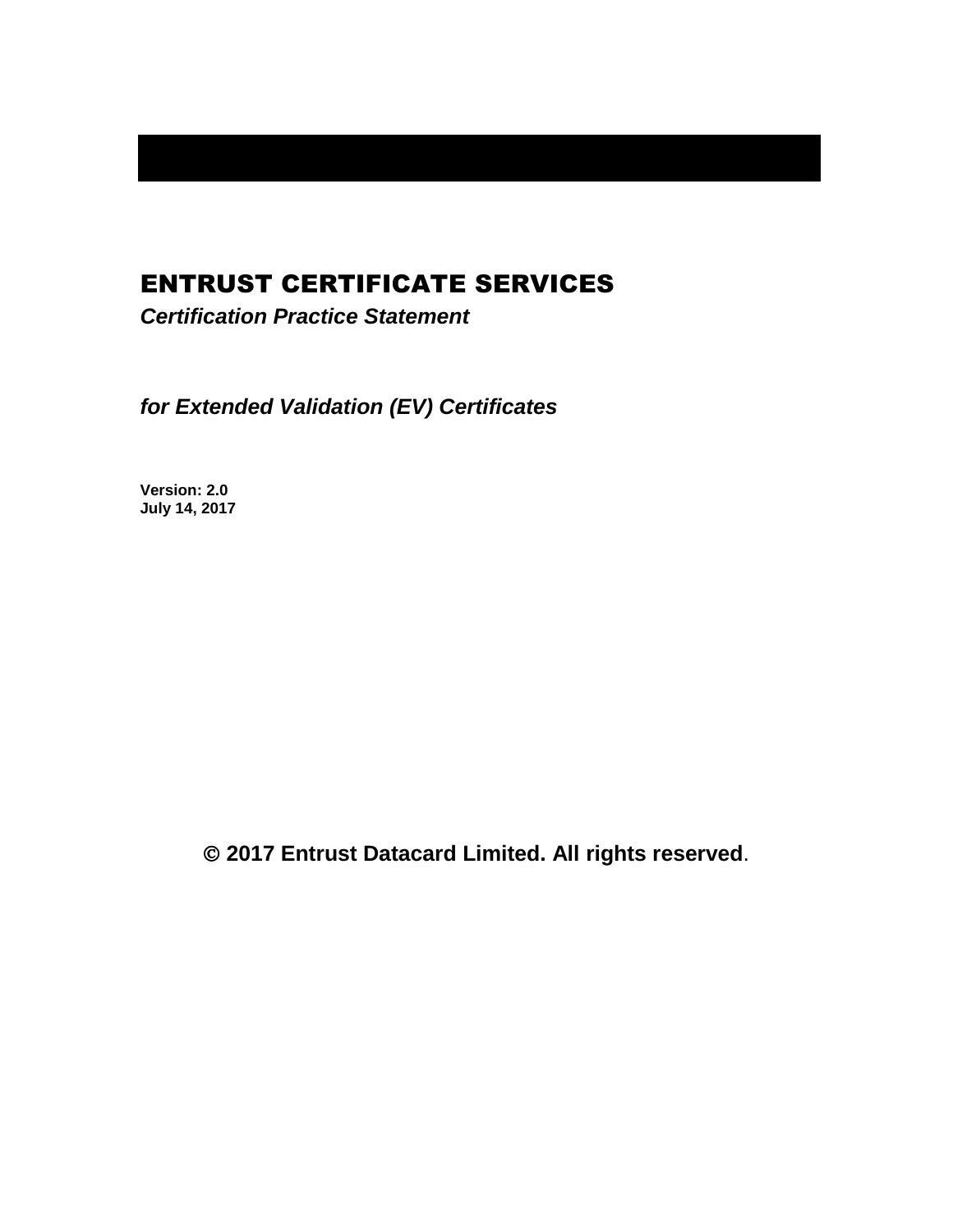# **Revision History**

| Issue | Date               | Changes in this Revision                                                                                                                                                                                                                                                                                |
|-------|--------------------|---------------------------------------------------------------------------------------------------------------------------------------------------------------------------------------------------------------------------------------------------------------------------------------------------------|
| 1.0   | November 30, 2006  | Initial version.                                                                                                                                                                                                                                                                                        |
| 1.01  | January 11, 2007   | <b>Initial Release</b>                                                                                                                                                                                                                                                                                  |
| 1.02  | August 1, 2007     | Update to implement EV Guidelines v1.0 and<br><b>OCSP</b> data requirements                                                                                                                                                                                                                             |
| 1.1   | September 24, 2008 | Revision to routine rekey and key changeover.<br>Other minor revisions having no substantive<br>impact.                                                                                                                                                                                                 |
| 1.2   | December 3, 2009   | Revisions to add additional application software<br>vendors and relying parties as third party<br>beneficiaries. Deleted Subscriber notice<br>requirements. Added Non-Commercial Entities to<br>end-entity types. Added Certificate Profiles.<br>Other minor revisions having no substantive<br>impact. |
| 1.3   | February 28, 2011  | Updated disaster recovery requirements and other<br>minor changes having no substantive impact.                                                                                                                                                                                                         |
| 1.4   | June 25, 2012      | Update for compliance to Baseline Requirements                                                                                                                                                                                                                                                          |
| 1.5   | December 1, 2013   | Update for inclusion of data controls for<br>certificate renewal, support for smartcards, and<br>subordinate CA certificates                                                                                                                                                                            |
| 1.6   | March 4, 2014      | Change to Loss Limitations                                                                                                                                                                                                                                                                              |
| 1.7   | April 6, 2015      | Updated PKI hierarchy, SHA-2, added Certificate<br>Transparency and Certification Authority<br>Authorization                                                                                                                                                                                            |
| 1.8   | July 6, 2015       | Update for EV Code Signing                                                                                                                                                                                                                                                                              |
| 1.9   | February 12, 2016  | Updates for HSM criteria                                                                                                                                                                                                                                                                                |
| 2.0   | February 1, 2017   | Update PKI hierarchy, roots, ECC key size and<br>certificate profiles, changes to Definitions,<br>Disclaimers, Loss Limitations and Conflict of<br>Provisions                                                                                                                                           |
| 2.1   | July 14, 2017      | Update for domain validation methods and update<br>for CAA                                                                                                                                                                                                                                              |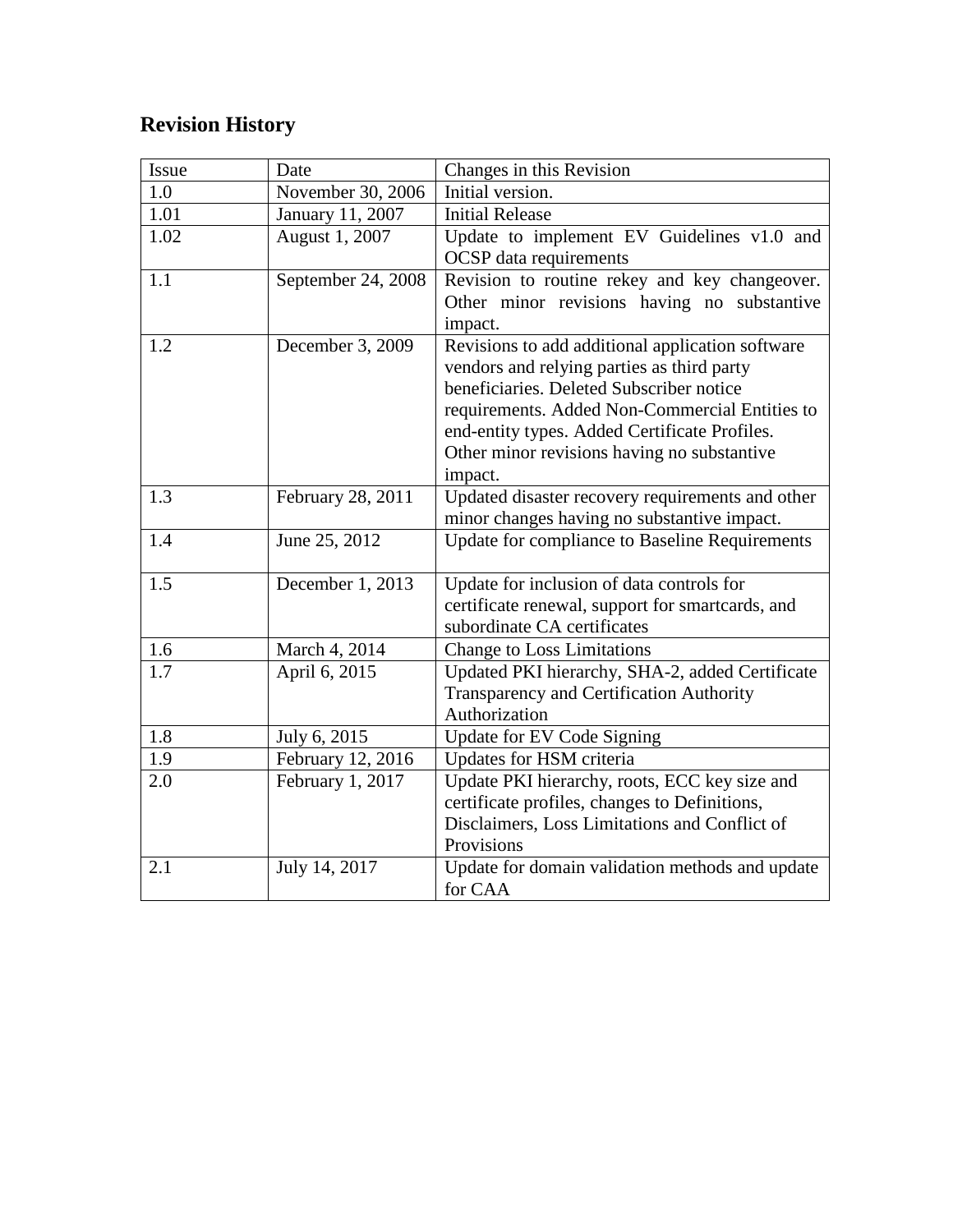# **TABLE OF CONTENTS**

| 1. |                                                   | Introduction 1 |  |  |
|----|---------------------------------------------------|----------------|--|--|
|    | 1.1                                               |                |  |  |
|    | 1.2<br>1.2.1<br>122                               |                |  |  |
|    | 1.3<br>1.3.1<br>1.3.2<br>1.3.3<br>1.3.4           |                |  |  |
| 2. | 1.4<br>1.4.1<br>1.4.2                             |                |  |  |
|    | 2.1<br>2.1.1<br>2.1.2<br>2.1.3<br>2.1.4<br>2.1.5  |                |  |  |
|    | $2.2^{\circ}$<br>2.2.1<br>2.2.2                   |                |  |  |
|    | 2.3<br>2.3.1<br>2.3.2<br>2.3.3                    |                |  |  |
|    | $2.4^{\circ}$<br>2.4.1<br>2.4.2<br>2.4.3          |                |  |  |
|    | $2.5^{\circ}$<br>2.5.2<br>2.5.3<br>2.5.4<br>2.5.5 |                |  |  |
|    | <b>2.6</b><br>2.6.1<br>2.6.2<br>2.6.3<br>2.6.4    |                |  |  |
|    | 2.7<br>2.7.1<br>2.7.2<br>2.7.3                    |                |  |  |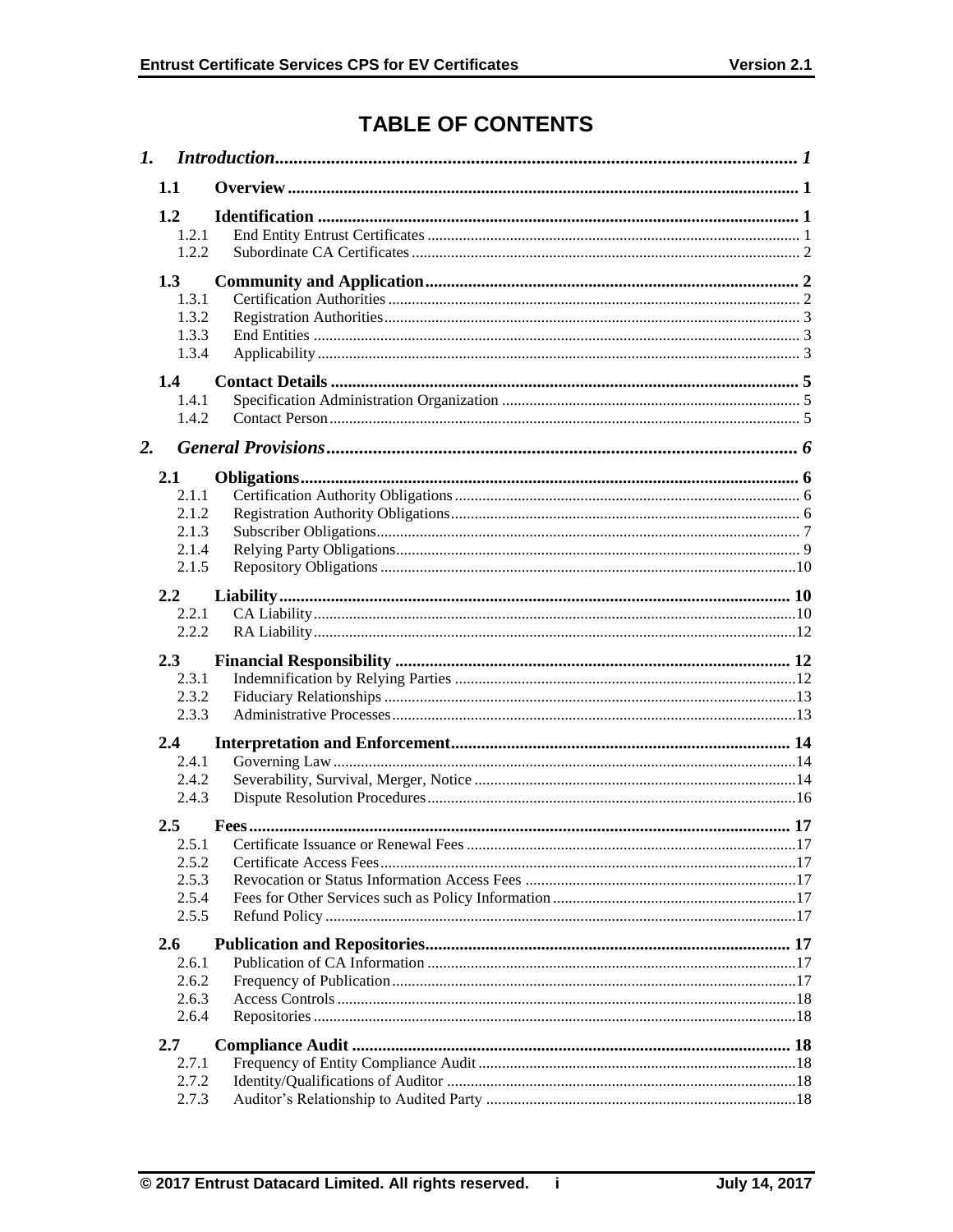|                  | 2.7.4          |  |
|------------------|----------------|--|
|                  | 2.7.5          |  |
|                  | 2.7.6          |  |
|                  |                |  |
|                  | 2.8            |  |
|                  | 2.8.1          |  |
|                  | 2.8.2          |  |
|                  | 2.8.3          |  |
|                  | 2.8.4<br>2.8.5 |  |
|                  | 2.8.6          |  |
|                  | 2.8.7          |  |
|                  | 2.9            |  |
| 3                |                |  |
|                  |                |  |
|                  | 3.1            |  |
|                  | 3.1.1<br>3.1.2 |  |
|                  | 3.1.3          |  |
|                  | 3.1.4          |  |
|                  | 3.1.5          |  |
|                  | 3.1.6          |  |
|                  | 3.1.7          |  |
|                  | 3.1.8          |  |
|                  | 3.1.9          |  |
|                  | 3.1.10         |  |
|                  | 3.1.10.1       |  |
|                  | 3.1.10.2       |  |
|                  | 3.1.10.3       |  |
|                  | 3.1.10.4       |  |
|                  | 3.1.10.5       |  |
|                  | 3.1.10.6       |  |
|                  | 3.1.10.7       |  |
|                  | 3.1.10.8       |  |
|                  | 3.1.10.9       |  |
|                  | 3.1.11         |  |
|                  | 3.2            |  |
|                  | 3.3            |  |
|                  | 3.4            |  |
| $\boldsymbol{4}$ |                |  |
|                  | 4.1            |  |
|                  | 4.1.1          |  |
|                  | 4.2            |  |
|                  | 4.2.1          |  |
|                  | 4.2.2          |  |
|                  | 4.2.3          |  |
|                  | 4.2.4          |  |
|                  | 4.2.5          |  |
|                  | 4.2.6          |  |
|                  | 4.2.7          |  |
|                  | 4.3            |  |
|                  |                |  |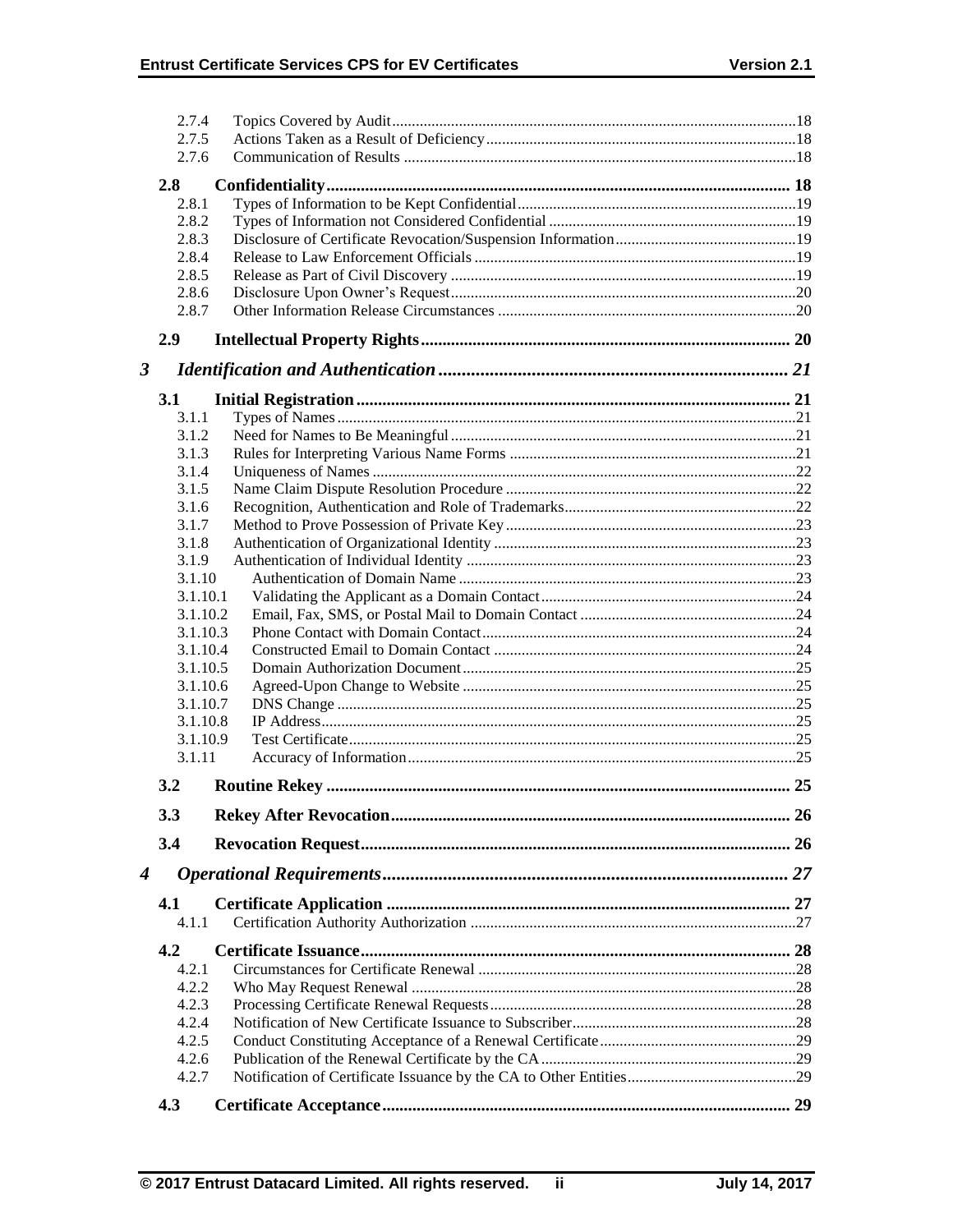|       | 4.4            |                                                                       |  |
|-------|----------------|-----------------------------------------------------------------------|--|
|       | 4.4.1          |                                                                       |  |
|       | 4.4.2          |                                                                       |  |
|       | 4.4.3          |                                                                       |  |
|       | 4.4.4          |                                                                       |  |
| 4.4.5 |                |                                                                       |  |
|       | 4.4.6          |                                                                       |  |
| 4.4.7 |                |                                                                       |  |
|       | 4.4.8<br>4.4.9 |                                                                       |  |
|       | 4.4.10         |                                                                       |  |
|       | 4.4.11         |                                                                       |  |
|       | 4.4.12         |                                                                       |  |
|       | 4.4.13         |                                                                       |  |
|       | 4.4.14         | Checking Requirements For Other Forms of Revocation Advertisements 32 |  |
|       | 4.4.15         |                                                                       |  |
|       | 4.5            |                                                                       |  |
|       | 4.6            |                                                                       |  |
|       | 4.7            |                                                                       |  |
|       | 4.8            |                                                                       |  |
|       | 4.9            |                                                                       |  |
|       |                |                                                                       |  |
| 5     |                |                                                                       |  |
|       | 5.1            |                                                                       |  |
|       | 5.1.1          |                                                                       |  |
|       | 5.1.2          |                                                                       |  |
|       | 5.1.3          |                                                                       |  |
|       | 5.1.4          |                                                                       |  |
|       | 5.1.5<br>5.1.6 |                                                                       |  |
|       | 5.1.7          |                                                                       |  |
|       | 5.1.8          |                                                                       |  |
|       | 5.2            |                                                                       |  |
|       |                |                                                                       |  |
|       | 5.3            |                                                                       |  |
| 6     |                |                                                                       |  |
|       | 6.1            |                                                                       |  |
|       | 6.1.1          |                                                                       |  |
|       | 6.1.2          |                                                                       |  |
|       | 6.1.3          |                                                                       |  |
|       | 6.1.4          |                                                                       |  |
|       | 6.1.5          |                                                                       |  |
|       | 6.1.6          |                                                                       |  |
|       | 6.1.7<br>6.1.8 |                                                                       |  |
|       | 6.1.9          |                                                                       |  |
|       |                |                                                                       |  |
|       | 6.2            |                                                                       |  |
|       | 6.2.1          |                                                                       |  |
|       | 6.2.2          |                                                                       |  |
|       | 6.2.3          |                                                                       |  |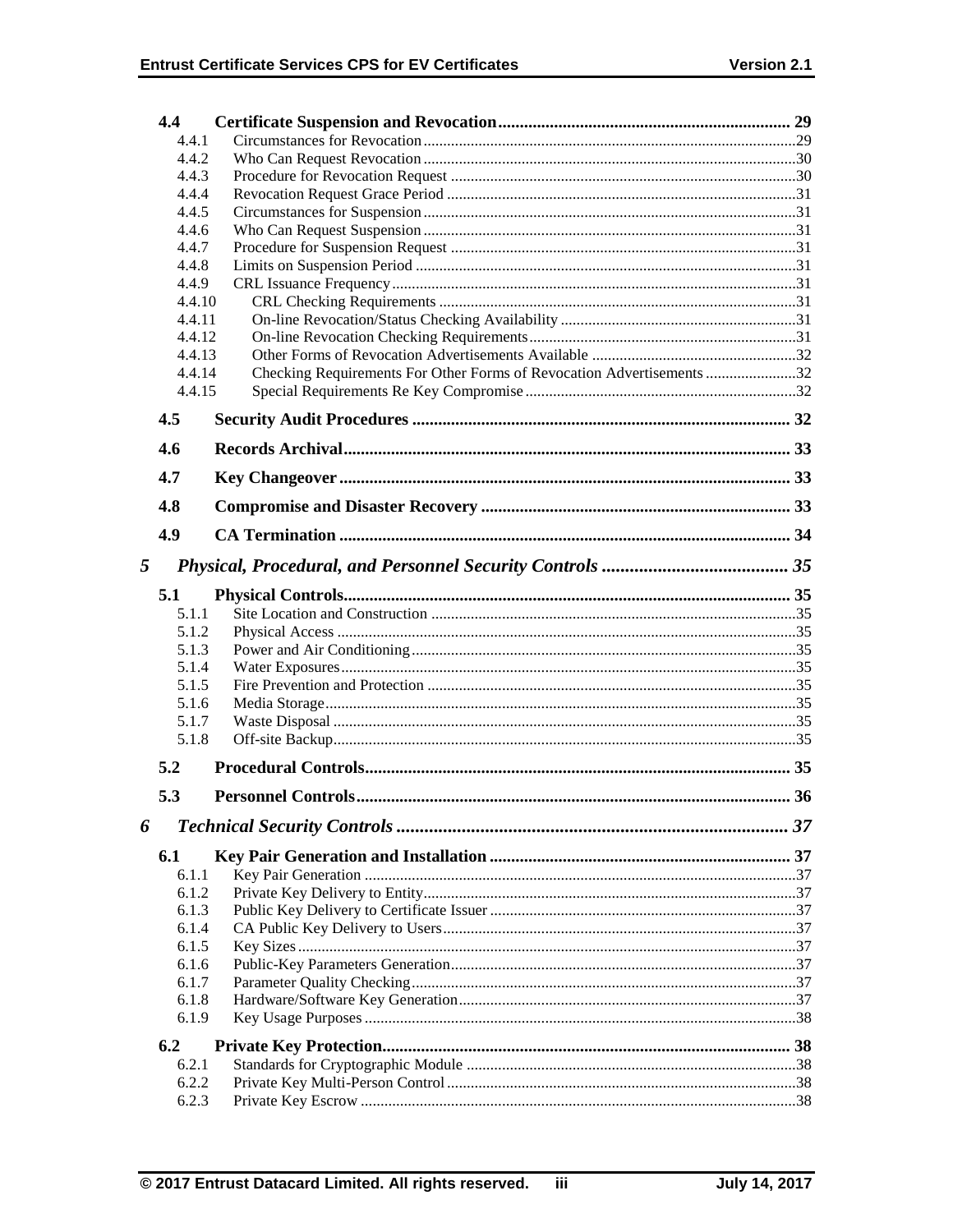|                | 6.2.4<br>6.2.5  |  |  |  |  |
|----------------|-----------------|--|--|--|--|
|                | 6.2.6           |  |  |  |  |
|                | 6.2.7           |  |  |  |  |
|                | 6.2.8           |  |  |  |  |
|                | 6.2.9<br>6.2.10 |  |  |  |  |
|                | 6.3             |  |  |  |  |
|                | 6.4             |  |  |  |  |
|                | 6.5             |  |  |  |  |
|                |                 |  |  |  |  |
|                | 6.6<br>6.6.1    |  |  |  |  |
|                | 6.6.2           |  |  |  |  |
|                | 6.6.3           |  |  |  |  |
|                | 6.7             |  |  |  |  |
|                | 6.8             |  |  |  |  |
|                | 6.9             |  |  |  |  |
| $\overline{7}$ |                 |  |  |  |  |
|                | 7.1             |  |  |  |  |
|                |                 |  |  |  |  |
|                |                 |  |  |  |  |
|                |                 |  |  |  |  |
|                |                 |  |  |  |  |
|                |                 |  |  |  |  |
|                |                 |  |  |  |  |
|                |                 |  |  |  |  |
|                | 7.2             |  |  |  |  |
|                | 7.3             |  |  |  |  |
|                | 7.4             |  |  |  |  |
| 8              |                 |  |  |  |  |
|                | 8.1             |  |  |  |  |
|                | 8.2             |  |  |  |  |
|                | 8.3             |  |  |  |  |
|                |                 |  |  |  |  |
| 9              |                 |  |  |  |  |
|                | <i>10</i>       |  |  |  |  |
|                |                 |  |  |  |  |
|                |                 |  |  |  |  |
|                |                 |  |  |  |  |
|                |                 |  |  |  |  |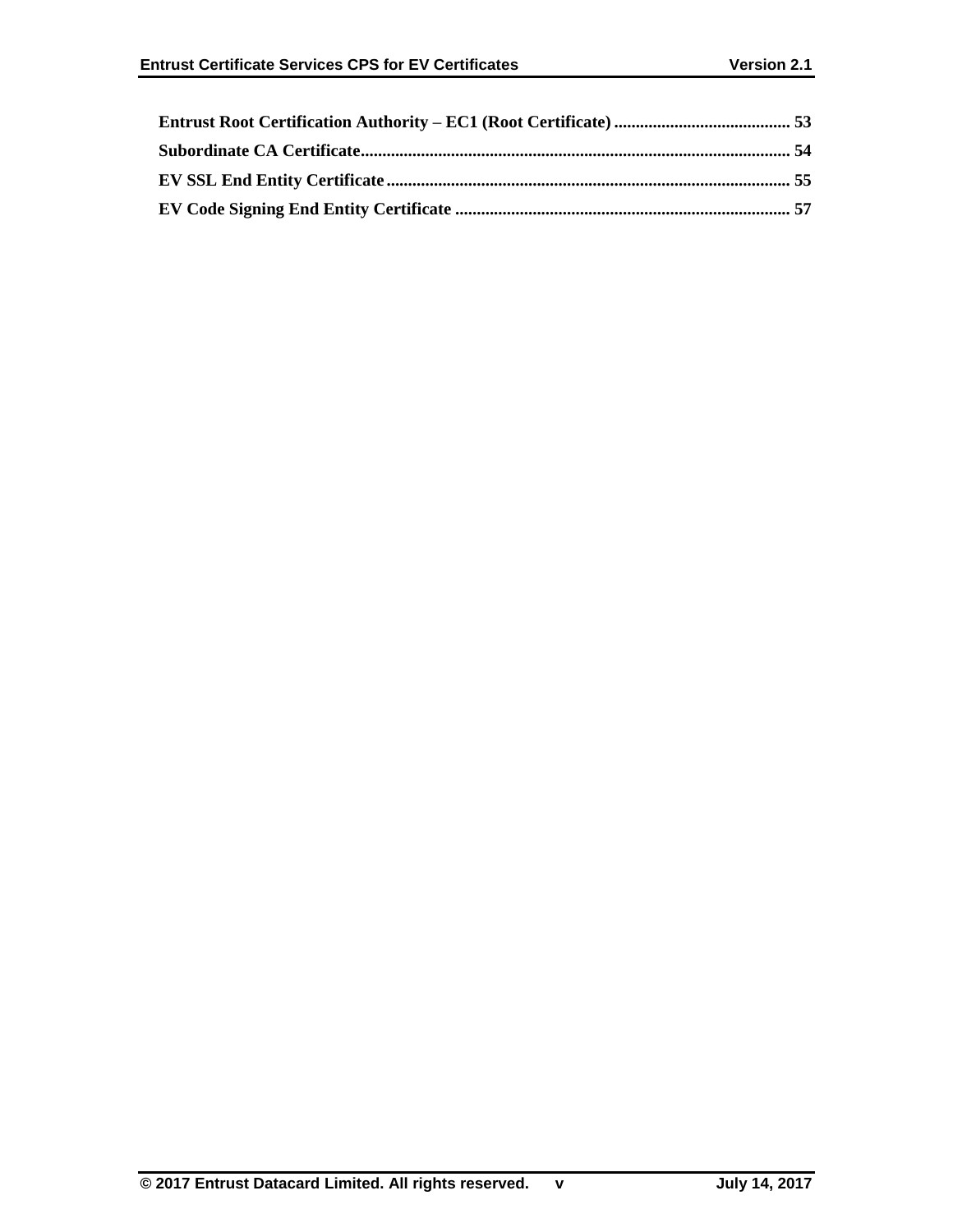### **1. Introduction**

Entrust Datacard Limited ("Entrust") uses Entrust's award winning Entrust Authority family of software products to provide standards-compliant digital certificates that enable more secure on-line communications.

The Entrust Certificate Services Certification Practice Statement for Extended Validation (EV) Certificates ("CPS") conforms to the current version of the following CA/Browser Forum documents published at [http://www.cabforum.org:](http://www.cabforum.org/)

- Guidelines for the Issuance and Management of Extended Validation Certificates ("EV SSL" Guidelines")
- Guidelines for the Issuance and Management of Extended Validation Code Signing Certificates ("EV Code Signing Guidelines")
- Baseline Requirements for the Issuance and Management of Publicly-Trusted Certificates ("Baseline Requirements")

Note the EV SSL Guidelines and the EV Code Signing Guidelines will be referred to collectively as the EV Guidelines.

The EV Guidelines and the Baseline Requirements describe certain of the minimum requirements that a Certification Authority (CA) must meet in order to issue Extended Validation Certificates ("EV Certificates").

Subject Organization information from valid EV SSL Certificates may be displayed in a special manner by certain relying-party software applications (e.g., browser software) in order to provide users with a trustworthy confirmation of the identity of the entity that controls the website they are accessing.

In the event of any inconsistency between this CPS and the EV Guidelines, the EV Guidelines take precedence over this CPS.

### **1.1 Overview**

This CPS describes the practices and procedures of (i) the EV CAs, and (ii) RAs operating under the EV CAs. This CPS also describes the terms and conditions under which Entrust makes CA and Registration Authority (RA) services available in respect to EV Certificates. This CPS is applicable to all persons, entities, and organizations, including, without limitation, all Applicants, Subscribers, Relying Parties, Resellers, Comarketers and any other persons, entities, or organizations that have a relationship with (i) Entrust in respect to EV Certificates and/or any services provided by Entrust in respect to EV Certificates, or (ii) any RAs operating under an EV CAs, or any Resellers or Co-marketers providing any services in respect to EV Certificates. This CPS is incorporated by reference into all EV Certificates issued by EV CAs. This CPS provides Applicants, Subscribers, Relying Parties, Resellers, Co-marketers and other persons, entities, and organizations with a statement of the practices and policies of the EV CAs and also of the RAs operating under the EV CAs. This CPS also provides a statement of the rights and obligations of Entrust, any third parties that are operating RAs under the EV CAs, Applicants, Subscribers, Relying Parties, Resellers, Comarketers and any other persons, entities, or organizations that may use or rely on EV Certificates or have a relationship with an EV CA or a RA operating under an EV CA in respect to EV Certificates and/or any services in respect to EV Certificates.

### **1.2 Identification**

### **1.2.1 End Entity Entrust Certificates**

This document is called the Entrust Certificate Services Certification Practice Statement for Extended Validation Certificates.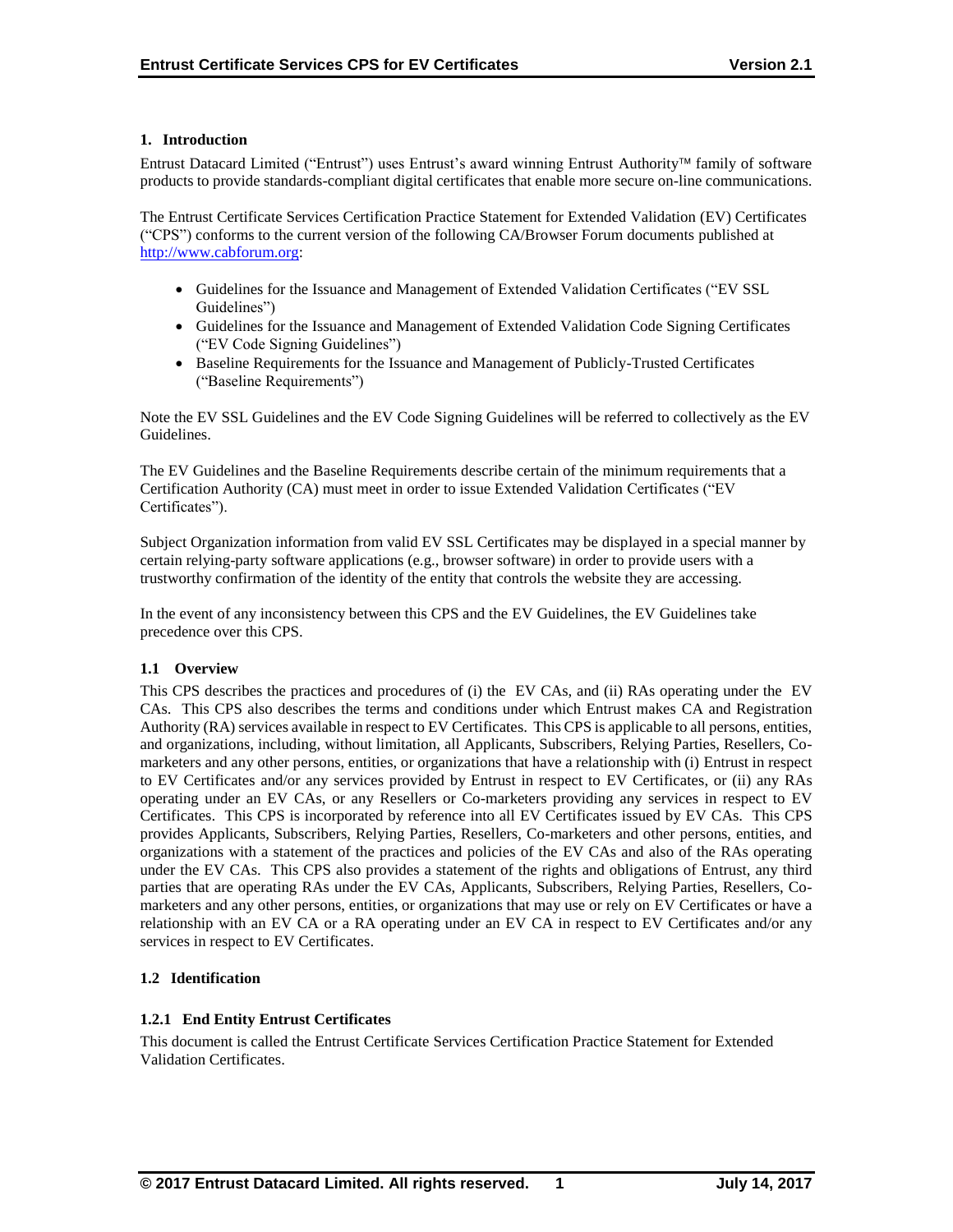Each EV Certificate issued by the EV CA to a Subscriber contains an Object Identifier (OID) defined by the EV CA in the certificate's certificatePolicies extension that:

- 1. indicates which EV CA policy statement (i.e. this CPS) relates to that certificate,
- 2. asserts the EV CA's adherence to and compliance with this CPS and the EV Guidelines, and which
- 3. by pre-agreement with Application Software Vendors, marks the certificate as being an EV Certificate.

The following OID has been registered by the EV CA for inclusion in EV Certificates. The OID indicates the EV Certificates meet the requirements of the EV Guidelines and the Baseline Requirements:

#### **2.16.840.1.114028.10.1.2**

### **1.2.2 Subordinate CA Certificates**

Subordinate CA Certificates issued to an Entrust CA will contain either the any policy OID or an OID identifying the specific policy for that CA.

### **1.3 Community and Application**

#### **1.3.1 Certification Authorities**

In the EV public-key infrastructure, CAs may accept Certificate Signing Requests (CSRs) and Public Keys from Applicants whose identity has been verified as provided herein by an Entrust-operated RA or by an independent third-party RA operating under an EV CA. If an EV Certificate Application is verified, the verifying RA will send a request to an EV CA for the issuance of an EV Certificate. The EV CA will create an EV Certificate containing the Public Key and identification information contained in the request sent by the RA to that EV CA. The EV Certificate created in response to the request will be digitally signed by the EV CA.

The EV Certificate Authority Hierarchy consists of Roots and Issuing CAs:

#### Root CA:

Common Name: Entrust Root Certification Authority Subject Key Identifier: 68 90 e4 67 a4 a6 53 80 c7 86 66 a4 f1 f7 4b 43 fb 84 bd 6d Thumbprint (SHA-1): b3 1e b1 b7 40 e3 6c 84 02 da dc 37 d4 4d f5 d4 67 49 52 f9

> SSL/TLS Issuing CA: Common Name: Entrust Certification Authority - L1E Subject Key Identifier: 5b 41 8a b2 c4 43 c1 bd bf c8 54 41 55 9d e0 96 ad ff b9 a1 Thumbprint (SHA-1): 17 9a 76 96 db 43 22 81 3f 1c 95 72 b8 50 33 84 1d ec 02 0e

#### Root CA:

Common Name: Entrust.net Certification Authority (2048) Subject Key Identifier: 55E4 81D1 1180 BED8 89B9 08A3 31F9 A124 0916 B970 Thumbprint (SHA-1): 5030 0609 1D97 D4F5 AE39 F7CB E792 7D7D 652D 3431

SSL/TLS Issuing CA:

Common Name: Entrust Certification Authority - L1E Subject Key Identifier: 5b 41 8a b2 c4 43 c1 bd bf c8 54 41 55 9d e0 96 ad ff b9 a1 Thumbprint (SHA-1): 17 9a 76 96 db 43 22 81 3f 1c 95 72 b8 50 33 84 1d ec 02 0e

Root CA (SHA-2): Entrust Root Certification Authority – G2 Key Identifier: 6a 72 26 7a d0 1e ef 7d e7 3b 69 51 d4 6c 8d 9f 90 12 66 ab SHA-1 Thumbprint: 8c f4 27 fd 79 0c 3a d1 66 06 8d e8 1e 57 ef bb 93 22 72 d4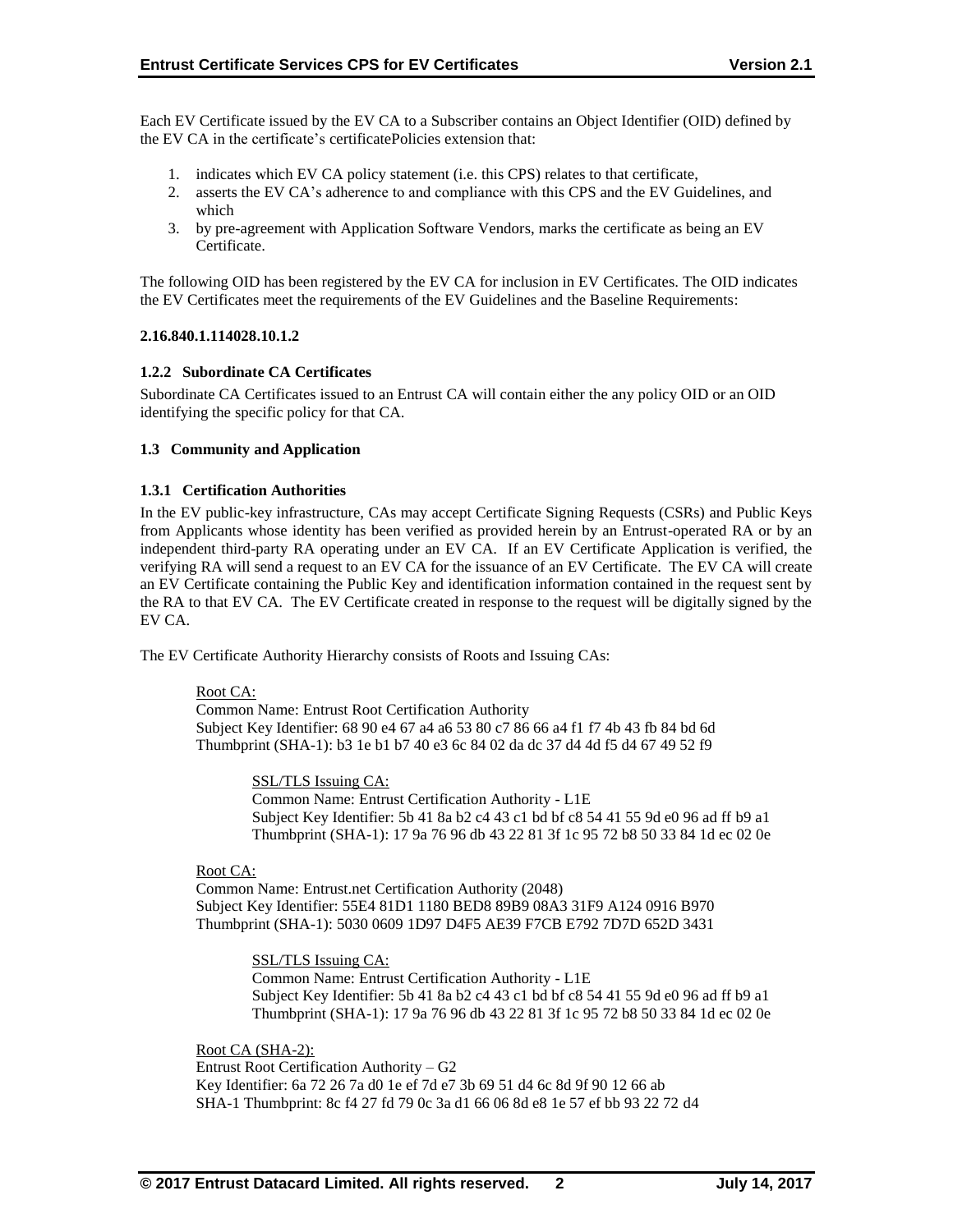SSL/TLS Issuing CA (SHA-2) Entrust Certification Authority – L1M Key Identifier: c3 f7 d0 b5 2a 30 ad af 0d 91 21 70 39 54 dd bc 89 70 c7 3a SHA-1 Thumbprint: cc 13 66 95 63 90 65 fa b4 70 74 d2 8c 55 31 4c 66 07 7e 90

EV Code Signing Issuing CA (SHA-2) Entrust Extended Validation Code Signing CA – EVCS1 Key Identifier: 2a 0a 6f 32 2c 29 20 21 76 6a b1 ac 8c 3c af 93 8e 0e 6b a2 SHA-1 Thumbprint: 64 b8 f1 ed ef 40 d7 d2 86 02 b6 b9 17 1a ff 11 4e 12 a6 46

Root CA (ECC):

Common Name: Entrust Root Certification Authority - EC1 Subject Key Identifier: b7 63 e7 1a dd 8d e9 08 a6 55 83 a4 e0 6a 50 41 65 11 42 49 Thumbprint (SHA-1): 20 d8 06 40 df 9b 25 f5 12 25 3a 11 ea f7 59 8a eb 14 b5 47

> SSL/TLS Issuing CA: Common Name: Entrust Certification Authority - L1J Subject Key Identifier: c3 f9 45 03 be c8 f9 0b 3c 45 35 f3 eb 72 ec e7 e8 eb 94 9b Thumbprint (SHA-1): 33 ff fe 4a 9a 16 91 e5 3e fa 15 68 eb 74 3a 69 d8 b5 2e ad

Only CAs authorized by Entrust are permitted to issue EV Certificates. In the event that more than one CA is authorized to issue EV Certificates, Entrust will post a list of authorized CAs in the Entrust Repository.

### **1.3.2 Registration Authorities**

In the EV public-key infrastructure, RAs under the EV CAs may accept EV Certificate Applications from Applicants and perform a verification of the information contained in such EV Certificate Applications. The information provided is verified according to the procedures established by the Entrust Policy Authority, which conform to the EV Guidelines published by the CA/Browser Forum. Upon successful verification a RA operating under an EV CA may send a request to such EV CA to issue an EV Certificate to the Applicant.

Only RAs authorized by Entrust are permitted to submit requests to an EV CA for the issuance of EV Certificates.

### **1.3.3 End Entities**

End entities for the Entrust SSL web server public-key infrastructure consist of:

- 1. **Applicants** An Applicant is a Private Organization, Government Entity, Business Entity, or Non-Commercial Entity that has applied for, but has not yet been issued, an EV Certificate. Eligible Private Organizations, Government Entities, Business Entities and Non-Commercial Entities are stipulated in the EV Guidelines.
- 2. **Subscribers**  A Subscriber is a Private Organization, Government Entity, Business Entity, or Non-Commercial Entity that has been issued an EV Certificate.
- 3. **Relying Parties**  A Relying Party is a person, entity, or organization that relies on or uses an EV Certificate and/or any other information provided in an Entrust Repository to verify the identity and Public Key of a Subscriber and/or use such Public Key to send or receive encrypted communications to or from a Subscriber.

Additionally, Certificate Beneficiaries are express third party beneficiaries of this CPS and all agreements into which it is incorporated.

#### **1.3.4 Applicability**

This CPS is applicable to EV Certificates issued by EV CAs.

#### EV SSL Certificates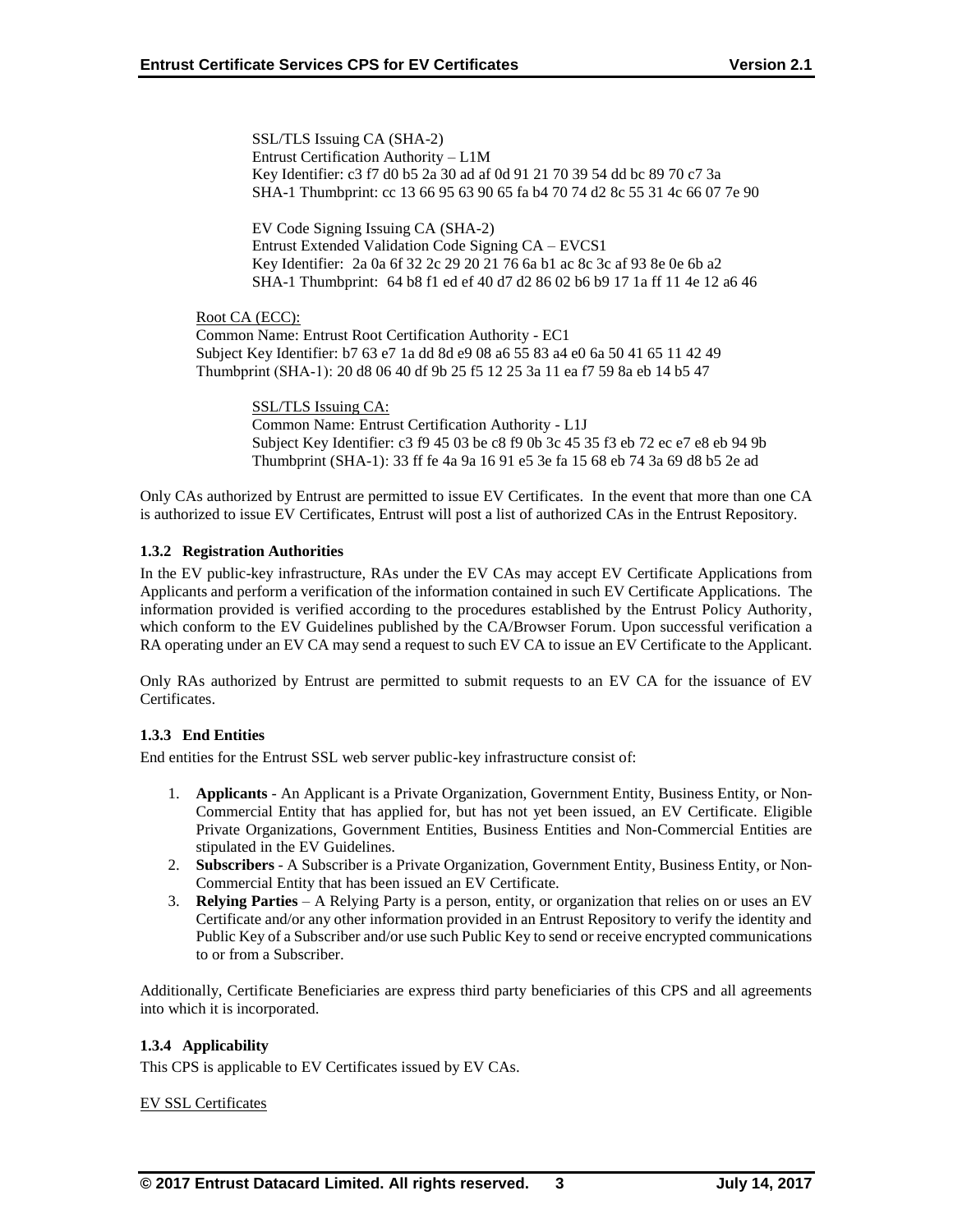EV SSL Certificates are intended for use in establishing Web-based data communication conduits via TLS/SSL protocols. EV SSL Certificates conform to the requirements of the EV SSL Guidelines, which are based on the ITU-T X.509 v3 standard with SSL extensions.

#### EV Code Signing Certificates

EV Code Signing Certificates are used by content and software developers and publishers to digitally sign executables and other content. EV Code Signing Certificates conform to the requirements of the ITU-T X.509 v3 standard. The primary purpose of an EV Code Signing Certificate is to provide a method of ensuring that an executable object has come from an identifiable software publisher and has not been altered since signing.

### **1.3.4.1 Primary Purposes**

### EV SSL Certificates

The primary purposes of an EV SSL Certificate are to:

- 1. Identify the legal entity that controls a website: Provide a reasonable assurance to the user of an Internet browser that the website the user is accessing is controlled by a specific legal entity identified in the EV SSL Certificate by name, address of Place of Business, Jurisdiction of Incorporation or Registration and Registration Number or other disambiguating information; and
- 2. Enable encrypted communications with a website: Facilitate the exchange of encryption keys in order to enable the encrypted communication of information over the Internet between the user of an Internet browser and a website.

#### EV Code Signing Certificates

EV Code Signing Certificates and signatures are intended to be used to verify the identity of the certificate holder (Subscriber) and the integrity of its code. They provide assurance to a user or platform provider that code verified with the certificate has not been modified from its original form and is distributed by the legal entity identified in the EV Code Signing Certificate by name, Place of Business address, Jurisdiction of Incorporation or Registration, and other information. EV Code Signing Certificates may help to establish the legitimacy of signed code, help to maintain the trustworthiness of software platforms, help users to make informed software choices, and limit the spread of malware. No particular software object is identified by an EV Code Signing Certificate, only its distributor is identified.

#### **1.3.4.2 Secondary Purposes**

The secondary purposes of an EV Certificate are to help establish the legitimacy of a business claiming to operate a website or distribute executable code, and to provide a vehicle that can be used to assist in addressing problems related to phishing, malware and other forms of online identity fraud. By providing more reliable third-party verified identity and address information regarding the owner of the business, EV Certificates may help to:

- 1. Make it more difficult to mount phishing and other online identity fraud attacks using certificates;
- 2. Assist companies that may be the target of phishing attacks or online identity fraud by providing them with a tool to better identify themselves to users; and
- 3. Assist law enforcement organizations in investigations of phishing and other online identity fraud, including where appropriate, contacting, investigating, or taking legal action against the Subject.

### **1.3.4.3 Excluded Purposes**

#### EV SSL Certificates

EV SSL Certificates focus only on the identity of the Subject named in the Certificate, and not on the behavior of the Subject. As such, an EV SSL Certificate is not intended to provide any assurances, or otherwise represent or warrant:

- 1. That the Subject named in the EV SSL Certificate is actively engaged in doing business;
- 2. That the Subject named in the EV SSL Certificate complies with applicable laws;
- 3. That the Subject named in the EV SSL Certificate is trustworthy, honest, or reputable in its business dealings; or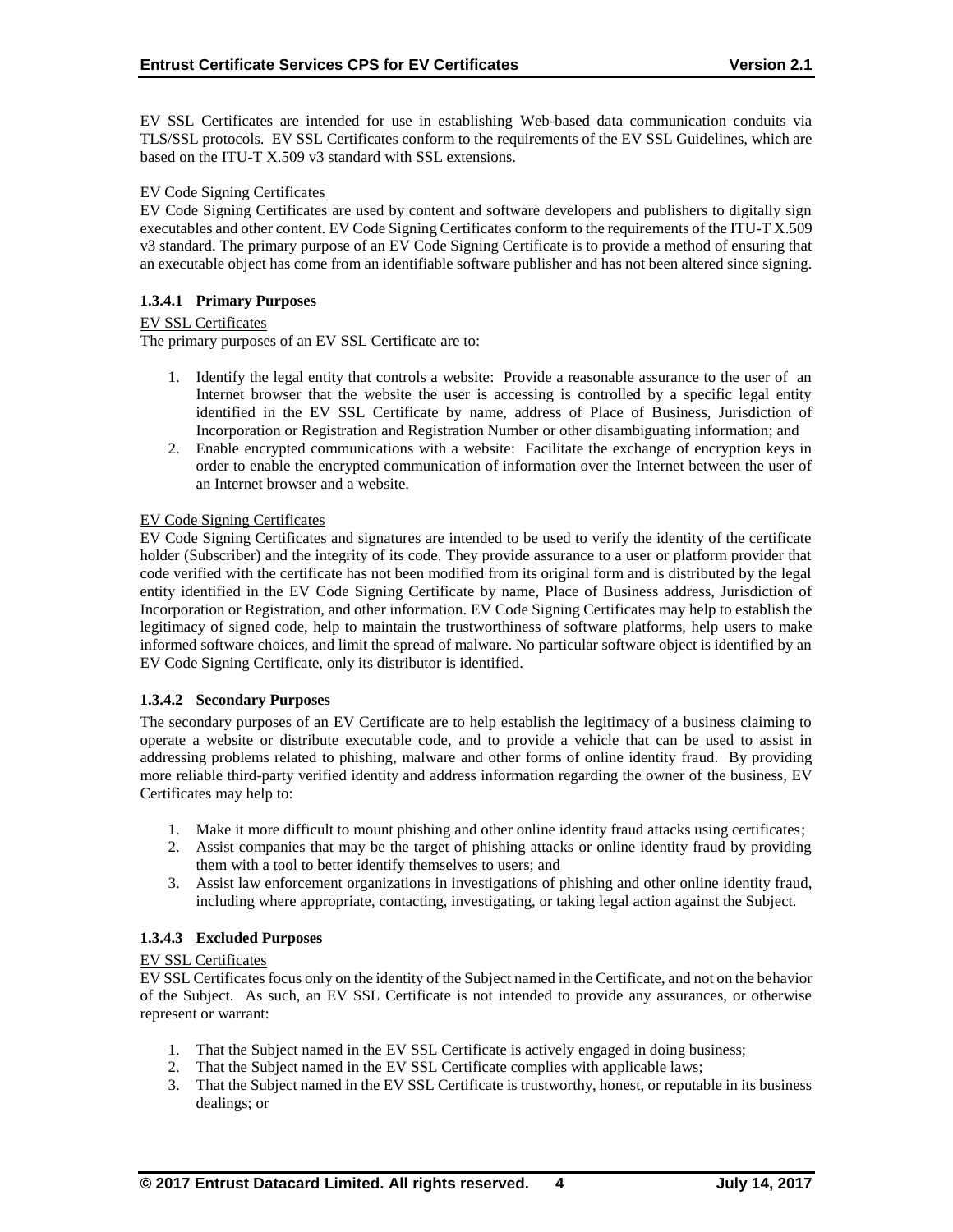4. That it is "safe" to do business with the Subject named in the EV SSL Certificate.

### EV Code Signing Certificates

EV Code Signing Certificates focus only on assuring the identity of the Subscriber and that the signed code has not been modified from its original form. EV Code Signing Certificates are not intended to provide any other assurances, representations, or warranties. Specifically, EV Code Signing Certificates do not warrant that code is free from vulnerabilities, malware, bugs, or other problems. EV Code Signing Certificates do not warrant or represent that:

- 5. The Subject named in the EV Code Signing Certificate is actively engaged in doing business;
- 6. The Subject named in the EV Code Signing Certificate complies with applicable laws;
- 7. The Subject named in the EV Code Signing Certificate is trustworthy, honest, or reputable in its business dealings; or
- 8. It is "safe" to install code distributed by the Subject named in the EV Code Signing Certificate.

### **1.4 Contact Details**

### **1.4.1 Specification Administration Organization**

The CPS is administered by the Entrust Policy Authority; it is based on the policies established by Entrust Datacard Limited and the EV Guidelines and Baseline Requirements published by the CA/Browser Forum.

### **1.4.2 Contact Person**

The contact information for questions about EV Certificates is:

Entrust Datacard Limited 1000 Innovation Drive Ottawa, Ontario Canada K2K 3E7 Attn: Entrust Certificate Services

Tel: 1-866-267-9297 or 1-613-270-2680 Email: ecs.support@entrustdatacard.com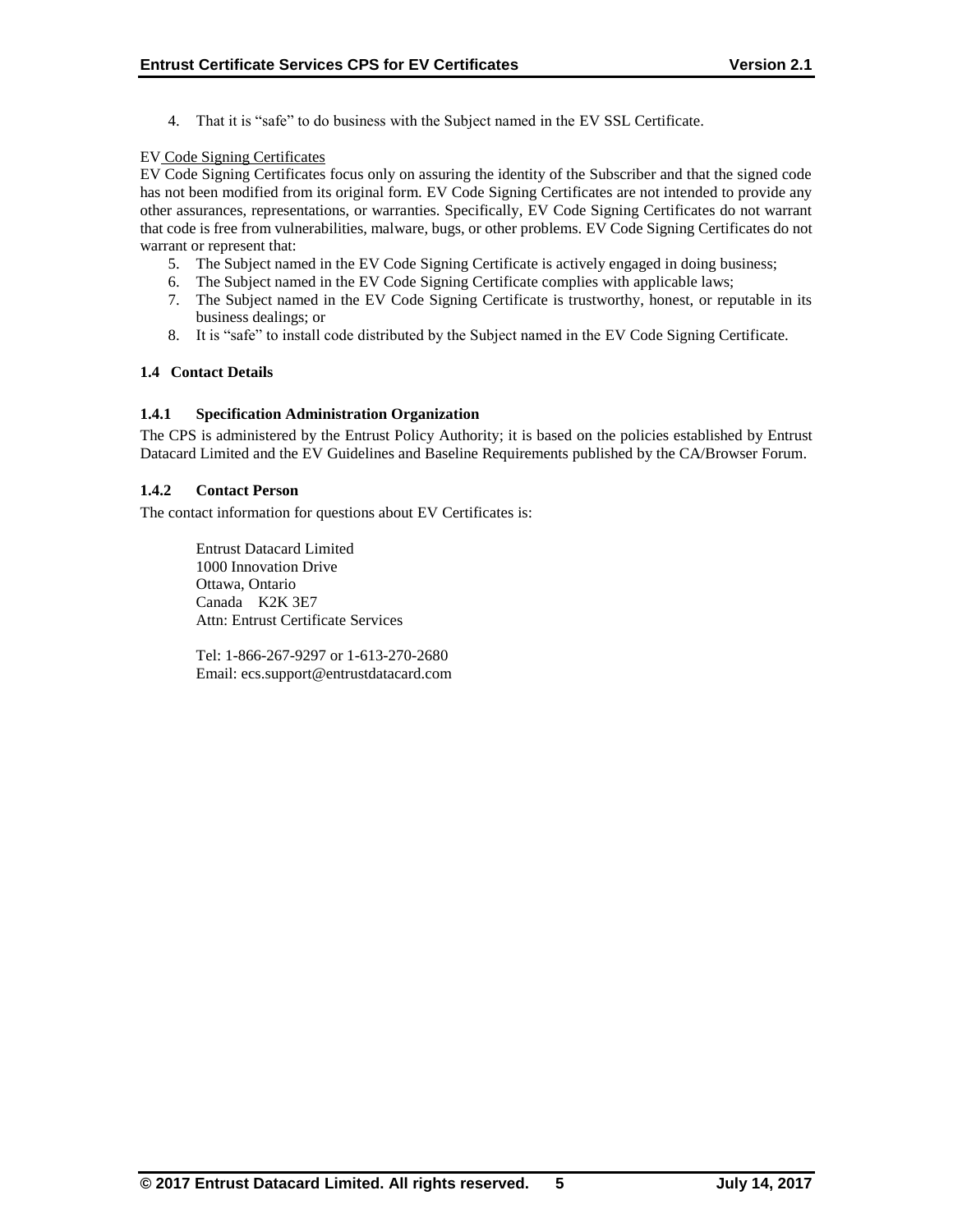### **2. General Provisions**

### **2.1 Obligations**

### **2.1.1 Certification Authority Obligations**

An EV CA shall:

- (i) provide CA services in accordance with the terms and conditions of the CPS;
- (ii) upon receipt of a request from a RA operating under such EV CA, issue an EV Certificate in accordance with the terms and conditions of the CPS;
- (iii) make available EV Certificate revocation information by issuing EV Certificates and by issuing and making available EV Certificate CRLs in an Entrust Repository in accordance with the terms and conditions of the CPS;
- (iv) issue and publish EV Certificate CRLs on a regular schedule in accordance with the terms and conditions of the CPS; and
- (v) upon receipt of a revocation request from a RA operating under such EV CA, revoke the specified EV Certificate in accordance with the terms and conditions of the CPS.

In operating the EV CAs, Entrust may use one or more representatives or agents to perform its obligations under the CPS, any Subscription Agreements, or any Relying Party Agreements, provided that Entrust shall remain responsible for its performance.

### **2.1.2 Registration Authority Obligations**

A Registration Authority (RA) operating under an EV CA shall:

- (i) receive EV Certificate Applications in accordance with the terms and conditions of the CPS;
- (ii) perform, log and secure verification of information submitted by Applicants when applying for EV Certificates, and if such verification is successful, submit a request to an EV CA for the issuance of an EV Certificate, all in accordance with the terms and conditions of the CPS, which conform to the EV Guidelines published by the CA/Browser Forum;
- (iii) receive and verify requests from Subscribers for the revocation of EV Certificates, and if the verification of a revocation request is successful, submit a request to an EV CA for the revocation of such EV Certificate, all in accordance with the terms and conditions of the CPS;
- (iv) notify Subscribers, in accordance with the terms and conditions of the CPS, that an EV Certificate has been issued to them; and
- (v) notify Subscribers, in accordance with the terms and conditions of the CPS that an EV Certificate issued to them has been revoked or will soon expire.

Entrust may use one or more representatives or agents to perform its obligations in respect of an Entrustoperated RA under the CPS, any Subscription Agreements, or any Relying Party Agreements, provided that Entrust shall remain responsible for the performance of such representatives or agents under the CPS, any Subscription Agreements, or any Relying Party Agreements. Entrust may appoint independent third parties to act as RAs under an EV CA. Such independent third-party RAs shall be responsible for their performance under the CPS, any Subscription Agreements, or any Relying Party Agreements. Independent third-party RAs may use one or more representatives or agents to perform their obligations when acting as a RA under an EV CA. Independent third-party RAs shall remain responsible for the performance of such representatives or agents under the CPS, any Subscription Agreements, or any Relying Party Agreements. Entrust may appoint Resellers and Co-marketers for (i) EV Certificates, and (ii) services provided in respect to EV Certificates. Such Resellers and Co-marketers shall be responsible for their performance under the CPS, any Subscription Agreements, or any Relying Party Agreements. Resellers and Co-marketers may use one or more representatives or agents to perform their obligations under the CPS, any Subscription Agreements, or any Relying Party Agreements. Resellers and Co-marketers shall remain responsible for the performance of such representatives or agents under the CPS, any Subscription Agreements, or any Relying Party Agreements. Independent third-party RAs, Resellers, and Co-marketers shall be entitled to receive all of the benefit of all (i) disclaimers of representations, warranties, and conditions, (ii) limitations of liability, (iii)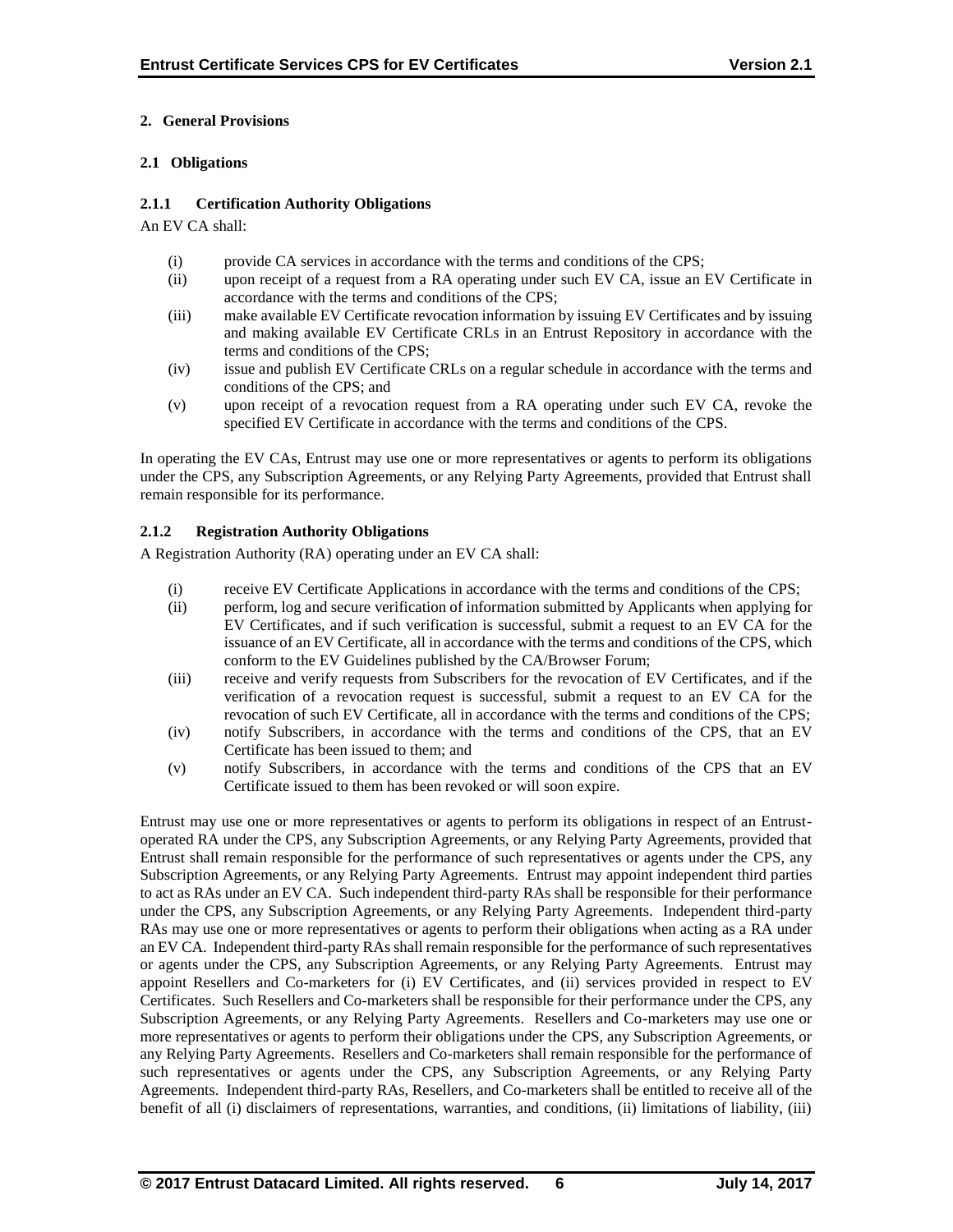representations and warranties from Applicants, Subscribers, and Relying Parties, and (iv) indemnities from Applicants, Subscribers, and Relying Parties, set forth in this CPS, any Subscription Agreements, and any Relying Party Agreements.

### **2.1.3 Subscriber Obligations**

Subscribers and Applicants shall:

- (i) understand and, if necessary, receive proper education in the use of Public-Key cryptography and Certificates including EV Certificates;
- (ii) provide, in any communications with Entrust or an independent third-party RA, correct information with no errors, misrepresentations, or omissions;
- (iii) generate a new, secure, and cryptographically sound Key Pair to be used in association with the Subscriber's EV Certificate or Applicant's EV Certificate Application;
- (iv) read and agree to all terms and conditions of the CPS and Subscription Agreement;
- (v) refrain from modifying the contents of an EV Certificate;
- (vi) use EV Certificates exclusively for legal and authorized purposes in accordance with the terms and conditions of the CPS and applicable laws including, without limitation, laws relating to import, export, data protection and the right to include personal information in EV Certificates;
- (vii) only use an EV Certificate on behalf of the organization listed as the Subject in such EV Certificate;
- (viii) keep confidential and properly protect the Subscriber's or Applicant's Private Keys;
- (ix) notify Entrust as soon as reasonably practicable of any change to any information included in the Applicant's EV Certificate Application or any change in any circumstances that would make the information in the Applicant's EV Certificate Application misleading or inaccurate;
- (x) notify Entrust as soon as reasonably practicable of any change to any information included in the Subscriber's EV Certificate or any change in any circumstances that would make the information in the Subscriber's EV Certificate misleading or inaccurate;
- (xi) immediately cease to use an EV Certificate if any information included in the Subscriber's EV Certificate or if a change in circumstances would make the information in the Subscriber's EV Certificate misleading or inaccurate;
- (xii) notify Entrust immediately of any suspected or actual Compromise of the Subscriber's or Applicant's Private Keys and request the revocation of such EV Certificate;
- (xiii) immediately cease to use the Subscriber's EV Certificate upon (a) expiration or revocation of such EV Certificate, or (b) any suspected or actual Compromise of the Private Key corresponding to the Public Key in such EV Certificate, and remove such EV Certificate from the devices and/or software in which it has been installed;
- (xiv) only install the Subscriber's EV Certificate on one (1) of Subscriber's devices and only use such EV Certificate in connection with such device unless, otherwise expressly permitted by Entrust in writing;
- (xv) refrain from using the Subscriber's Private Key corresponding to the Public Key in the Subscriber's EV Certificate to sign other Certificates; and
- (xvi) use the Subscriber's or Applicant's own judgment about whether it is appropriate, given the level of security and trust provided by an EV Certificate, to use an EV Certificate in any given circumstance.

EV Certificates and related information may be subject to export, import, and/or use restrictions. Subscribers shall comply with all laws and regulations applicable to a Subscriber's right to export, import, and/or use EV Certificates or related information, including, without limitation, all laws and regulations in respect to nuclear, chemical or biological weapons proliferation. Subscribers shall be responsible for procuring all required licenses and permissions for any export, import, and/or use of EV Certificates or related information. Certain cryptographic techniques, software, hardware, and firmware ("Technology") that may be used in processing or in conjunction with EV Certificates may be subject to export, import, and/or use restrictions. Subscribers shall comply with all laws and regulations applicable to a Subscriber's right to export, import, and/or use such Technology or related information. Subscribers shall be responsible for procuring all required licenses and permissions for any export, import, and/or use of such Technology or related information.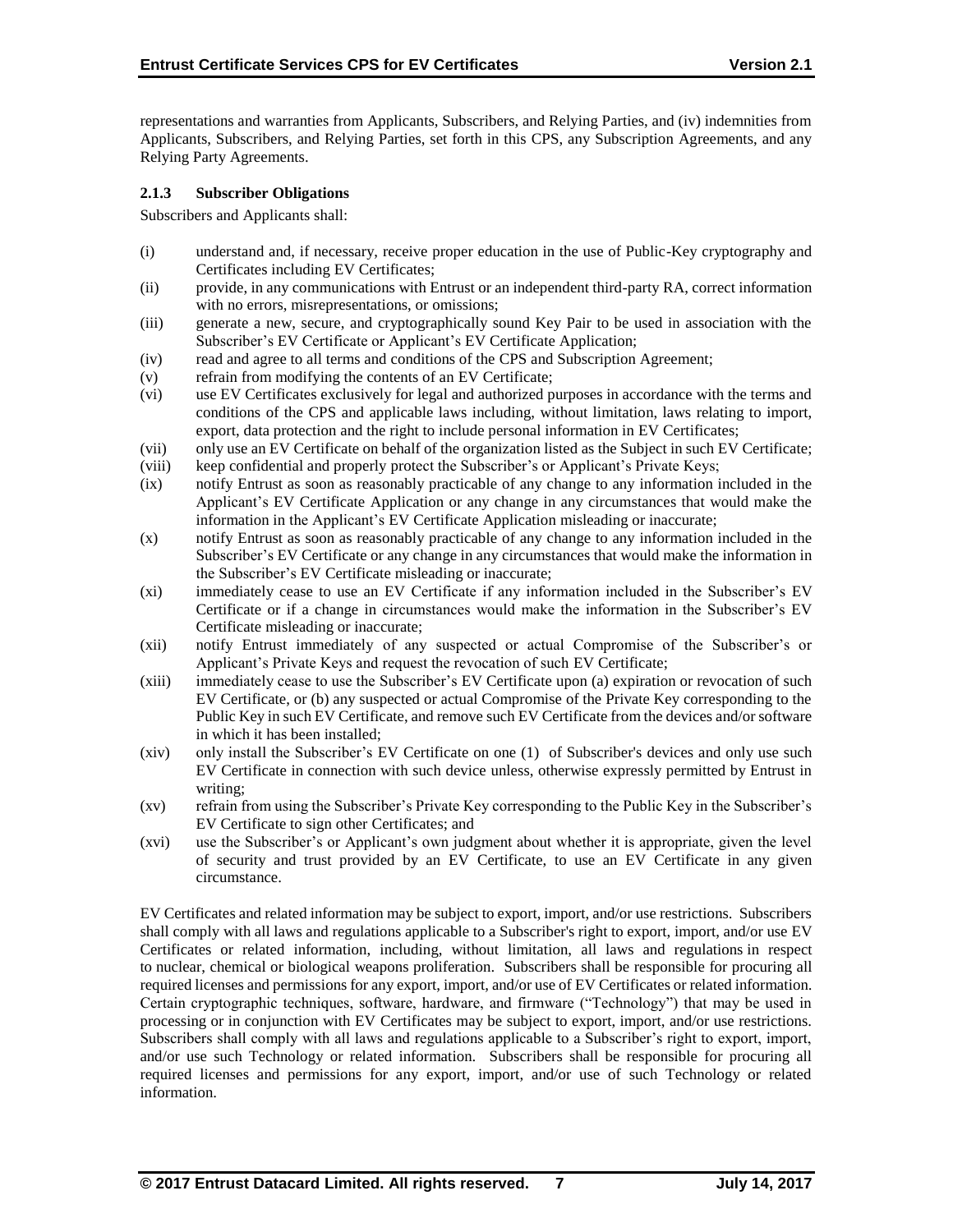### **2.1.3.1 Subscriber and Applicant Representations and Warranties**

Subscribers and Applicants represent and warrant to Entrust and to all Certificate Beneficiaries that:

- (i) all information provided, and all representations made, by Subscriber in relation to any EV Certificates are and will be complete, accurate and truthful (and Subscriber will promptly update such information and representations from time to time as necessary to maintain such completeness and accuracy);
- (ii) the Private Key corresponding to the Public Key submitted to Entrust in connection with an EV Certificate Application was created using sound cryptographic techniques and all measures necessary have been taken to maintain sole control of, keep confidential, and properly protect the Private Key (and any associated access information or device  $-e.g.,$  password or token) at all times;
- (iii) any information provided to Entrust or to any independent third-party RAs in connection with an EV Certificate Application does not infringe, misappropriate, dilute, unfairly compete with, or otherwise violate the intellectual property, or other rights of any person, entity, or organization in any jurisdiction;
- (iv) the EV Certificate(s) will not be installed or used until it has reviewed and verified the accuracy of the data in each EV Certificate;
- (v) Subscriber will immediately respond to Entrust's instructions concerning (1) compromise of the Private Key associated with any Certificate, and (2) misuse or suspected misuse of a Certificate;
- (vi) all use of the EV Certificate and its associated Private Key shall cease immediately, and the Subscriber shall promptly notify Entrust and request the revocation of the EV Certificate, if (1) any information included in the EV Certificate changes, is or becomes incorrect or inaccurate, or if any change in any circumstances would make the information in the EV Certificate Application or EV Certificate incorrect, misleading or inaccurate; or (2) there is any actual or suspected misuse or compromise of the Private Key (or key activation data) associated with the Public Key in the EV Certificate;
- (vii) all use of the (1) EV Certificate and (2) Private Key associated with the Public Key in such EV Certificate shall cease upon expiration or revocation of such EV Certificate, and such EV Certificate shall be removed from the devices and/or software in which it has been installed;
- (viii) the EV Certificates will not be used for any hazardous or unlawful (including tortious) activities; and
- (ix) the subject named in the EV Certificate corresponds to the Subscriber, and that it legally exists as a valid entity in the Jurisdiction of Incorporation or Registration specified in the EV Certificates;

### EV SSL Certificates

Subscribers and Applicants represent and warrant to Entrust and to all Certificate Beneficiaries, that:

- (x) the EV SSL Certificate shall be installed only on the server accessible at the domain name listed in the EV SSL Certificate, and will only be used in compliance with all applicable laws, solely for authorized company business, and solely in accordance with the Subscription Agreement and the CPS; and
- (xi) the Subscriber has the exclusive right to use the domain name listed in the EV SSL Certificate;

#### EV Code Signing Certificates

Subscribers and Applicants represent and warrant to Entrust and to all Certificate Beneficiaries, that:

- (xii) The information provided for applications signed using an EV Code Signing Certificate such as, but not limited to, application name, information URL, and application description, shall be truthful, accurate and non-misleading;
- (xiii) Subscriber shall not use the EV Code Signing Certificate to digitally sign hostile code, including spyware or other malicious software (malware) that is downloaded without user consent and Subscriber acknowledges that Entrust will revoke such Certificate if Subscriber fails to comply;
- (xiv) All use of the EV Code Signing Certificate and its associated Private Key shall cease immediately, and the Subscriber shall immediately notify Entrust and request the revocation of the EV Code Signing Certificate, if there is evidence that the Certificate was used to digitally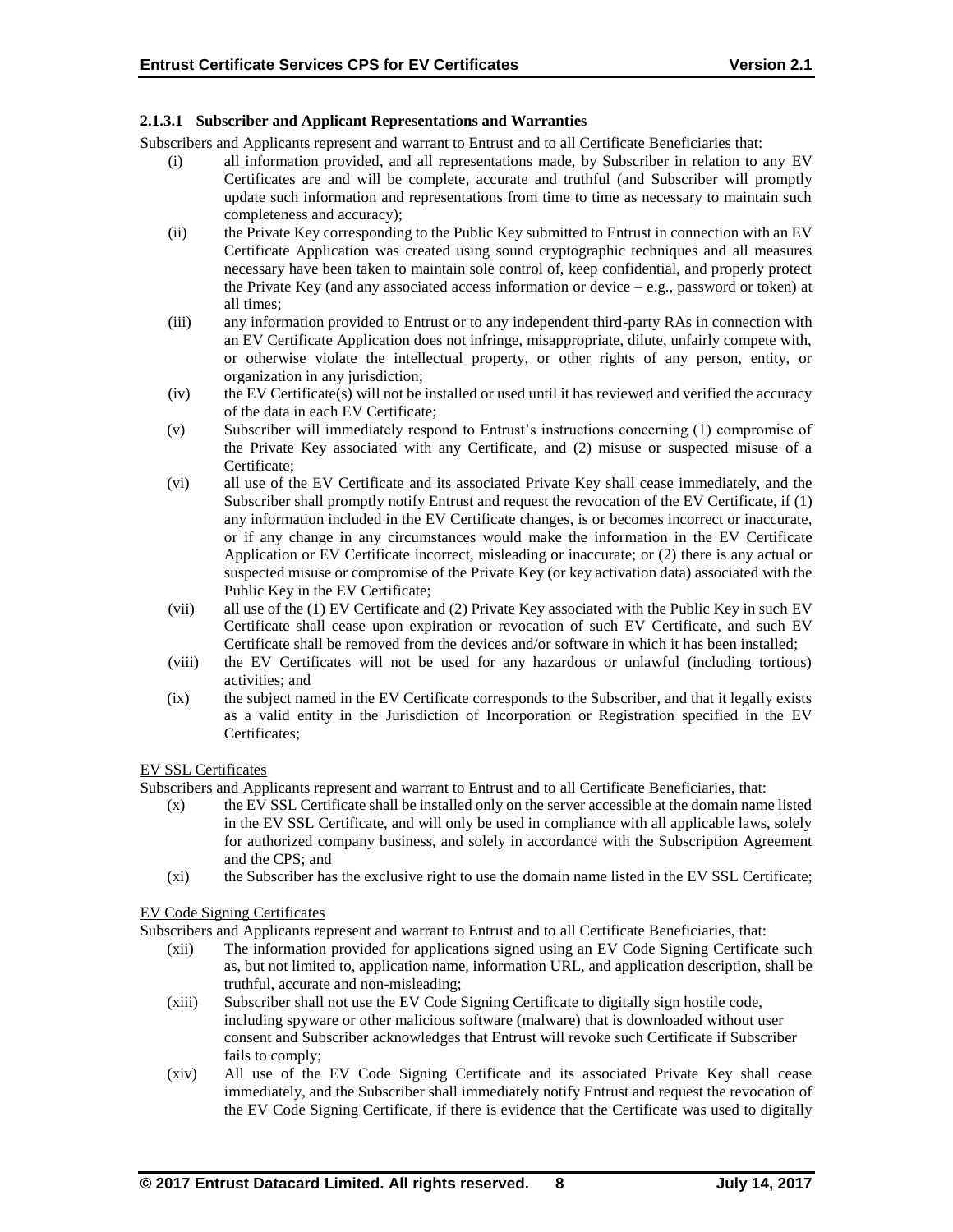sign hostile or suspect code, including spyware or other malicious software (malware) or the code has a serious vulnerability;

- (xv) Subscriber will, as a best practice, timestamp the digital signature after digitally signing Subscriber's code;
- (xvi) Subscriber acknowledges that Application Software Vendor's may independently determine that an EV Code Signing Certificate is being used for malicious purposes or has been compromised and that such Application Software Vendor and Application Software Vendor products may have the ability to modify its customer experiences or "blacklist" an EV Code Signing Certificate without notice to Subscriber or Entrust and without regard to the revocation status of the EV Code Signing Certificate; and
- (xvii) Subscriber acknowledges that (a) Entrust will not provide EV Code Signing Certificates with signing keys that are less than 2048 bits, and (b) Subscriber will provide SHA-2 as an option for the hashing algorithm.

### **2.1.3.2 Subscriber Notice Requirements**

No stipulation

### **2.1.4 Relying Party Obligations**

Relying Parties shall:

- (i) understand and, if necessary, receive proper education in the use of Public-Key cryptography and Certificates including EV Certificates;
- (ii) read and agree to all terms and conditions of the CPS and the Relying Party Agreement;
- (iii) verify EV Certificates, including use of CRLs, in accordance with the certification path validation procedure specified in ITU-T Rec. X.509:2005 | ISO/IEC 9594-8 (2005), taking into account any critical extensions and approved technical corrigenda as appropriate;
- (iv) trust and make use of an EV Certificate only if the EV Certificate has not expired or been revoked and if a proper chain of trust can be established to a trustworthy root; and
- (v) make their own judgment and rely on an EV Certificate only if such reliance is reasonable in the circumstances, including determining whether such reliance is reasonable given the nature of the security and trust provided by an EV Certificate and the value of any transaction that may involve the use of an EV Certificate.

### EV SSL Certificates

Relying Parties shall:

(iv) trust and make use of an EV SSL Certificate only if the EV SSL Certificate has not expired or been revoked and if a proper chain of trust can be established to a trustworthy root.

#### EV Code Signing Certificate

Relying Parties shall:

(v) trust and make use of a digital signature created using the Private Key corresponding to the Public Key listed in the EV Certificate only if the EV Certificate was not expired or revoked at the time the digital signature was created and if a proper chain of trust can be established to a trustworthy root.

EV Certificates and related information may be subject to export, import, and/or use restrictions. Relying Parties shall comply with all laws and regulations applicable to a Relying Party's right to use EV Certificates and/or related information, including, without limitation, all laws and regulations in respect to nuclear, chemical or biological weapons proliferation. Relying Parties shall be responsible for procuring all required licenses and permissions for any export, import, and/or use of EV Certificates and/or related information. Certain cryptographic techniques, software, hardware, and firmware ("Technology") that may be used in processing or in conjunction with EV Certificates may be subject to export, import, and/or use restrictions. Relying Parties shall comply with all laws and regulations applicable to a Relying Party's right to export, import, and/or use such Technology or related information. Relying Parties shall be responsible for procuring all required licenses and permissions for any export, import, and/or use of such Technology or related information.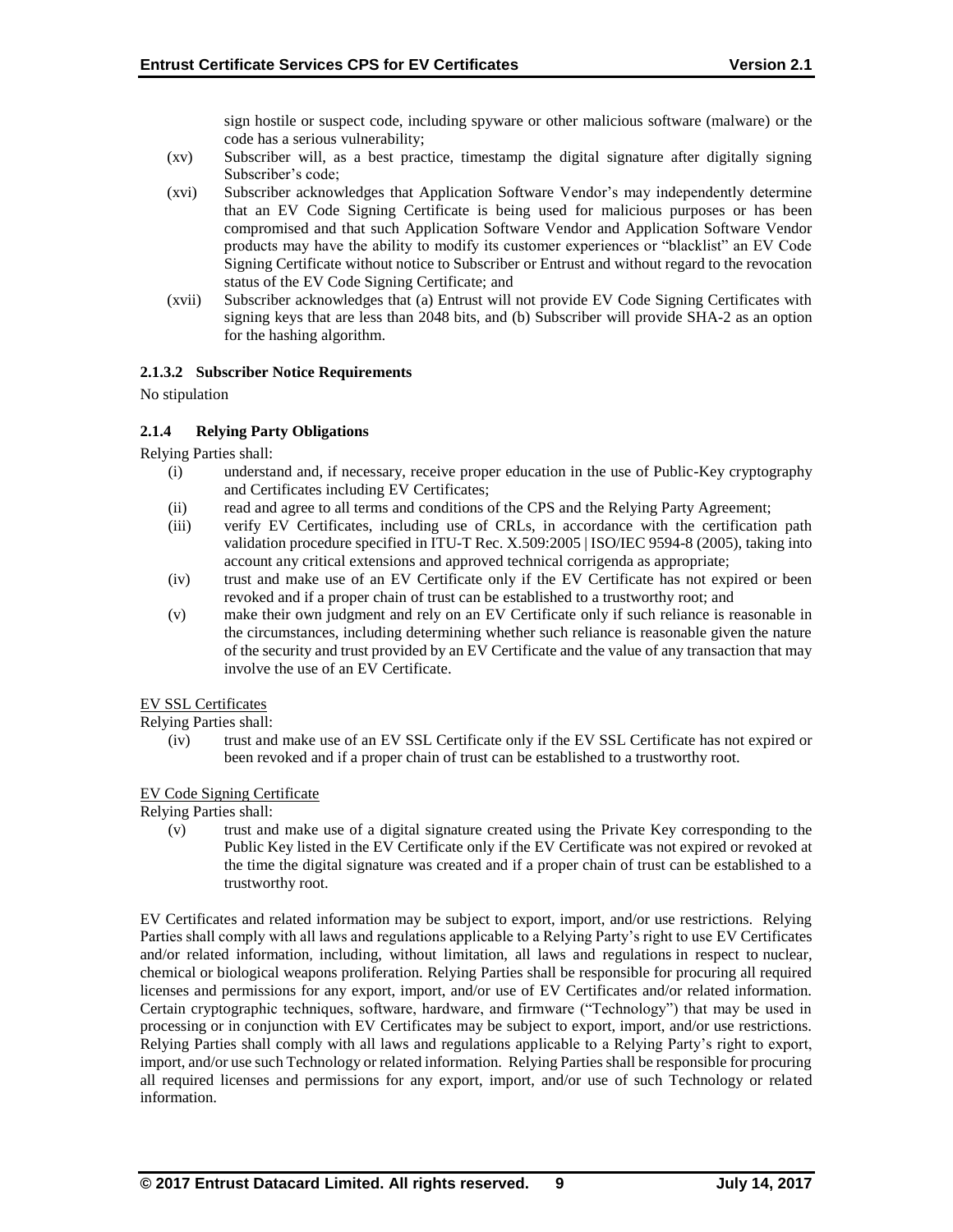### **2.1.4.1 Relying Party Representations and Warranties**

Relying Parties represent and warrant to Entrust that:

- (i) the Relying Party shall properly validate an EV Certificate before making a determination about whether to rely on such EV Certificate, including confirmation that the EV Certificate has not expired or been revoked and that a proper chain of trust can be established to a trustworthy root;
- (ii) the Relying Party shall not rely on an EV Certificate that cannot be validated back to a trustworthy root;
- (iii) the Relying Party shall exercise its own judgment in determining whether it is reasonable under the circumstances to rely on an EV Certificate, including determining whether such reliance is reasonable given the nature of the security and trust provided by an EV Certificate and the value of any transaction that may involve the use of an EV Certificate; and
- (iv) the Relying Party shall not use an EV Certificate for any hazardous or unlawful (including tortious) activities.

#### EV SSL Certificates

Relying Parties represent and warrant to Entrust that:

(i) the Relying Party shall not rely on a revoked or expired EV SSL Certificate;

### EV Code Signing Certificate

Relying Parties represent and warrant to Entrust that:

(ii) the Relying Party shall not rely on a digital signature created using the Private Key corresponding to the Public Key listed in the EV Certificate if the EV Certificate was expired at the time the digital signature was created or if the Certificate is revoked.

### **2.1.5 Repository Obligations**

An Entrust Repository shall:

- (i) make available, in accordance with the terms and conditions of the CPS, EV Certificate revocation information published by an EV CA; and
- (ii) make available a copy of the CPS and other information related to the products and services provided by EV CAs and any RAs operating under the EV CAs.

#### **2.2 Liability**

**THE MAXIMUM CUMULATIVE LIABILITY OF THE ENTRUST GROUP TO ANY APPLICANTS, SUBSCRIBERS, RELYING PARTIES OR ANY OTHER PERSONS, ENTITIES, OR ORGANIZATIONS FOR ANY LOSSES, COSTS, EXPENSES, LIABILITIES, DAMAGES, CLAIMS, OR SETTLEMENT AMOUNTS ARISING OUT OF OR RELATING TO USE OF AN EV CERTIFICATE OR ANY SERVICES PROVIDED IN RESPECT TO ANY EV CERTIFICATES IS LIMITED BY THIS CPS. THIS CPS ALSO CONTAINS LIMITED WARRANTIES, LIMITATIONS ON LIABILITY, AND DISCLAIMERS OF REPRESENTATIONS, WARRANTIES AND CONDITIONS.**

### **2.2.1 CA Liability**

#### **2.2.1.1 Warranties and Limitations on Warranties**

Entrust makes the following limited warranties with respect to the operation of EV CAs:

- (i) EV CAs shall provide Repository services consistent with the practices and procedures set forth in this CPS;
- (ii) EV CAs shall perform EV Certificate issuance consistent with the procedures set forth in this CPS which conform to the EV Guidelines published by the CA/Browser Forum; and
- (iii) EV CAs shall provide revocation services consistent with the procedures set forth in this CPS.

Notwithstanding the foregoing, in no event does the Entrust Group make any representations, or provide any warranties, or conditions to any Applicants, Subscribers, Relying Parties, or any other persons, entities, or organizations with respect to (i) the techniques used in the generation and storage of the Private Key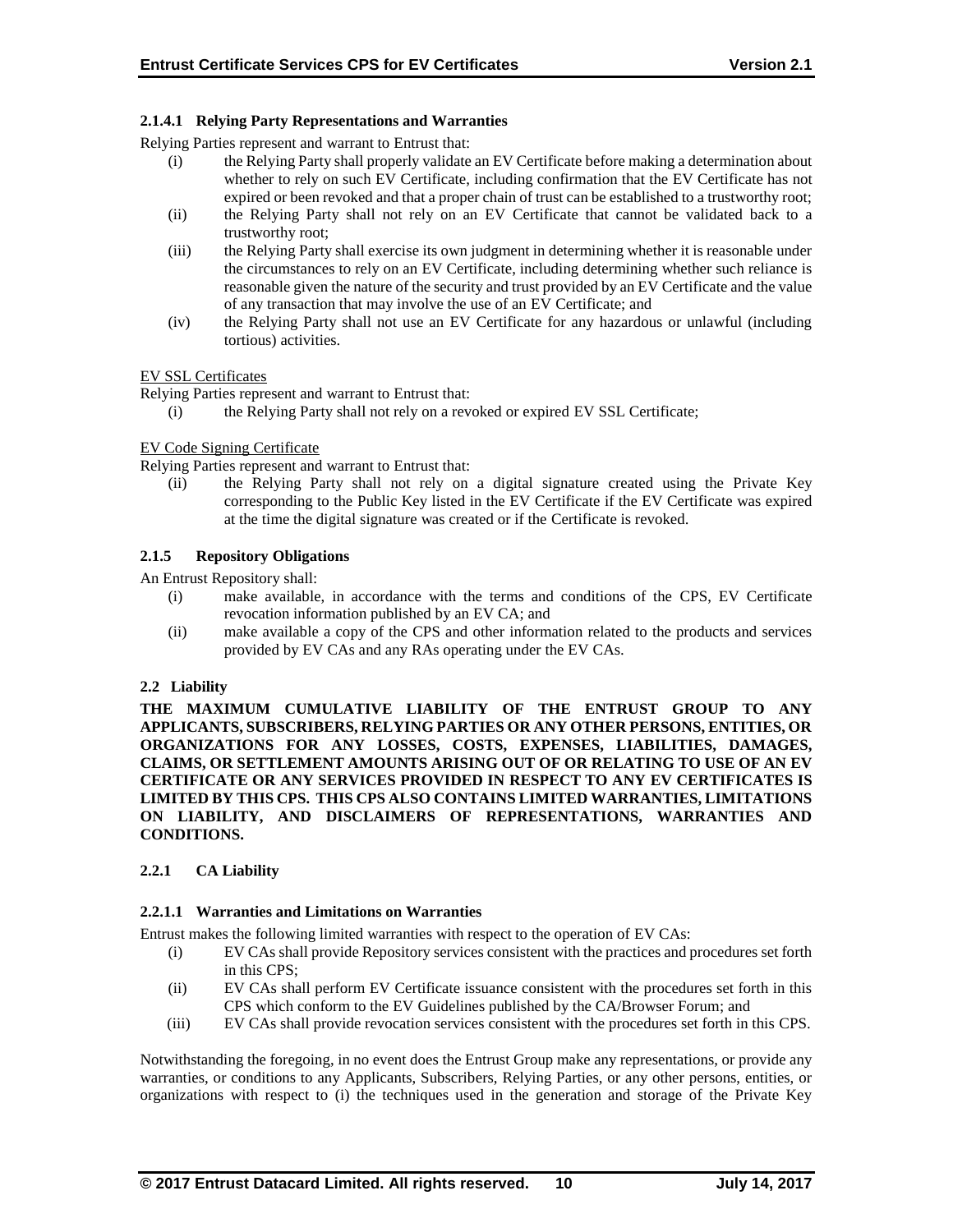corresponding to the Public Key in an EV Certificate, including, whether such Private Key has been Compromised or was generated using sound cryptographic techniques, (ii) the reliability of any cryptographic techniques or methods used in conducting any act, transaction, or process involving or utilizing an EV Certificate, (iii) any software whatsoever, or (iv) non-repudiation of any EV Certificate or any transaction facilitated through the use of an EV Certificate, since such determination is a matter of applicable law.

Applicants, Subscribers, and Relying Parties acknowledge and agree that operations in relation to EV Certificates and EV Certificate Applications are dependent on the transmission of information over communication infrastructures such as, without limitation, the Internet, telephone and telecommunications lines and networks, servers, firewalls, proxies, routers, switches, and bridges ("Telecommunication Equipment") and that this Telecommunication Equipment is not under the control of Entrust. The Entrust Group shall not be liable for any error, failure, delay, interruption, defect, or corruption in relation to an EV Certificate, an EV CRL, EV OCSP message, or an EV Certificate Application to the extent that such error, failure, delay, interruption, defect, or corruption is caused by such Telecommunication Equipment.

### **2.2.1.2 Disclaimers**

**EXCEPT AS SPECIFICALLY PROVIDED IN §2.2.1.1, THE ENTRUST GROUP DOES NOT MAKE ANY REPRESENTATIONS OR GIVE ANY WARRANTIES OR CONDITIONS, WHETHER EXPRESS, IMPLIED, STATUTORY, BY USAGE OF TRADE, OR OTHERWISE, AND THE ENTRUST GROUP SPECIFICALLY DISCLAIMS ANY AND ALL REPRESENTATIONS, WARRANTIES, AND CONDITIONS OF MERCHANTABILITY, NON-INFRINGEMENT, TITLE, SATISFACTORY QUALITY, AND/OR FITNESS FOR A PARTICULAR PURPOSE.**

#### **2.2.1.3 Loss Limitations**

**THE ENTRUST GROUP'S ENTIRE LIABILITY UNDER THIS CPS IS SET FORTH IN THE APPLICABLE SUBSCRIPTION AGREEMENT(S) AND/OR RELYING PARTY AGREEMENT(S). THE ENTRUST GROUP'S ENTIRE LIABILITY TO ANY OTHER PARTY IS SET OUT IN THE AGREEMENT(S) BETWEEN ENTRUST AND SUCH OTHER PARTY. TO THE EXTENT ENTRUST HAS ISSUED THE EV CERTIFICATE IN COMPLIANCE WITH THE CPS, THE ENTRUST GROUP SHALL HAVE NO LIABILITY TO THE SUBSCRIBER, RELYING PARTY OR ANY OTHER PARTY FOR ANY CLAIMS, DAMAGES OR LOSSES SUFFERED AS THE RESULT OF THE USE OF OR RELIANCE ON SUCH EV CERTIFICATE.**

#### **FOR GREATER CERTAINTY, ENTRUST GROUP'S ENTIRE LIABILITY UNDER THIS CPS TO: (I) AN APPLICANT OR SUBSCRIBER IS SET OUT IN THE SUBSCRIPTION AGREEMENT BETWEEN ENTRUST (OR AN AFFILIATE OF ENTRUST) AND SUCH SUBSCRIBER; AND (II) A RELYING PARTY IS SET OUT IN THE RELYING PARTY AGREEMENT POSTED IN THE REPOSITORY ON THE DATE THE RELYING PARTY RELIES ON SUCH EV CERTIFICATE.**

#### **2.2.1.4 Other Exclusions**

Without limitation, the Entrust Group shall not be liable to any Applicants, Subscribers, Relying Parties or any other person, entity, or organization for any losses, costs, expenses, liabilities, damages, claims, or settlement amounts arising out of or relating to use of an EV Certificate or any services provided in respect to an EV Certificate if:

- (i) the EV Certificate was issued as a result of errors, misrepresentations, or other acts or omissions of a Subscriber or of any other person, entity, or organization;
- (ii) the EV Certificate has expired or has been revoked;
- (iii) the EV Certificate has been modified or otherwise altered;
- (iv) the Subscriber failed to stop using an EV Certificate after the information contain in such EV Certificate changed or after circumstances changed so that the information contained in such EV Certificate became misleading or inaccurate;
- (v) a Subscriber breached the CPS or the Subscriber's Subscription Agreement, or a Relying Party breached the CPS or the Relying Party's Relying Party Agreement;
- (vi) the Private Key associated with the EV Certificate has been Compromised; or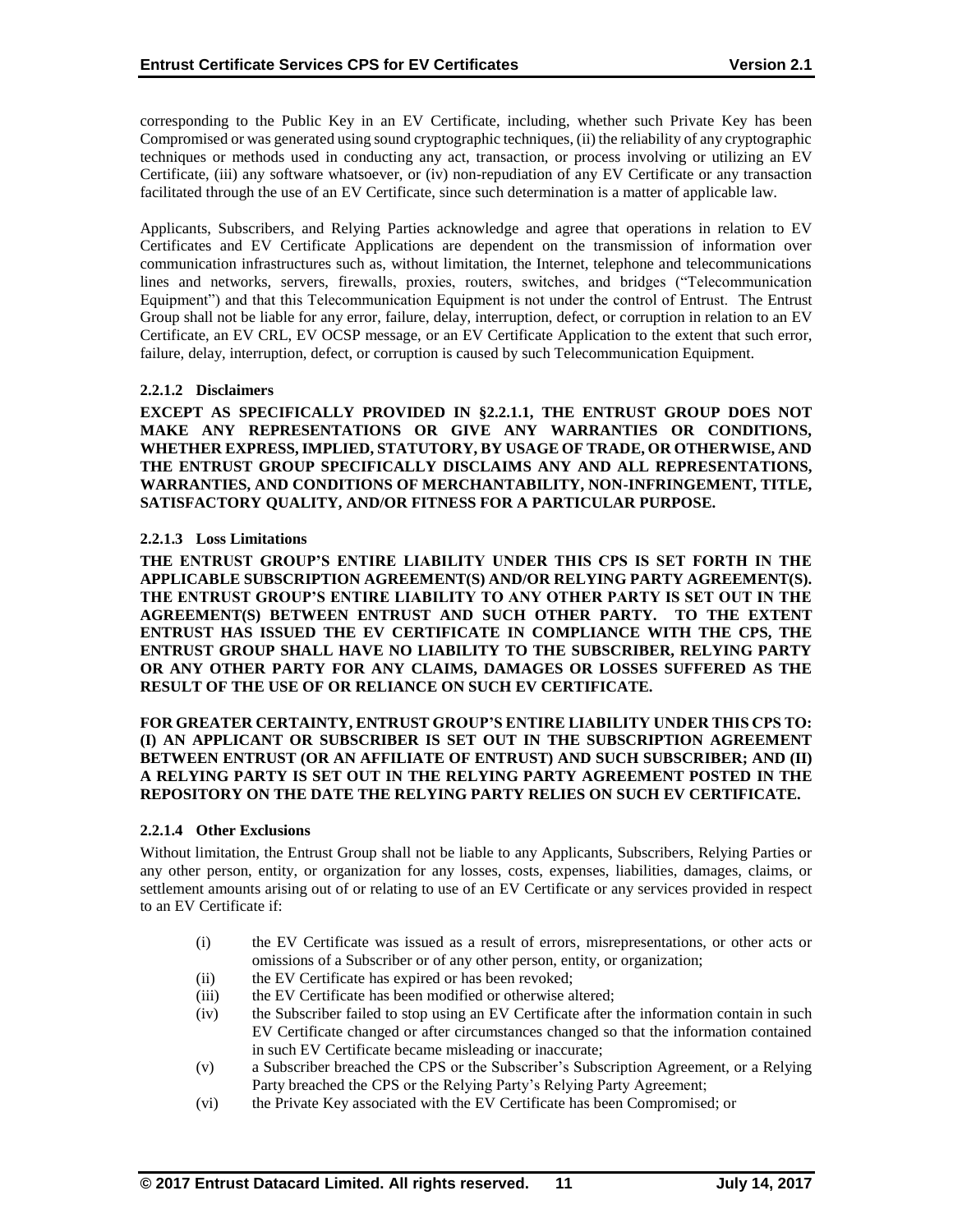(vii) the EV Certificate is used other than as permitted by the CPS or is used in contravention of applicable law.

In no event shall the Entrust Group be liable to any Applicant, Subscriber, or any other person, entity, or organization for any losses, costs, liabilities, expenses, damages, claims, or settlement amounts arising out of or relating to the refusal by Entrust to issue or request the issuance of an EV Certificate. In no event shall the Entrust Group be liable to any Applicant, Subscriber, or any other person, entity, or organization for any losses, costs, liabilities, expenses, damages, claims, or settlement amounts arising out of or relating to any delay by the Entrust Group, in issuing or in requesting the issuance of an EV Certificate.

In no event shall the Entrust Group be liable to any Subscriber, Relying Party, or any other person, entity, or organization for any losses, costs, expenses, liabilities, damages, claims, or settlement amounts arising out of or relating to any proceeding or allegation that an EV Certificate or any information contained in an EV Certificate infringes, misappropriates, dilutes, unfairly competes with, or otherwise violates any patent, trademark, copyright, trade secret, or any other intellectual property right or other right of any person, entity, or organization in any jurisdiction.

### **2.2.1.5 Hazardous Activities**

EV Certificates and the services provided by Entrust in respect to EV Certificates are not designed, manufactured, or intended for use in or in conjunction with hazardous activities or uses requiring fail-safe performance, including the operation of nuclear facilities, aircraft navigation or communications systems, air traffic control, medical devices or direct life support machines. The Entrust Group specifically disclaims any and all representations, warranties, and conditions with respect to such uses, whether express, implied, statutory, by usage of trade, or otherwise.

### **2.2.2 RA Liability**

The same liability provisions that apply in §2.2.1 with respect to EV CAs shall apply with respect to Entrustoperated RAs and independent third-party RAs operating under EV CAs.

### **2.3 Financial Responsibility**

Subscribers and Relying Parties shall be responsible for the financial consequences to such Subscribers, Relying Parties, and to any other persons, entities, or organizations for any transactions in which such Subscribers or Relying Parties participate and which use EV Certificates or any services provided in respect to EV Certificates. Entrust makes no representations and gives no warranties or conditions regarding the financial efficacy of any transaction completed utilizing an EV Certificate or any services provided in respect to EV Certificates and the Entrust Group shall have no liability except as explicitly set forth herein in respect to the use of or reliance on an EV Certificate or any services provided in respect to EV Certificates.

### **2.3.1 Indemnification by Relying Parties**

RELYING PARTIES SHALL INDEMNIFY AND HOLD ENTRUST AND ALL INDEPENDENT THIRD-PARTY REGISTRATION AUTHORITIES OPERATING UNDER AN EV CERTIFICATION AUTHORITY, AND ALL RESELLERS, CO-MARKETERS, AND ALL SUBCONTRACTORS, DISTRIBUTORS, AGENTS, SUPPLIERS, EMPLOYEES, AND DIRECTORS OF ANY OF THE FOREGOING (COLLECTIVELY, THE "INDEMNIFIED PARTIES") HARMLESS FROM AND AGAINST ANY AND ALL LIABILITIES, LOSSES, COSTS, EXPENSES, DAMAGES, CLAIMS, AND SETTLEMENT AMOUNTS (INCLUDING REASONABLE ATTORNEY'S FEES, COURT COSTS, AND EXPERT'S FEES) ARISING OUT OF OR RELATING TO ANY USE OR RELIANCE BY A RELYING PARTY ON ANY EV CERTIFICATE OR ANY SERVICE PROVIDED IN RESPECT TO EV CERTIFICATES, INCLUDING (I) LACK OF PROPER VALIDATION OF AN EV CERTIFICATE BY A RELYING PARTY, (II) RELIANCE BY THE RELYING PARTY ON AN EXPIRED OR REVOKED EV CERTIFICATE, (III) USE OF AN EV CERTIFICATE OTHER THAN AS PERMITTED BY THE CPS, THE SUBSCRIPTION AGREEMENT, ANY RELYING PARTY AGREEMENT, AND APPLICABLE LAW, (IV) FAILURE BY A RELYING PARTY TO EXERCISE REASONABLE JUDGMENT IN THE CIRCUMSTANCES IN RELYING ON AN EV CERTIFICATE, OR (V) ANY CLAIM OR ALLEGATION THAT THE RELIANCE BY A RELYING PARTY ON AN EV CERTIFICATE OR THE INFORMATION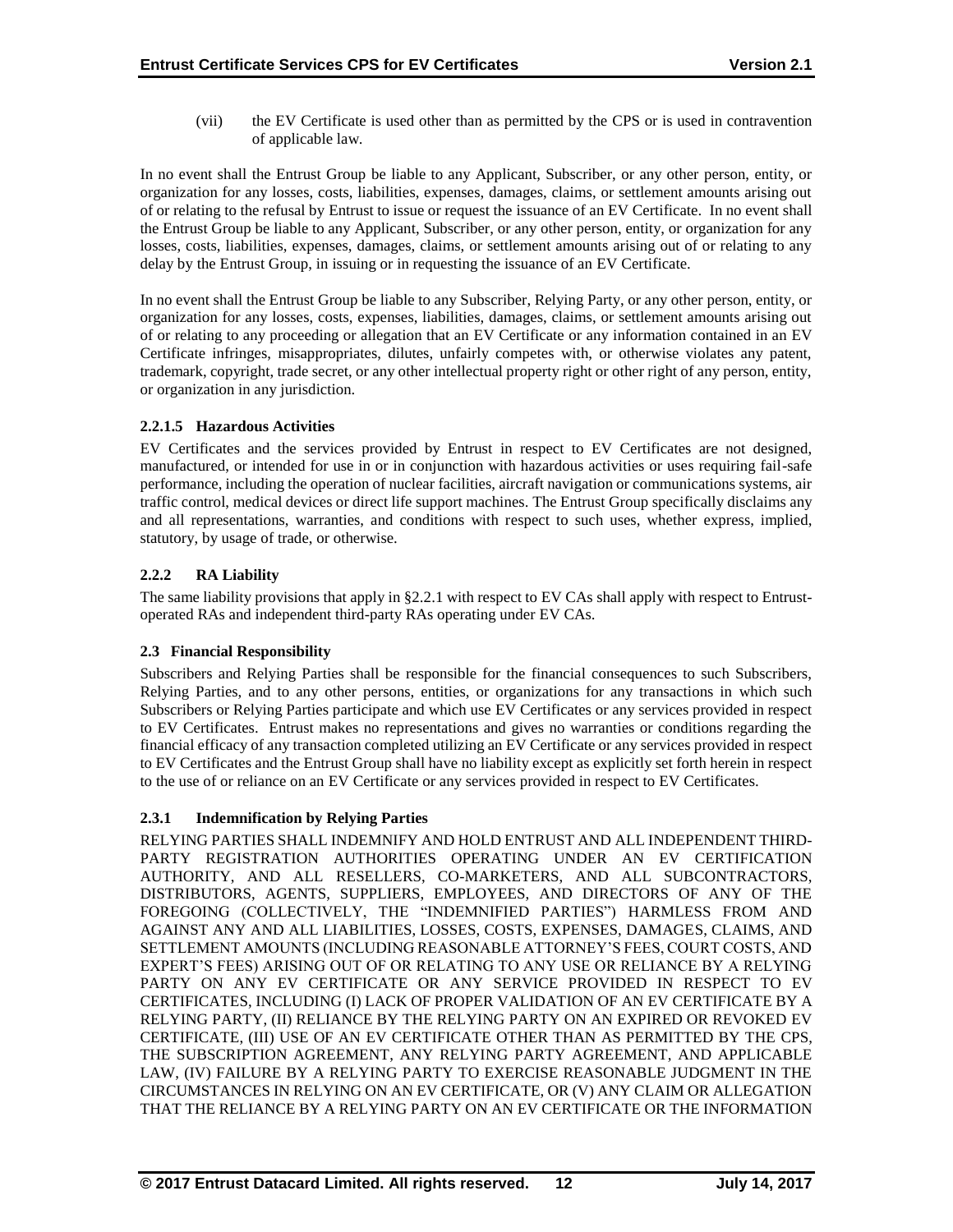CONTAINED IN AN EV CERTIFICATE INFRINGES, MISAPPROPRIATES, DILUTES, UNFAIRLY COMPETES WITH, OR OTHERWISE VIOLATES THE RIGHTS INCLUDING INTELLECTUAL PROPERTY RIGHTS OR ANY OTHER RIGHTS OF ANYONE IN ANY JURISDICTION. NOTWITHSTANDING THE FOREGOING, RELYING PARTIES SHALL NOT BE OBLIGATED TO PROVIDE ANY INDEMNIFICATION TO AN INDEMNIFIED PARTY IN RESPECT TO ANY LIABILITIES, LOSSES, COSTS, EXPENSES, DAMAGES, CLAIMS, AND SETTLEMENT AMOUNTS (INCLUDING REASONABLE ATTORNEY'S FEES, COURT COSTS AND EXPERT'S FEES) TO THE EXTENT THAT SUCH LIABILITIES, LOSSES, COSTS, EXPENSES, DAMAGES, CLAIMS, AND SETTLEMENT AMOUNTS (INCLUDING REASONABLE ATTORNEY'S FEES, COURT COSTS, AND EXPERT'S FEES) ARISE OUT OF OR RELATE TO ANY WILLFUL MISCONDUCT BY SUCH INDEMNIFIED PARTY.

### **2.3.1.1 Indemnification by Subscribers**

SUBSCRIBERS SHALL INDEMNIFY AND HOLD ENTRUST AND ALL INDEPENDENT THIRD-PARTY REGISTRATION AUTHORITIES OPERATING UNDER AN EV CERTIFICATION AUTHORITY, AND ALL RESELLERS, CO-MARKETERS, AND ALL SUBCONTRACTORS, DISTRIBUTORS, AGENTS, SUPPLIERS, EMPLOYEES, OR DIRECTORS OF ANY OF THE FOREGOING (COLLECTIVELY, THE "INDEMNIFIED PARTIES") HARMLESS FROM AND AGAINST ANY AND ALL LIABILITIES, LOSSES, COSTS, EXPENSES, DAMAGES, CLAIMS, AND SETTLEMENT AMOUNTS (INCLUDING REASONABLE ATTORNEY'S FEES, COURT COSTS, AND EXPERT'S FEES) ARISING OUT OF OR RELATING TO ANY RELIANCE BY A RELYING PARTY ON ANY EV CERTIFICATE OR ANY SERVICE PROVIDED IN RESPECT TO EV CERTIFICATES, INCLUDING ANY (I) ERROR, MISREPRESENTATION OR OMISSION MADE BY A SUBSCRIBER IN USING OR APPLYING FOR AN EV CERTIFICATE, (II) MODIFICATION MADE BY A SUBSCRIBER TO THE INFORMATION CONTAINED IN AN EV CERTIFICATE, (III) USE OF AN EV CERTIFICATE OTHER THAN AS PERMITTED BY THE CPS, THE SUBSCRIPTION AGREEMENT, ANY RELYING PARTY AGREEMENT, AND APPLICABLE LAW, (IV) FAILURE BY A SUBSCRIBER TO TAKE THE NECESSARY PRECAUTIONS TO PREVENT LOSS, DISCLOSURE, COMPROMISE OR UNAUTHORIZED USE OF THE PRIVATE KEY CORRESPONDING TO THE PUBLIC KEY IN SUCH SUBSCRIBER'S EV CERTIFICATE, OR (V) ALLEGATION THAT THE USE OF A SUBSCRIBER'S EV CERTIFICATE OR THE INFORMATION CONTAINED IN A SUBSCRIBER'S EV CERTIFICATE INFRINGES, MISAPPROPRIATES, DILUTES, UNFAIRLY COMPETES WITH, OR OTHERWISE VIOLATES THE RIGHTS INCLUDING INTELLECTUAL PROPERTY RIGHTS OR ANY OTHER RIGHTS OF ANYONE IN ANY JURISDICTION. NOTWITHSTANDING THE FOREGOING, A SUBSCRIBER SHALL NOT BE OBLIGATED TO PROVIDE ANY INDEMNIFICATION TO AN INDEMNIFIED PARTY IN RESPECT TO ANY LIABILITIES, LOSSES, COSTS, EXPENSES, DAMAGES, CLAIMS, AND SETTLEMENT AMOUNTS (INCLUDING REASONABLE ATTORNEY'S FEES, COURT COSTS AND EXPERTS FEES) TO THE EXTENT THAT SUCH LIABILITIES, LOSSES, COSTS, EXPENSES, DAMAGES, CLAIMS, AND SETTLEMENT AMOUNTS (INCLUDING REASONABLE ATTORNEY'S FEES, COURT COSTS, AND EXPERT'S FEES) ARISE OUT OF OR RELATE TO ANY WILLFUL MISCONDUCT BY SUCH INDEMNIFIED PARTY.

#### **2.3.2 Fiduciary Relationships**

Nothing contained in this CPS, or in any Subscription Agreement, or any Relying Party Agreement shall be deemed to constitute t the Entrust Group as the fiduciary, partner, agent, trustee, or legal representative of any Applicant, Subscriber, Relying Party or any other person, entity, or organization or to create any fiduciary relationship between the Entrust Group and any Subscriber, Applicant, Relying Party or any other person, entity, or organization, for any purpose whatsoever. Nothing in the CPS, or in any Subscription Agreement or any Relying Party Agreement shall confer on any Subscriber, Applicant, Relying Party, or any other third party, any authority to act for, bind, or create or assume any obligation or responsibility, or make any representation on behalf of the Entrust Group.

#### **2.3.3 Administrative Processes**

No Stipulation.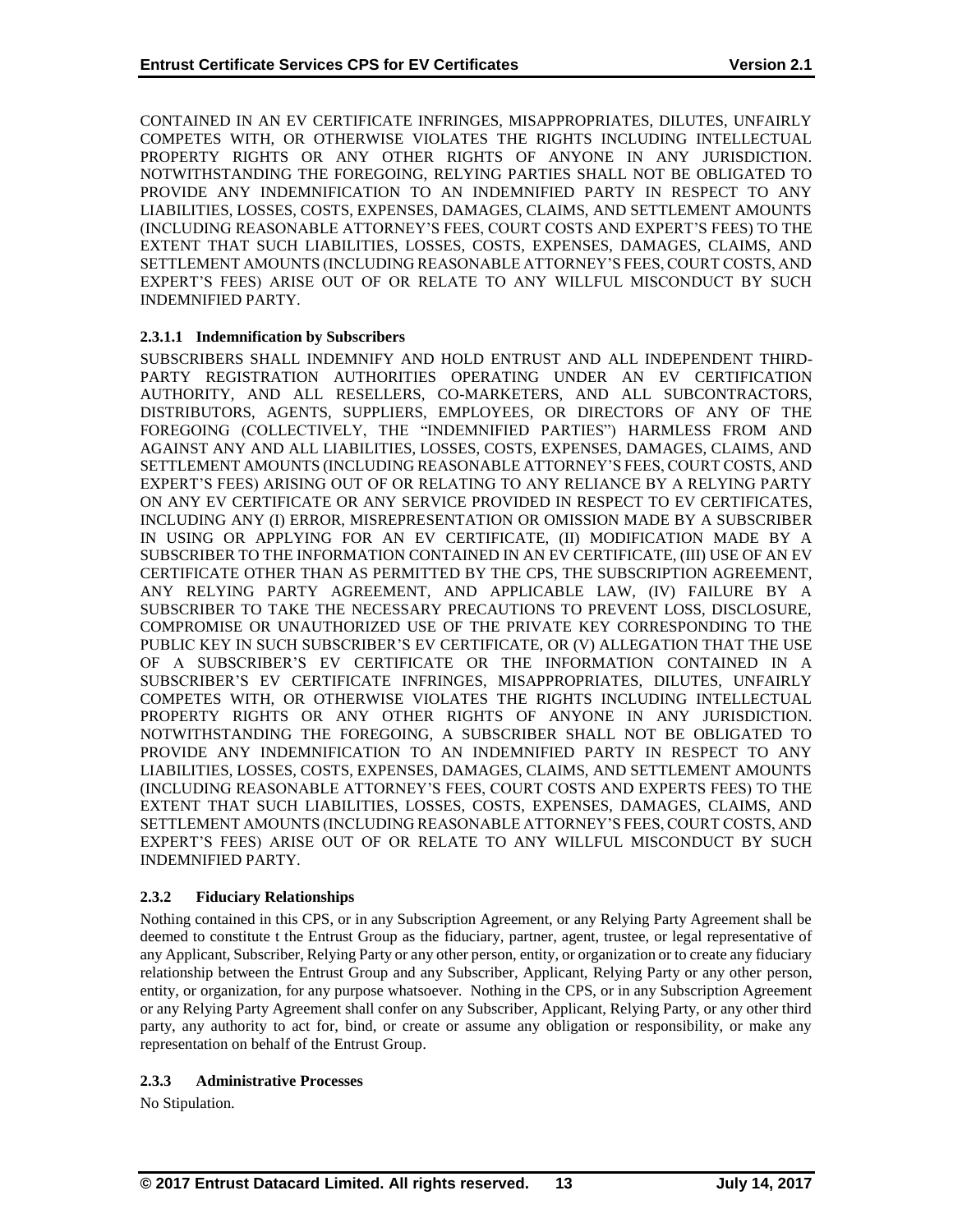### **2.4 Interpretation and Enforcement**

### **2.4.1 Governing Law**

Unless otherwise set out in in a Subscription Agreement or Relying Party Agreement, the laws of the Province of Ontario, Canada, excluding its conflict of laws rules, shall govern the construction, validity, interpretation, enforceability and performance of the CPS, all Subscription Agreements and all Relying Party Agreements. The application of the United Nations Convention on Contracts for the International Sale of Goods to the CPS, any Subscription Agreements, and any Relying Party Agreements is expressly excluded. Any dispute arising out of or in respect to the CPS, any Subscription Agreement, any Relying Party Agreement, or in respect to any EV Certificates or any services provided in respect to any EV Certificates that is not resolved by alternative dispute resolution, shall be brought in the provincial or federal courts sitting in Ottawa, Ontario, and each person, entity, or organization hereby agrees that such courts shall have personal and exclusive jurisdiction over such disputes. In the event that any matter is brought in a provincial or federal court, Applicants, Subscribers, and Relying Parties waive any right that such Applicants, Subscribers, and Relying Parties may have to a jury trial.

### **2.4.1.1 Force Majeure**

The Entrust Group shall not be in default hereunder or liable for any losses, costs, expenses, liabilities, damages, claims, or settlement amounts arising out of or related to delays in performance or from failure to perform or comply with the terms of the CPS, any Subscription Agreement, or any Relying Party Agreement due to any causes beyond its reasonable control, which causes include acts of God or the public enemy, riots and insurrections, war, accidents, fire, strikes and other labor difficulties (whether or not Entrust is in a position to concede to such demands), embargoes, judicial action, failure or default of any superior CA, lack of or inability to obtain export permits or approvals, necessary labor, materials, energy, utilities, components or machinery, acts of civil or military authorities.

### **2.4.1.2 Interpretation**

All references in this CPS to "Sections" refer to the sections of this CPS. As used in this CPS, neutral pronouns and any variations thereof shall be deemed to include the feminine and masculine and all terms used in the singular shall be deemed to include the plural, and vice versa, as the context may require. The words "hereof", "herein", and "hereunder" and other words of similar import refer to this CPS as a whole, as the same may from time to time be amended or supplemented, and not to any subdivision contained in this CPS. The word "including" when used herein is not intended to be exclusive and means "including, without limitation<sup>"</sup>

#### **2.4.2 Severability, Survival, Merger, Notice**

### **2.4.2.1 Severability**

Whenever possible, each provision of the CPS, any Subscription Agreements, and any Relying Party Agreements shall be interpreted in such a manner as to be effective and valid under applicable law. If the application of any provision of the CPS, any Subscription Agreements, or any Relying Party Agreements or any portion thereof to any particular facts or circumstances shall be held to be invalid or unenforceable by an arbitrator or court of competent jurisdiction, then (i) the validity and enforceability of such provision as applied to any other particular facts or circumstances and the validity of other provisions of the CPS, any Subscription Agreements, or any Relying Party Agreements shall not in any way be affected or impaired thereby, and (ii) such provision shall be enforced to the maximum extent possible so as to effect its intent and it shall be reformed without further action to the extent necessary to make such provision valid and enforceable.

**FOR GREATER CERTAINTY, IT IS EXPRESSLY UNDERSTOOD AND AGREED THAT EVERY PROVISION OF THE CPS, ANY SUBSCRIPTION AGREEMENTS, OR ANY RELYING PARTY AGREEMENTS THAT DEAL WITH (I) LIMITATION OF LIABILITY OR DAMAGES, (II) DISCLAIMERS OF REPRESENTATIONS, WARRANTIES, CONDITIONS, OR LIABILITIES, OR (III) INDEMNIFICATION, IS EXPRESSLY INTENDED TO BE SEVERABLE FROM ANY**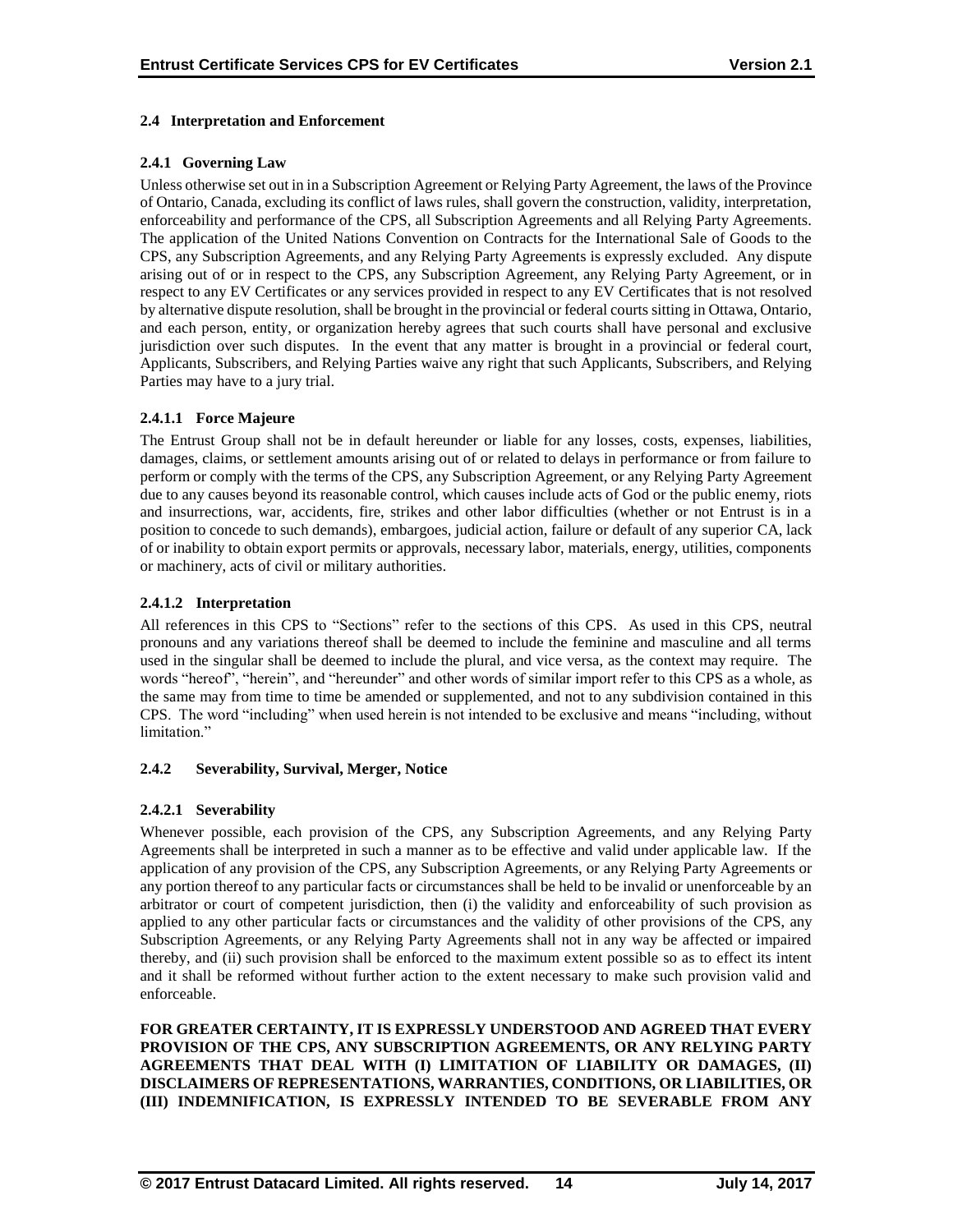### **OTHER PROVISIONS OF THE CPS, ANY SUBSCRIPTION AGREEMENTS, OR ANY RELYING PARTY AGREEMENTS AND SHALL BE SO INTERPRETED AND ENFORCED.**

### **2.4.2.2 Survival**

The provisions of the section entitled "Definitions" and sections 2.1.3.1, 2.1.4.1, 2.2, 2.3, 2.4, 2.8, 2.9, 3.1.5, 3.1.6, 4.6 and 8.1 shall survive termination or expiration of the CPS, any Subscription Agreements, and any Relying Party Agreements. All references to sections that survive termination of the CPS, any Subscription Agreements, and any Relying Party Agreements, shall include all sub-sections of such sections. All payment obligations shall survive any termination or expiration of the CPS, any Subscription Agreements, and any Relying Party Agreements.

### **2.4.2.3 Merger**

The CPS, the Subscription Agreements, and the Relying Party Agreements state all of the rights and obligations of the Entrust Group, any Applicant, Subscriber, or Relying Party and any other persons, entities, or organizations in respect to the subject matter hereof and thereof and such rights and obligations shall not be augmented or derogated by any prior agreements, communications, or understandings of any nature whatsoever whether oral or written. The rights and obligations of the Entrust Group may not be modified or waived orally and may be modified only in a writing signed or authenticated by a duly authorized representative of Entrust.

### **2.4.2.4 Conflict of Provisions**

In the event of any inconsistency between the provisions of this CPS and the provisions of any Subscription Agreement or any Relying Party Agreement, the terms and conditions of this CPS shall govern.

### **2.4.2.5 Waiver**

The failure of Entrust to enforce, at any time, any of the provisions of this CPS, a Subscription Agreement with Entrust, or a Relying Party Agreement with Entrust or the failure of Entrust to require, at any time, performance by any Applicant, Subscriber, Relying Party or any other person, entity, or organization of any of the provisions of this CPS, a Subscription Agreement with Entrust, or a Relying Party Agreement with Entrust, shall in no way be construed to be a present or future waiver of such provisions, nor in any way affect the ability of Entrust to enforce each and every such provision thereafter. The express waiver by Entrust of any provision, condition, or requirement of this CPS, a Subscription Agreement with Entrust, or a Relying Party Agreement with Entrust shall not constitute a waiver of any future obligation to comply with such provision, condition, or requirement. The failure of an independent third-party RA or Reseller operating under an EV CA ("Registration Authority") to enforce, at any time, any of the provisions of a this CPS, any Subscription Agreement with such RA, or any Relying Party Agreement with such RA or the failure to require by such RA, at any time, performance by any Applicant, Subscriber, Relying Party or any other person, entity, or organization of this CPS, any Subscription Agreement with such RA, or any Relying Party Agreement with such RA shall in no way be construed to be a present or future waiver of such provisions, nor in any way affect the ability of such RA to enforce each and every such provision thereafter. The express waiver by a RA of any provision, condition, or requirement of a Subscription Agreement with such RA or a Relying Party Agreement with such RA shall not constitute a waiver of any future obligation to comply with such provision, condition, or requirement.

### **2.4.2.6 Notice**

Any notice to be given by a Subscriber, Applicant, or Relying Party to Entrust under this CPS, a Subscription Agreement, or a Relying Party Agreement shall be given in writing to the address specified in §1.4 by prepaid receipted mail, facsimile, or overnight courier, and shall be effective as follows (i) in the case of facsimile or courier, on the next Business Day, and (ii) in the case of receipted mail, five (5) Business Days following the date of deposit in the mail. Any notice to be given by Entrust under the CPS, any Subscription Agreement, or any Relying Party Agreement shall be given by email or by facsimile or courier to the last address, email address or facsimile number for the Subscriber on file with Entrust. In the event of notice by email, the notice shall become effective on the next Business Day. In the event of notice by prepaid receipted mail,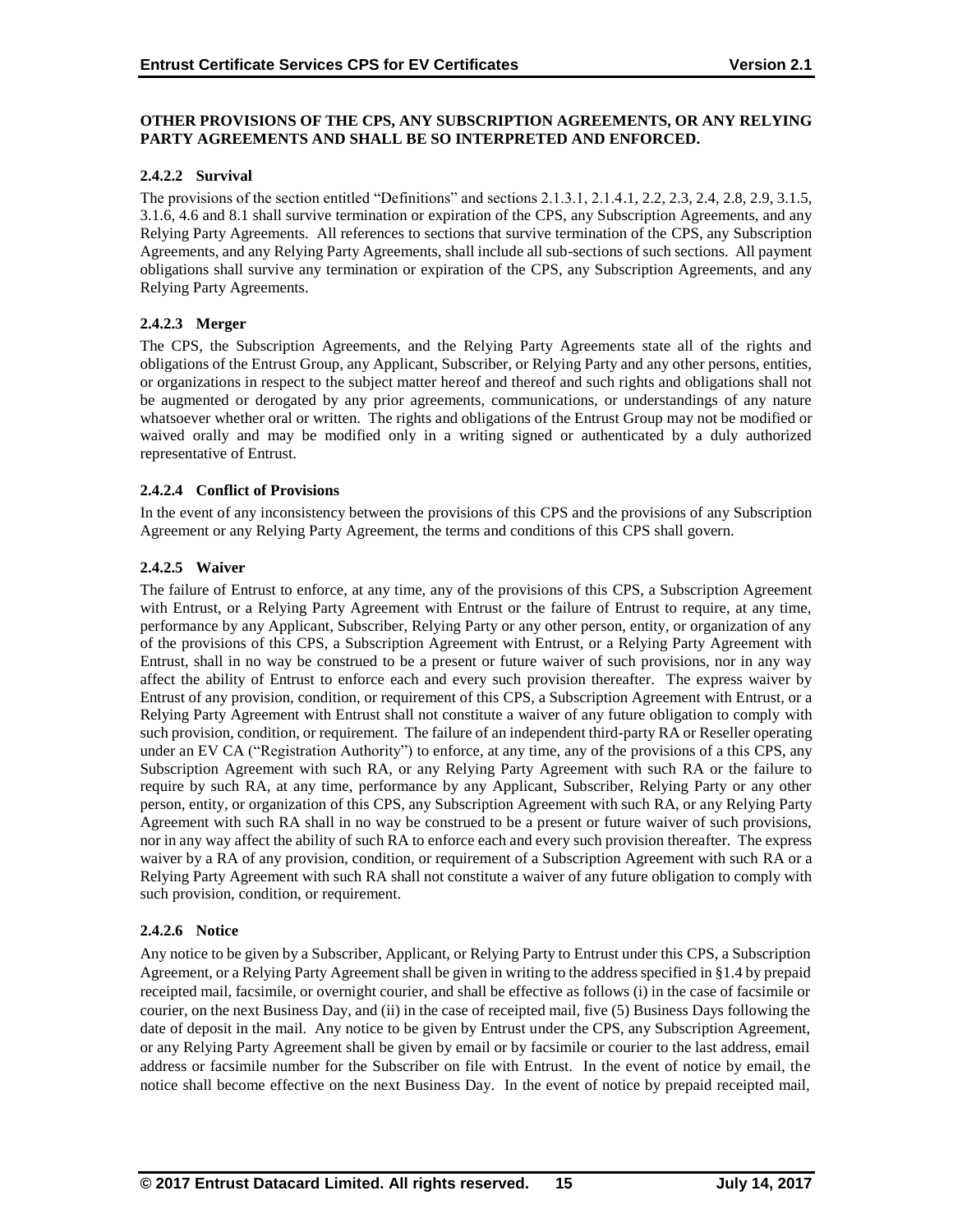facsimile, or overnight courier, notice shall become effective as specified in (i) or (ii), depending on the means of notice utilized.

### **2.4.2.7 Assignment**

EV Certificates and the rights granted under the CPS, any Subscription Agreement, or any Relying Party Agreement are personal to the Applicant, Subscriber, or Relying Party that entered into the Subscription Agreement or Relying Party Agreement and cannot be assigned, sold, transferred, or otherwise disposed of, whether voluntarily, involuntarily, by operation of law, or otherwise, without the prior written consent of Entrust or the RA under an EV Certification Authority with which such Applicant, Subscriber, or Relying Party has contracted. Any attempted assignment or transfer without such consent shall be void and shall automatically terminate such Applicant's, Subscriber's or Relying Party's rights under the CPS, any Subscription Agreement, or any Relying Party Agreement. Entrust may assign, sell, transfer, or otherwise dispose of the CPS, any Subscription Agreements, or any Relying Party Agreements together with all of its rights and obligations under the CPS, any Subscription Agreements, and any Relying Party Agreements (i) to an Affiliate, or (ii) as part of a sale, merger, or other transfer of all or substantially all the assets or stock of the business of Entrust to which the CPS, the Subscription Agreements, and Relying Party Agreements relate. Subject to the foregoing limits, this Agreement shall be binding upon and shall inure to the benefit of permitted successors and assigns of Entrust, any third-party RAs operating under the Entrust CAs, Applicants, Subscribers, and Relying Parties, as the case may be.

### **2.4.3 Dispute Resolution Procedures**

Any disputes between a Subscriber or an Applicant and Entrust or any third-party RAs operating under the Entrust CAs, or a Relying Party and Entrust or any third-party RAs operating under the Entrust CAs, shall be submitted to mediation in accordance with the Commercial Mediation Rules of the American Arbitration Association which shall take place in English in Ottawa, Ontario. In the event that a resolution to such dispute cannot be achieved through mediation within thirty (30) days, the dispute shall be submitted to binding arbitration. The arbitrator shall have the right to decide all questions of arbitrability. The dispute shall be finally settled by arbitration in accordance with the rules of the American Arbitration Association, as modified by this provision. Such arbitration shall take place in English in Ottawa, Ontario, before a sole arbitrator appointed by the American Arbitration Association (AAA) who shall be appointed by the AAA from its Technology Panel and shall be reasonably knowledgeable in electronic commerce disputes. The arbitrator shall apply the laws of the Province of Ontario, without regard to its conflict of laws provisions, and shall render a written decision within thirty (30) days from the date of close of the arbitration hearing, but no more than one (1) year from the date that the matter was submitted for arbitration. The decision of the arbitrator shall be binding and conclusive and may be entered in any court of competent jurisdiction. In each arbitration, the prevailing party shall be entitled to an award of all or a portion of its costs in such arbitration, including reasonable attorney's fees actually incurred. Nothing in the CPS, or in any Subscription Agreement, or any Relying Party Agreement shall preclude Entrust or any third-party RAs operating under the Entrust CAs from applying to any court of competent jurisdiction for temporary or permanent injunctive relief, without breach of this §2.4.3 and without any abridgment of the powers of the arbitrator, with respect to any (i) alleged Compromise that affects the integrity of an EV Certificate, or (ii) alleged breach of the terms and conditions of the CPS, any Subscription Agreement, or any Relying Party Agreement. The institution of any arbitration or any action shall not relieve an Applicant, Subscriber or Relying Party of its obligations under the CPS, any Subscription Agreement, or any Relying Party Agreement.

#### **2.4.3.1 Limitation Period on Arbitrations and Actions**

Any and all arbitrations or legal actions in respect to a dispute that is related to an EV Certificate or any services provided in respect to an EV Certificate shall be commenced prior to the end of one (1) year after (i) the expiration or revocation of the EV Certificate in dispute, or (ii) the date of provision of the disputed service or services in respect to the EV Certificate in dispute, whichever is sooner. If any arbitration or action in respect to a dispute that is related to an EV Certificate or any service or services provided in respect to an EV Certificate is not commenced prior to such time, any party seeking to institute such an arbitration or action shall be barred from commencing or proceeding with such arbitration or action.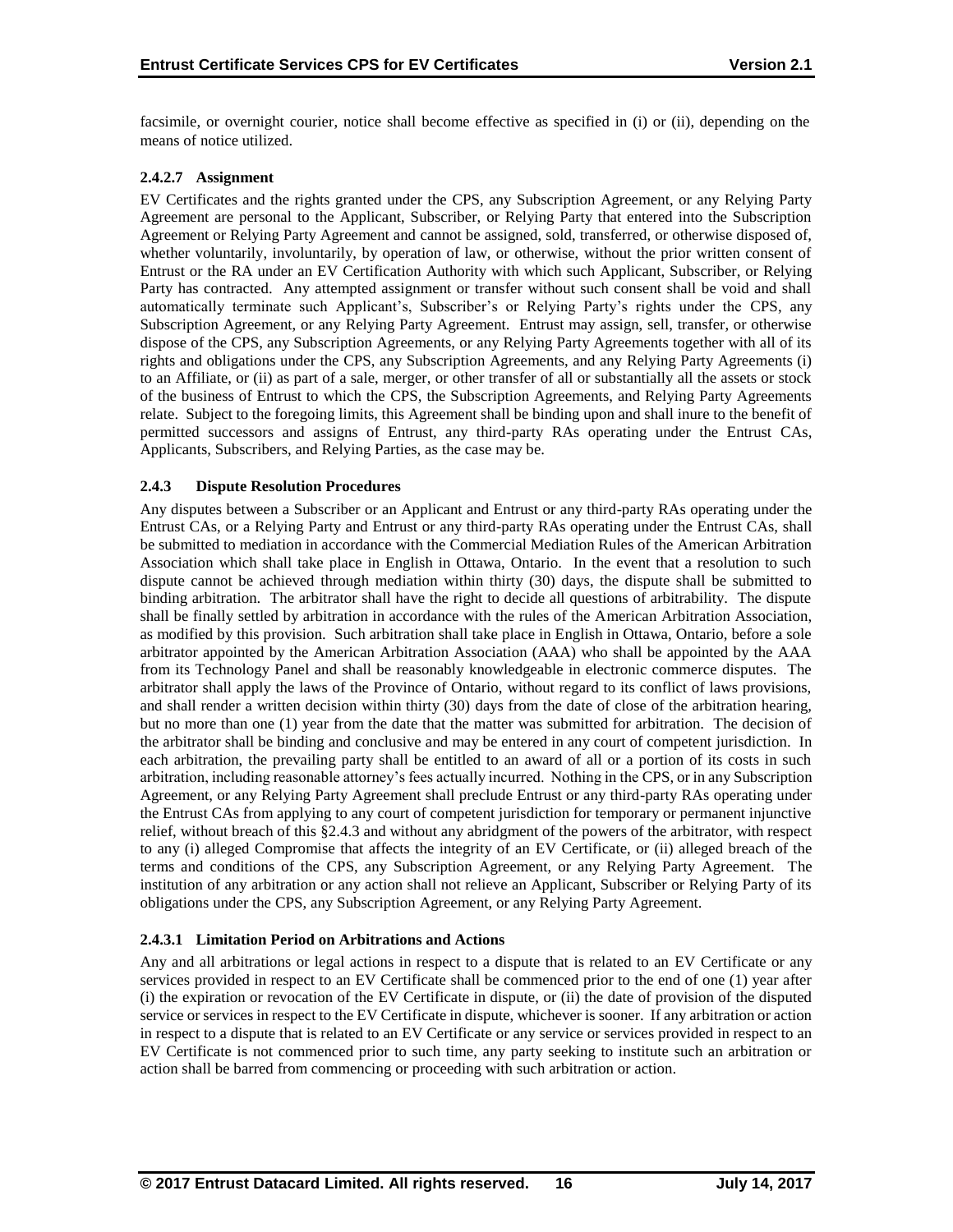### **2.5 Fees**

The fees for services provided by Entrust in respect to EV Certificates are set forth in the Entrust Repository. These fees are subject to change, and any such changes shall become effective immediately after posting in the Entrust Repository. The fees for services provided by independent third-party RAs, Resellers and Comarketers in respect to EV Certificates are set forth on the web sites operated by such RAs, Resellers and Co-marketers. These fees are subject to change, and any such changes shall become effective immediately after posting in such web sites.

### **2.5.1 Certificate Issuance or Renewal Fees**

See the Entrust Repository for the fees charged by Entrust. See the web sites operated by RAs operating under the Entrust CAs, Resellers, and Co-marketers for the fees charged by such RAs, Resellers, and Comarketers.

### **2.5.2 Certificate Access Fees**

See the Entrust Repository for the fees charged by Entrust. See the web sites operated by RAs operating under the Entrust CAs, Resellers, and Co-marketers for the fees charged by such RAs, Resellers, and Comarketers.

### **2.5.3 Revocation or Status Information Access Fees**

See the Entrust Repository for the fees charged by Entrust. See the web sites operated by RAs operating under the Entrust CAs, Resellers, and Co-marketers for the fees charged by such RAs, Resellers, and Comarketers.

### **2.5.4 Fees for Other Services such as Policy Information**

See the Entrust Repository for the fees charged by Entrust. See the web sites operated by RAs operating under the Entrust CAs, Resellers, and Co-marketers for the fees charged by such RAs, Resellers, and Comarketers.

#### **2.5.5 Refund Policy**

Neither Entrust nor any RAs operating under the Entrust CAs nor any Resellers or Co-Marketers provide any refunds for EV Certificates or services provided in respect to EV Certificates.

#### **2.6 Publication and Repositories**

Entrust maintains the Entrust Repository to store various information related to EV Certificates and the operation of EV CAs, Entrust RAs, and third-party RAs operating under the EV CAs. The CPS and various other related information is published in the Entrust Repository. The CPS is also available from Entrust in hard copy upon request.

#### **2.6.1 Publication of CA Information**

The following EV Certificate information is published in the Entrust Repository:

- (i) the CPS;
- (ii) information and agreements regarding the subscription for and reliance on EV Certificates; and
- (iii) revocations of EV Certificates performed by an EV CA, published in a Certificate Revocation List (CRL).

The data formats used for EV Certificates and for Certificate Revocation Lists in the Entrust Repository are in accordance with the associated definitions in §7.

#### **2.6.2 Frequency of Publication**

The CPS may be re-issued and published in accordance with the policy set forth in §8.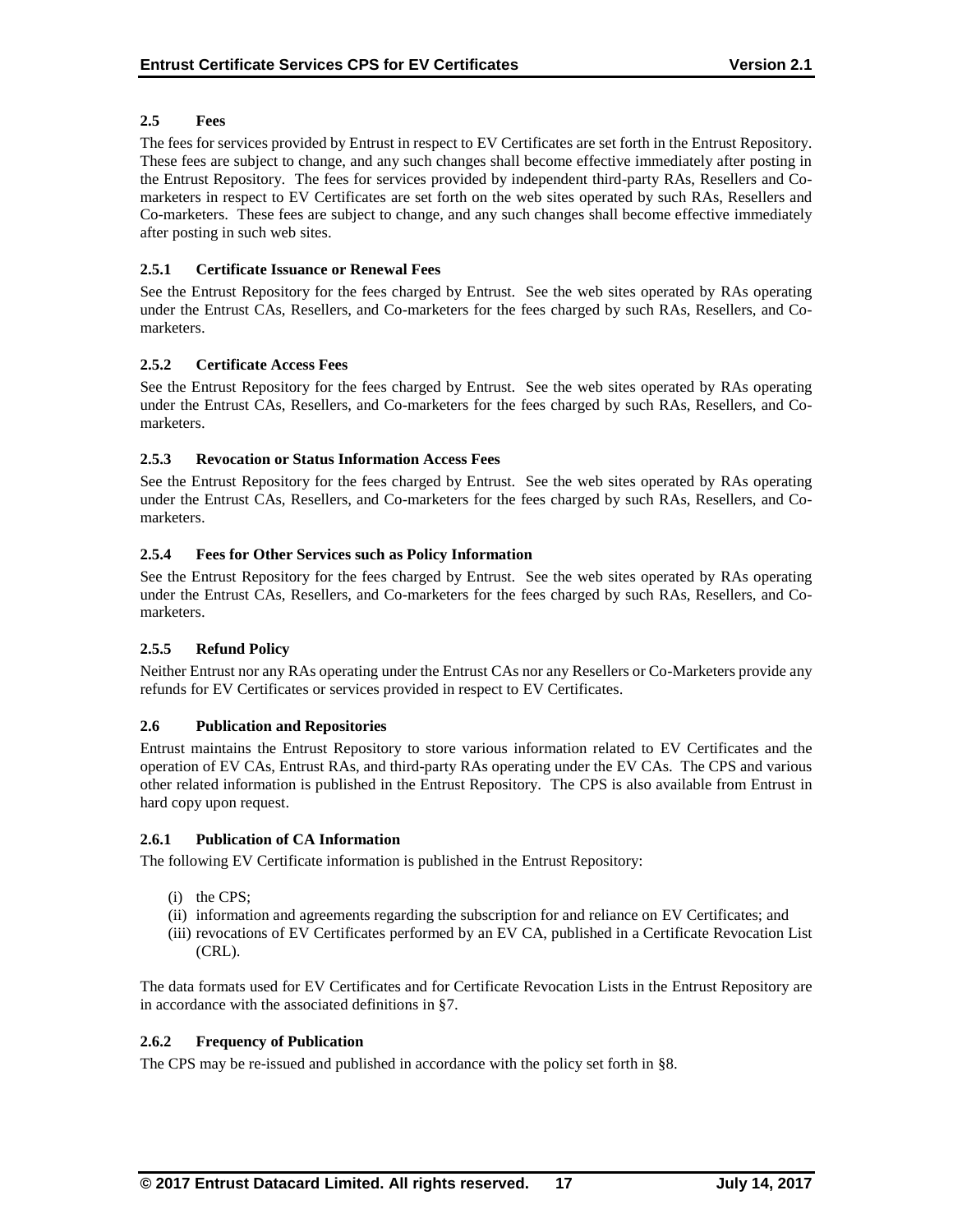### **2.6.3 Access Controls**

The CPS is published in the Entrust Repository. The CPS will be available to all Applicants, Subscribers and Relying Parties, but may only be modified by the Entrust Policy Authority.

### **2.6.4 Repositories**

The EV CAs maintain the Entrust Repositories to allow access to EV Certificate-related and CRL information. The information in the Entrust Repositories is accessible through a web interface and is periodically updated as set forth in this CPS. The Entrust Repositories are the only approved source for CRL and other information about EV Certificates.

### **2.7 Compliance Audit**

This sub-section describes the stipulations with respect to audit by an independent third party. In addition to these audits, the EV CAs strictly control service quality by performing ongoing self-audits as prescribed in the EV Guidelines.

### **2.7.1 Frequency of Entity Compliance Audit**

EV CAs, Entrust-operated RAs, and independent third-party RAs operating under the EV CAs shall be audited once per calendar year for compliance with the practices and procedures set forth in the CPS. If the results of an audit report recommend remedial action, Entrust or the applicable independent third-party RA shall initiate corrective action within thirty (30) days of receipt of such audit report.

### **2.7.2 Identity/Qualifications of Auditor**

The compliance audit of Entrust CAs shall be performed by a certified public accounting firm with a demonstrated competency in the evaluation of CAs and RAs and that meets the requirements of the EV Guidelines.

### **2.7.3 Auditor's Relationship to Audited Party**

The certified public accounting firm selected to perform the compliance audit for the EV CAs, Entrustoperated RAs, or independent third-party operated RAs under the Entrust CAs shall be independent from the entity being audited.

#### **2.7.4 Topics Covered by Audit**

The compliance audit shall test compliance of EV CAs, Entrust-operated RAs, or independent third-party operated RAs under the Entrust CAs against the policies and procedures set forth in:

- i. the CPS;
- ii. the WebTrust Program for CAs; and
- iii. the WebTrust EV Program.

### **2.7.5 Actions Taken as a Result of Deficiency**

Upon receipt of a compliance audit that identifies any deficiencies, the audited EV CA, Entrust-operated RA, or independent third-party operated RA under an EV CA shall use commercially reasonable efforts to correct any such deficiencies in an expeditious manner.

#### **2.7.6 Communication of Results**

The results of all compliance audits shall be communicated, in the case of EV CAs, to the Entrust Policy Authority, and, in the case of any Entrust-operated RAs under an EV CAs, to the Entrust Policy Authority, and in the case of third-party RAs operating under an EV CA, to the operational authority for such RA.

The results of the most recent compliance audit will be posted to the Repository.

### **2.8 Confidentiality**

Neither Entrust nor any independent third-party RAs operating under the Entrust CAs, nor any Resellers or Co-Marketers shall disclose or sell Applicant or Subscriber names (or other information submitted by an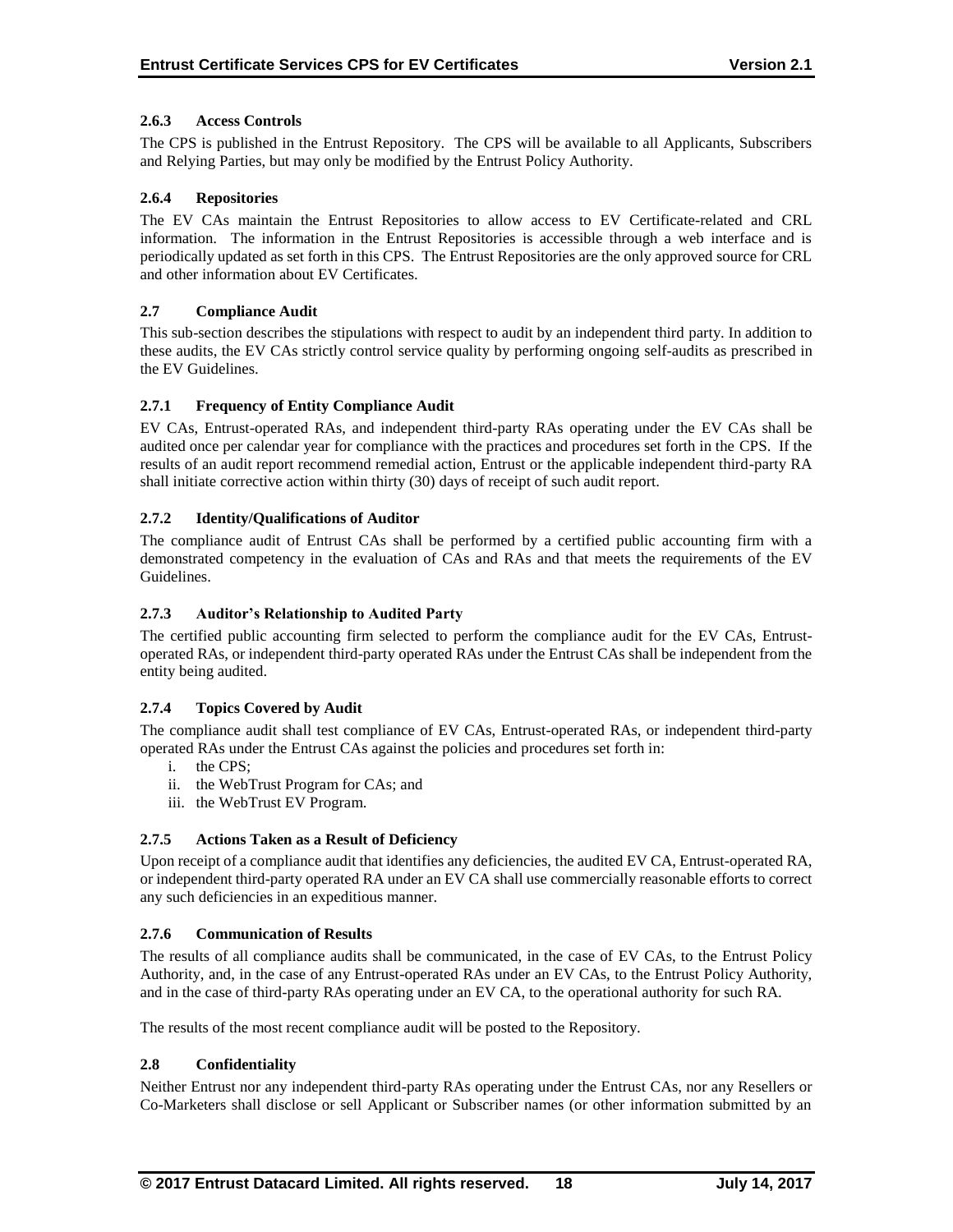Applicant or Subscriber when applying for an EV Certificate), except in accordance with this CPS, a Subscription Agreement, or a Relying Party Agreement. Entrust and all independent third-party RAs operating under the Entrust CAs, and all Resellers and Co-Marketers shall use a commercially reasonable degree of care to prevent such information from being used or disclosed for purposes other than those set forth in the CPS, a Subscription Agreement, or a Relying Party Agreement. Notwithstanding the foregoing, Applicants and Subscribers acknowledge that some of the information supplied with an EV Certificate Application is incorporated into EV Certificates and that Entrust and all independent third-party RAs operating under the Entrust CAs, and all Resellers and Co-Marketers shall be entitled to make such information publicly available.

### **2.8.1 Types of Information to be Kept Confidential**

Information that is supplied by Applicants, Subscribers, or Relying Parties for the subscription for, use of, or reliance upon an EV Certificate, and which is not included in the information described in §2.8.2 below, shall be considered to be confidential. Entrust and independent third-party RAs under the Entrust CAs shall be entitled to disclose such information to any subcontractors or agents that are assisting Entrust in the verification of information supplied in EV Certificate Applications or that are assisting Entrust in the operation of the EV CAs or Entrust-operated RAs. Information considered to be confidential shall not be disclosed unless compelled pursuant to legal, judicial, or administrative proceedings, or otherwise required by law. Entrust and independent third-party RAs under the Entrust CAs shall be entitled to disclose information that is considered to be confidential to legal and financial advisors assisting in connection with any such legal, judicial, administrative, or other proceedings required by law, and to potential acquirors, legal counsel, accountants, banks and financing sources and their advisors in connection with mergers, acquisitions, or reorganizations.

### **2.8.2 Types of Information not Considered Confidential**

Information that is included in an EV Certificate or a Certificate Revocation List shall not be considered confidential. Information contained in the CPS shall not be considered confidential. Without limiting the foregoing, information that (i) was or becomes known through no fault of Entrust, an independent third-party RA under an EV CA, a Reseller, or a Co-marketer, (ii) was rightfully known or becomes rightfully known to Entrust, an independent third-party RA under the EV CA, a Reseller, or a Co-marketer without confidential or proprietary restriction from a source other than the Subscriber, (iii) is independently developed by Entrust, an independent third-party RA under an EV CA, a Reseller, or a Co-marketer, or (iv) is approved by a Subscriber for disclosure, shall not be considered confidential.

#### **2.8.3 Disclosure of Certificate Revocation/Suspension Information**

If an EV Certificate is revoked by an EV CA, a serial number will be included in the Certificate Revocation List entry for the revoked EV Certificate.

#### **2.8.4 Release to Law Enforcement Officials**

Entrust, independent third-party RAs under an EV CA, Resellers, and Co-marketers shall have the right to release information that is considered to be confidential to law enforcement officials in compliance with applicable law.

#### **2.8.5 Release as Part of Civil Discovery**

Entrust, independent third-party RAs under an EV CA, Resellers, and Co-marketers may disclose information that is considered confidential during the course of any arbitration, litigation, or any other legal, judicial, or administrative proceeding relating to such information. Any such disclosures shall be permissible provided that Entrust, the independent third-party RA, Reseller, or Co-marketer uses commercially reasonable efforts to obtain a court-entered protective order restricting the use and disclosure of any such information to the extent reasonably required for the purposes of such arbitration, litigation, or any other legal, judicial, or administrative proceeding.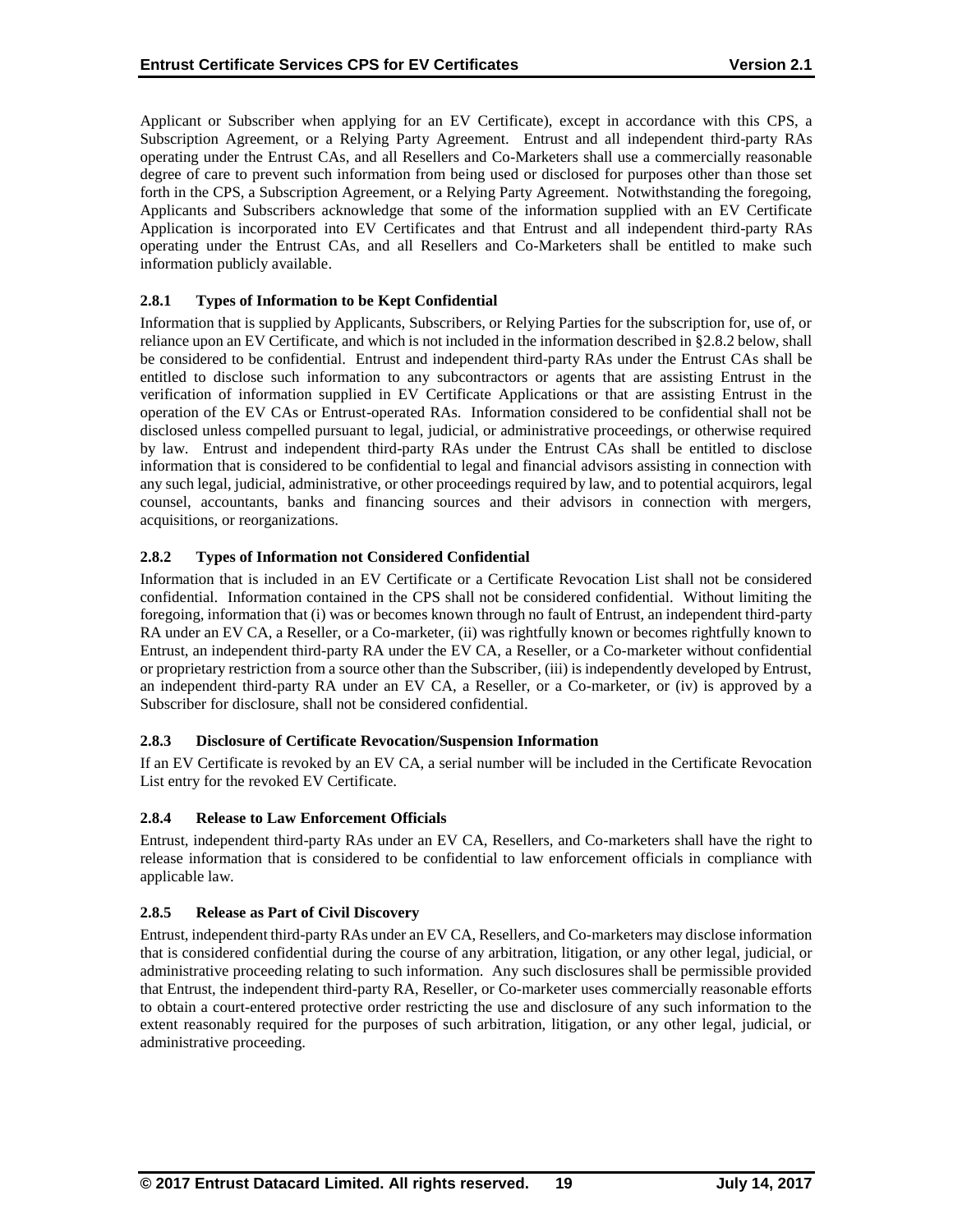### **2.8.6 Disclosure Upon Owner's Request**

Entrust, independent third-party RAs under an EV CA, Resellers, and Co-marketers may disclose information provided to Entrust, such RA, Reseller or Co-marketer, by an Applicant, a Subscriber, or a Relying Party upon request of such Applicant, Subscriber, or Relying Party.

### **2.8.7 Other Information Release Circumstances**

No stipulation.

### **2.9 Intellectual Property Rights**

Entrust retains all right, title, and interest (including all intellectual property rights), in, to and under all EV Certificates, except for any information that is supplied by an Applicant or a Subscriber and that is included in an EV Certificate, which information shall remain the property of the Applicant or Subscriber. All Applicants and Subscribers grant to Entrust and any RAs operating under the Entrust CAs a non-exclusive, worldwide, paid-up, royalty-free license to use, copy, modify, publicly display, and distribute such information, by any and all means and through any and all media whether now known or hereafter devised for the purposes contemplated under the CPS, the Subscriber's Subscription Agreement, and any Relying Party Agreements. Entrust and any RAs operating under the Entrust CAs shall be entitled to transfer, convey, or assign this license in conjunction with any transfer, conveyance, or assignment as contemplated in §2.4.2.7. Entrust grants to Subscribers and Relying Parties a non-exclusive, non-transferable license to use, copy, and distribute EV Certificates, subject to such EV Certificates being used as contemplated under the CPS, the Subscriber's Subscription Agreement, and any Relying Party Agreements, and further provided that such EV Certificates are reproduced fully and accurately and are not published in any publicly available database, repository, or directory without the express written permission of Entrust. Except as expressly set forth herein, no other right is or shall be deemed to be granted, whether by implication, estoppel, inference or otherwise. Subject to availability, Entrust may in its discretion make copies of one or more Cross Certificate(s) available to Subscribers for use solely with the EV Certificate issued to such Subscribers. Entrust retains all right, title, and interest (including all intellectual property rights), in, to and under the Cross Certificate(s).

Entrust grants permission to reproduce the CPS provided that (i) the copyright notice on the first page of this CPS is retained on any copies of the CPS, and (ii) the CPS is reproduced fully and accurately. Entrust retains all right, title, and interest (including all intellectual property rights), in, to and under the CPS.

In no event shall the Entrust Group be liable to any Applicants, Subscribers, or Relying Parties or any other third parties for any losses, costs, liabilities, expenses, damages, claims, or settlement amounts arising from or relating to claims of infringement, misappropriation, dilution, unfair competition, or any other violation of any patent, trademark, copyright, trade secret, or any other intellectual property or any other right of person, entity, or organization in any jurisdiction arising from or relating to any EV Certificate or arising from or relating to any services provided in relation to any EV Certificate.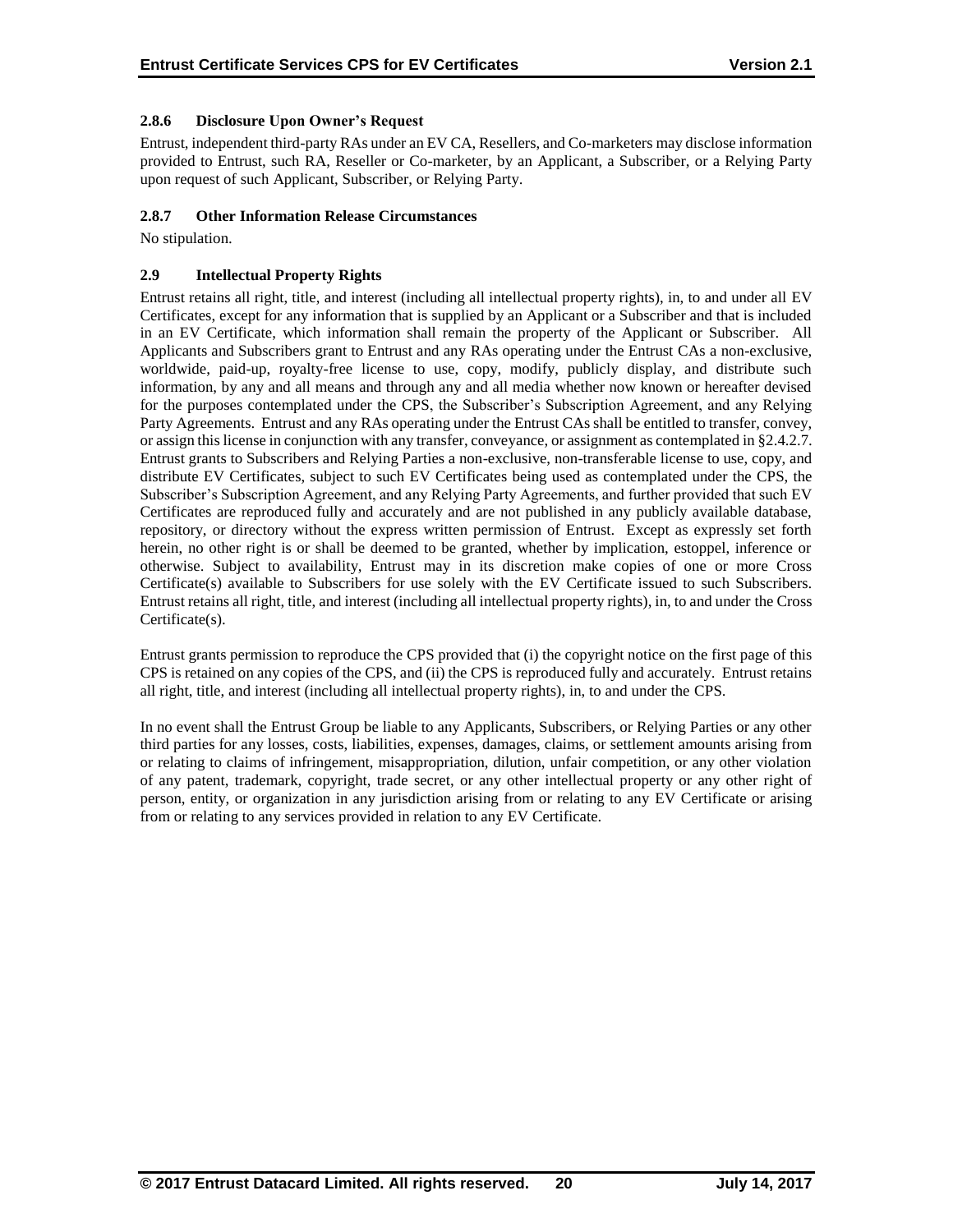### **3 Identification and Authentication**

### **3.1 Initial Registration**

Before issuing an EV Certificate, the EV CAs ensure that all Subject organization information in the EV Certificate conforms to the requirements of, and has been verified in accordance with, the procedures prescribed in this CPS and the EV Guidelines published by the CA/Browser Forum and matches the information confirmed and documented by the RA pursuant to its verification processes. Such verification processes are intended accomplish the following:

- (i) Verify the Applicant's existence and identity, including;
	- a. Verify the Applicant's legal existence and identity (as stipulated in the EV Guidelines),
	- b. Verify the Applicant's physical existence (business presence at a physical address) , and
	- c. Verify the Applicant's operational existence (business activity).
- (ii) Verify the Applicant's authorization for the EV Certificate, including;
	- a. Verify the name, title, and authority of the Contract Signer, Certificate Approver, and Certificate Requester;
	- b. Verify that Contract Signer signed the Subscription Agreement; and
	- c. Verify that a Certificate Approver has signed or otherwise approved the EV Certificate Request.

#### EV SSL Certificate

(iii) Verify the Applicant is a registered holder or has exclusive control of the domain name to be included in the EV SSL Certificate.

### **3.1.1 Types of Names**

The Subject names in an EV Certificate comply with the X.500 Distinguished Name (DN) form. EV CAs shall use a single naming convention as set forth in the EV Guidelines and the Baseline Requirements published by the CA/Browser Forum.

#### **3.1.2 Need for Names to Be Meaningful**

The certificates issued pursuant to this CPS are meaningful only if the names that appear in the certificates can be understood and used by Relying Parties. Names used in the certificates must identify the person or object to which they are assigned in a meaningful way. CAs shall not issue certificates to the subscribers that contain domain names, IP addresses, DN, and/or URL that the subscribers do not legitimately own or control. Examples of fields and extensions where these names appear include subject DN and subject alternative names.

Application Note: Above general prohibition naturally also covers the case when the certificate can be used for Man in the Middle insertion or Traffic Interception and Management.

#### EV SSL Certificates

The value of the Common Name to be used in an EV SSL Certificate shall be the Applicant's fully qualified hostname or path that is used in the DNS of the secure server on which the Applicant is intending to install the EV SSL Certificate.

#### EV Code Signing Certificates

The value of the Common Name to be used in an EV Code Signing Certificate shall be the Applicant's Organization Name.

### **3.1.3 Rules for Interpreting Various Name Forms**

Subject names for EV Certificates shall be interpreted as set forth in §3.1.1 and §3.1.2.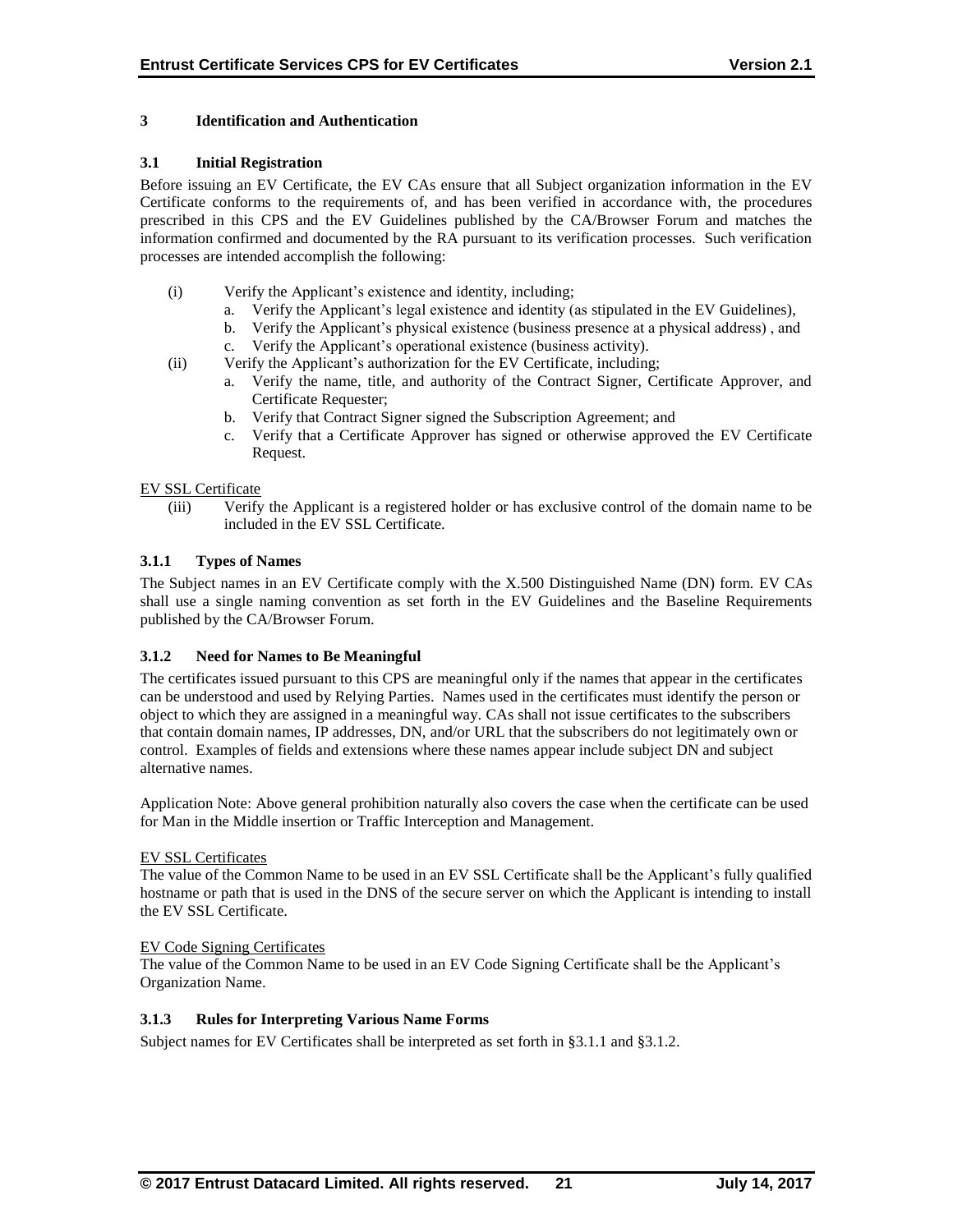### **3.1.4 Uniqueness of Names**

Names shall be defined unambiguously for each Subject in an Entrust Repository. The Distinguished Name attribute will usually be unique to the Subject to which it is issued. Each EV Certificate shall be issued a unique serial number within the name space of the issuing EV CA.

### **3.1.5 Name Claim Dispute Resolution Procedure**

The Subject names in EV Certificates are issued on a "first come, first served" basis. By accepting a Subject name for incorporation into an EV Certificate, a RA operating under an EV CA does not determine whether the use of such information infringes upon, misappropriates, dilutes, unfairly competes with, or otherwise violates any intellectual property right or any other rights of any person, entity, or organization. The Entrust CAs and any RAs operating under the Entrust CAs neither act as an arbitrator nor provide any dispute resolution between Subscribers or between Subscribers and third-party complainants in respect to the use of any information in an EV Certificate. The CPS does not bestow any procedural or substantive rights on any Subscriber or third-party complainant in respect to any information in an EV Certificate. Neither the Entrust CAs nor any RAs operating under the Entrust CAs shall in any way be precluded from seeking legal or equitable relief (including injunctive relief) in respect to any dispute between Subscribers or between Subscribers and third-party complainants or in respect to any dispute between Subscribers and an EV CA or a RA operating under an EV CA or between a third-party complainant and an EV CA or a RA operating under an EV CA arising out of any information in an EV Certificate. EV CAs and RAs operating under EV CAs shall respectively have the right to revoke and the right to request revocation of EV Certificates upon receipt of a properly authenticated order from an arbitrator or court of competent jurisdiction requiring the revocation of an EV Certificate.

### **3.1.6 Recognition, Authentication and Role of Trademarks**

An EV CA or a RA operating under an EV CA may, in certain circumstances, take action in respect to an EV Certificate containing information that possibly violates the trademark rights of a third-party complainant. In the event that a third-party complainant provides an EV CA or a RA operating under an EV CA with (i) a certified copy that is not more than three (3) months old of a trademark registration from the principal trademark office in any one of the United States, Canada, Japan, Australia or any of the member countries of the European Union, and further provided that such registration is still in full force and effect, and (ii) a copy of a prior written notice to the Subscriber of the EV Certificate in dispute, stating that the complainant believes that information in the Subscriber's EV Certificate violates the trademark rights of the complainant, and (iii) a representation by the complainant indicating the means of notice and basis for believing that such notice was received by the Subscriber of the EV Certificate in dispute, an EV CA or a RA operating under an EV CA may initiate the following actions. The EV CA or the RA operating under an EV CA may determine whether the issue date of the Subscriber's EV Certificate predates the registration date on the trademark registration provided by the complainant. If the date of issuance of the Subscriber's EV Certificate predates the trademark registration date, the EV CA or the RA operating under the EV CA will take no further action unless presented with an authenticated order from an arbitrator or court of competent jurisdiction. If the date of issuance of the EV Certificate is after the registration date on the trademark registration provided by the complainant, the EV CA or the RA operating under the EV CA shall request that the Subscriber provide a proof of ownership for the Subscriber's own corresponding trademark registration from the principal trademark office in any one of the United States, Canada, Japan, Australia or any of the member countries of the European Union. If the Subscriber can provide a certified copy, as set forth above, that predates or was issued on the same date as the complainant's trademark registration, the EV CA or the RA operating under the EV CA will take no further action unless presented with an authenticated order from an arbitrator or court of competent jurisdiction. If the Subscriber does not respond within ten (10) Business Days, or if the date on the certified copy of the trademark registration provided by the Subscriber postdates the certified copy of the trademark registration provided by the complainant, the EV CA and the RAs operating under that EV CA respectively may revoke or may request revocation of the disputed EV Certificate.

If a Subscriber files litigation against a complainant, or if a complainant files litigation against a Subscriber, and such litigation is related to any information in an issued EV Certificate, and if the party instigating the litigation provides an EV CA or a RA operating under an EV CA with a copy of the file-stamped complaint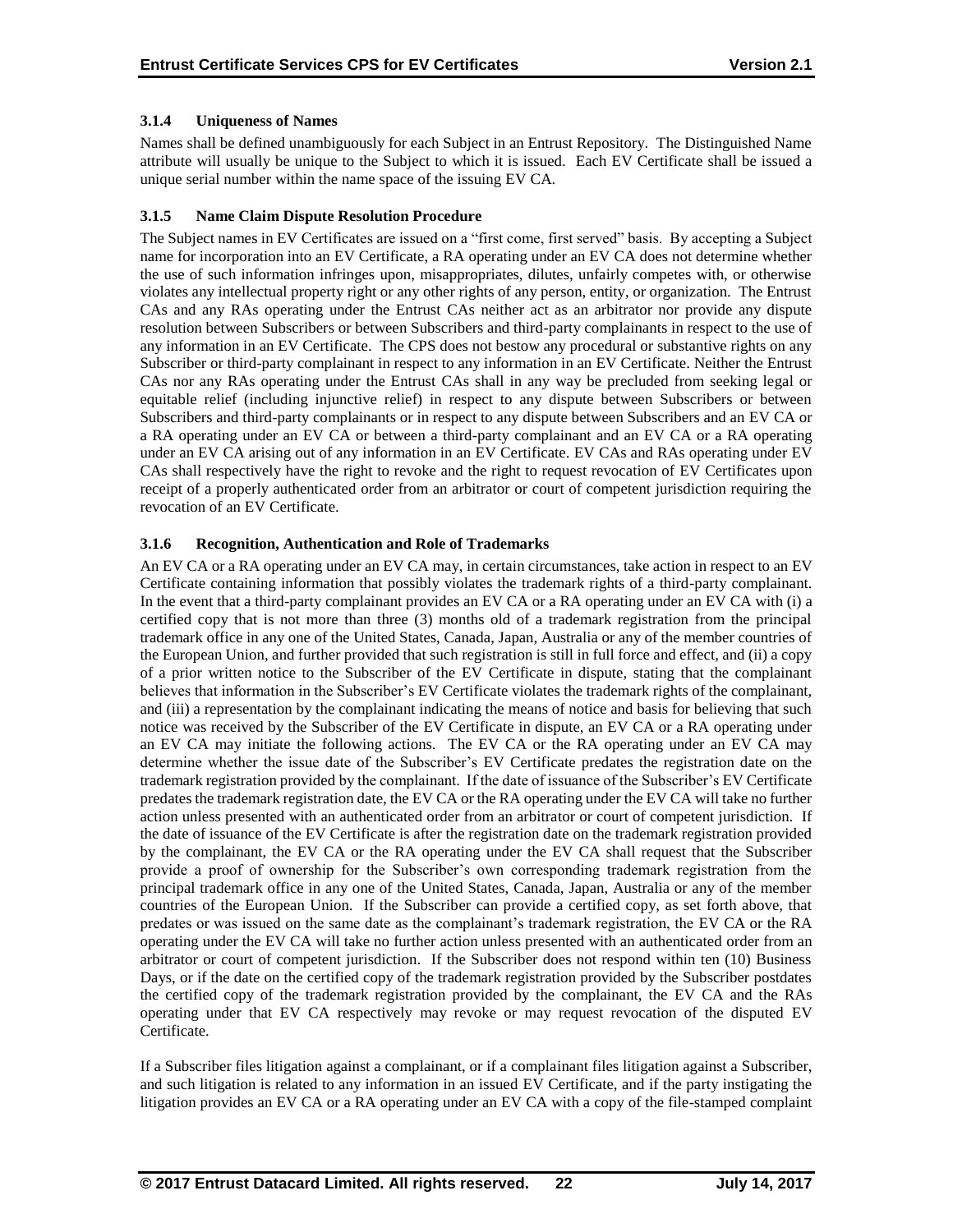or statement of claim, the EV CA will maintain the current status of the EV Certificate or the RA operating under the EV CA will request that the EV CA maintain the current status of the EV Certificate, subject to any requirements to change the status of such EV Certificate otherwise provided or required under this CPS, a Subscription Agreement, or any Relying Party Agreement. During any litigation, an EV CA will not revoke and a RA operating under an EV CA will not request revocation of an EV Certificate that is in dispute unless ordered by an arbitrator or a court of competent jurisdiction or as otherwise provided or required under this CPS, a Subscription Agreement, or any Relying Party Agreement. In the event of litigation as contemplated above, EV CAs and RAs operating under the EV CAs will comply with any directions by a court of competent jurisdiction in respect to an EV Certificate in dispute without the necessity of being named as a party to the litigation. If named as a party in any litigation in respect to an EV Certificate, Entrust and/or any third party operating a RA under an EV CA shall be entitled to take any action that it deems appropriate in responding to or defending such litigation. Any Subscriber or Relying Party that becomes involved in any litigation in respect to an EV Certificate shall remain subject to all of the terms and conditions of the CPS, the Subscriber's Subscription Agreement, and the Relying Party's Relying Party Agreement.

RAs operating under an EV CA shall notify the EV CA of any disputes of which such RA is aware and which relate to any information contained in an EV Certificate whose issuance was requested by such RA.

### **3.1.7 Method to Prove Possession of Private Key**

RAs perform proof of possession tests for CSRs created using reversible asymmetric algorithms (such as RSA) by validating the signature on the CSR submitted by the Applicant with the EV Certificate Application.

### **3.1.8 Authentication of Organizational Identity**

RAs operating under the EV CAs shall perform a verification of any organizational identities that are submitted by an Applicant or Subscriber. RAs operating under the EV CAs shall determine whether the organizational identity, legal existence, physical existence, operational existence, and domain name provided with an EV Certificate Application are consistent with the requirements set forth in the EV Guidelines published by the CA/Browser Forum. The information and sources used for the verification of EV Certificate Applications may vary depending on the jurisdiction of the Applicant or Subscriber.

The Entrust Policy Authority may, in its discretion, update verification practices to improve the organization identity verification process. Any changes to verification practices shall be published pursuant to the standard procedures for updating the CPS.

#### **3.1.9 Authentication of Individual Identity**

RAs operating under the EV CAs shall perform a verification of the identity and authority of the Contract Signer, the Certificate Approver, and the Certificate Requestor associated with EV Certificate Applications that are submitted by an Applicant or Subscriber. In order to establish the accuracy of an individual identity, the RA operating under an EV CA shall perform identity and authority verification consistent with the requirements set forth in the EV Guidelines published by the CA/Browser Forum.

The Entrust Policy Authority may, in its discretion, update verification practices to improve the individual identity verification process. Any changes to verification practices shall be published pursuant to the standard procedures for updating the CPS.

#### **3.1.10 Authentication of Domain Name**

EV CAs shall confirm that, as of the date the EV SSL Certificate issues, either the CA or the RA validated each Fully‐Qualified Domain Name (FQDN) listed in the EV SSL Certificate using at least one of the methods listed below.

Completed validations of Applicant authority may be used for the issuance of multiple EV SSL Certificates over time. For purposes of domain validation, the term Applicant includes the Applicant's Parent Company, Subsidiary Company, or Affiliate.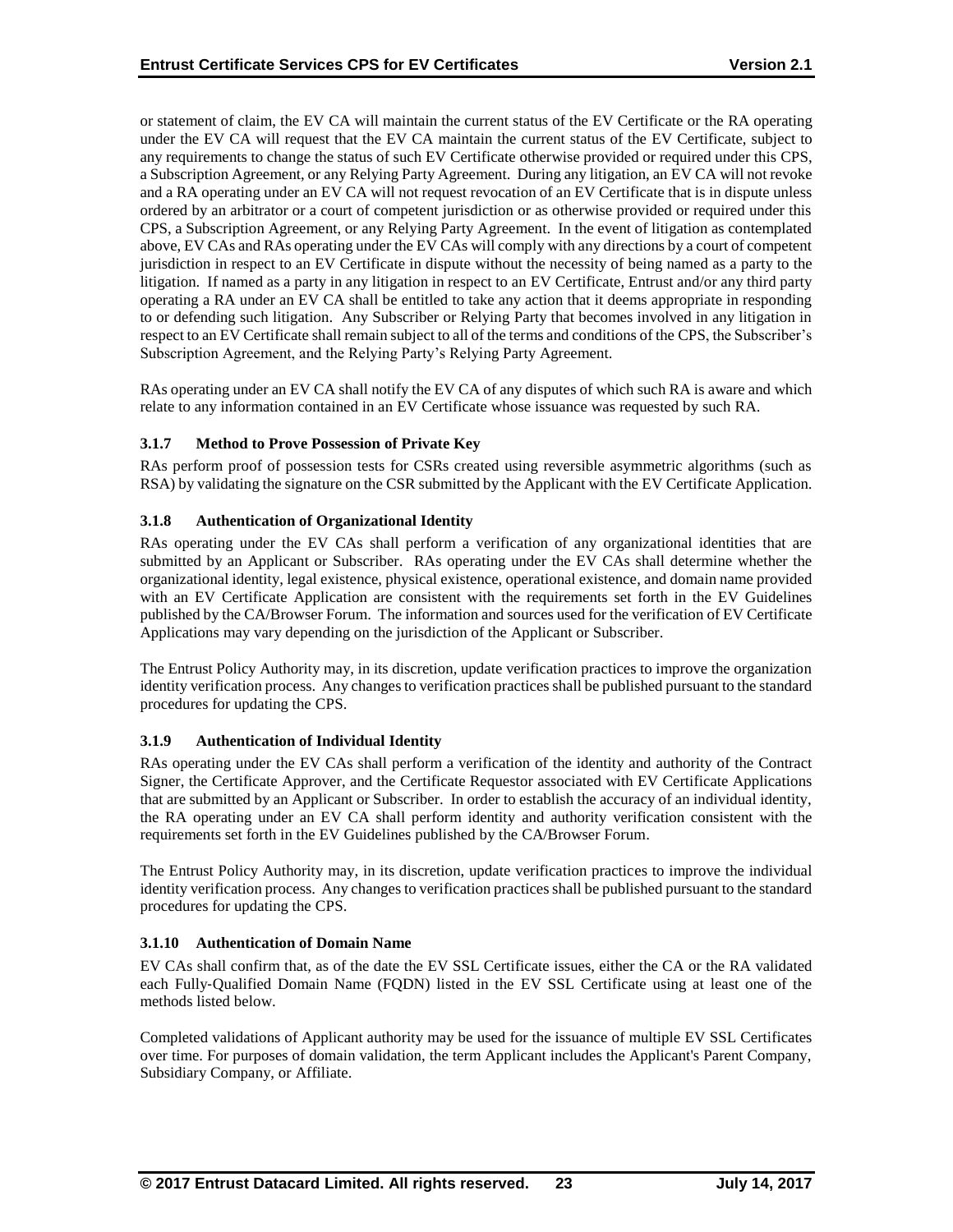Entrust EV CA shall maintain a record of which domain validation method was used to validate every domain.

### **3.1.10.1 Validating the Applicant as a Domain Contact**

Confirming the Applicant's control over the FQDN by validating the Applicant is the Domain Contact directly with the Domain Name Registrar. This method may only be used if:

- 1. The EV CA authenticates the Applicant's identity under § 3.1.8 or 3.1.9 and the authority of the Applicant Representative through a reliable method of communication, OR
- 2. The EV CA is also the Domain Name Registrar, or an Affiliate of the Registrar, of the Base Domain Name.

#### **3.1.10.2 Email, Fax, SMS, or Postal Mail to Domain Contact**

Confirming the Applicant's control over the FQDN by sending a Random Value via email, fax, SMS, or postal mail and then receiving a confirming response utilizing the Random Value. The Random Value must be sent to an email address, fax/SMS number, or postal mail address identified as a Domain Contact.

Each email, fax, SMS, or postal mail may confirm control of multiple Authorization Domain Names.

The EV CA or RA may send the email, fax, SMS, or postal mail identified under this section to more than one recipient provided that every recipient is identified by the Domain Name Registrar as representing the Domain Name Registrant for every FQDN being verified using the email, fax, SMS, or postal mail.

The Random Value shall be unique in each email, fax, SMS, or postal mail.

The EV CA or RA may resend the email, fax, SMS, or postal mail in its entirety, including re-use of the Random Value, provided that the communication's entire contents and recipient(s) remain unchanged.

The Random Value will remain valid for use in a confirming response for no more than 30 days from its creation.

#### **3.1.10.3 Phone Contact with Domain Contact**

Confirming the Applicant's control over the FQDN by calling the Domain Name Registrant's phone number and obtaining a response confirming the Applicant's request for validation of the FQDN. The EV CA or RA shall place the call to a phone number identified by the Domain Name Registrar as the Domain Contact.

Each phone call shall be made to a single number and may confirm control of multiple FQDNs, provided that the phone number is identified by the Domain Registrar as a valid contact method for every Base Domain Name being verified using the phone call.

#### **3.1.10.4 Constructed Email to Domain Contact**

Confirming the Applicant's control over the FQDN by (i) sending an email to one or more addresses created by using 'admin', 'administrator', 'webmaster', 'hostmaster', or 'postmaster' as the local part, followed by the at-sign ("@"), followed by an Authorization Domain Name, (ii) including a Random Value in the email, and (iii) receiving a confirming response utilizing the Random Value.

Each email may confirm control of multiple FQDNs, provided the Authorization Domain Name used in the email is an Authorization Domain Name for each FQDN being confirmed.

The Random Value shall be unique in each email.

The email may be re-sent in its entirety, including the re-use of the Random Value, provided that its entire contents and recipient shall remain unchanged.

The Random Value shall remain valid for use in a confirming response for no more than 30 days from its creation.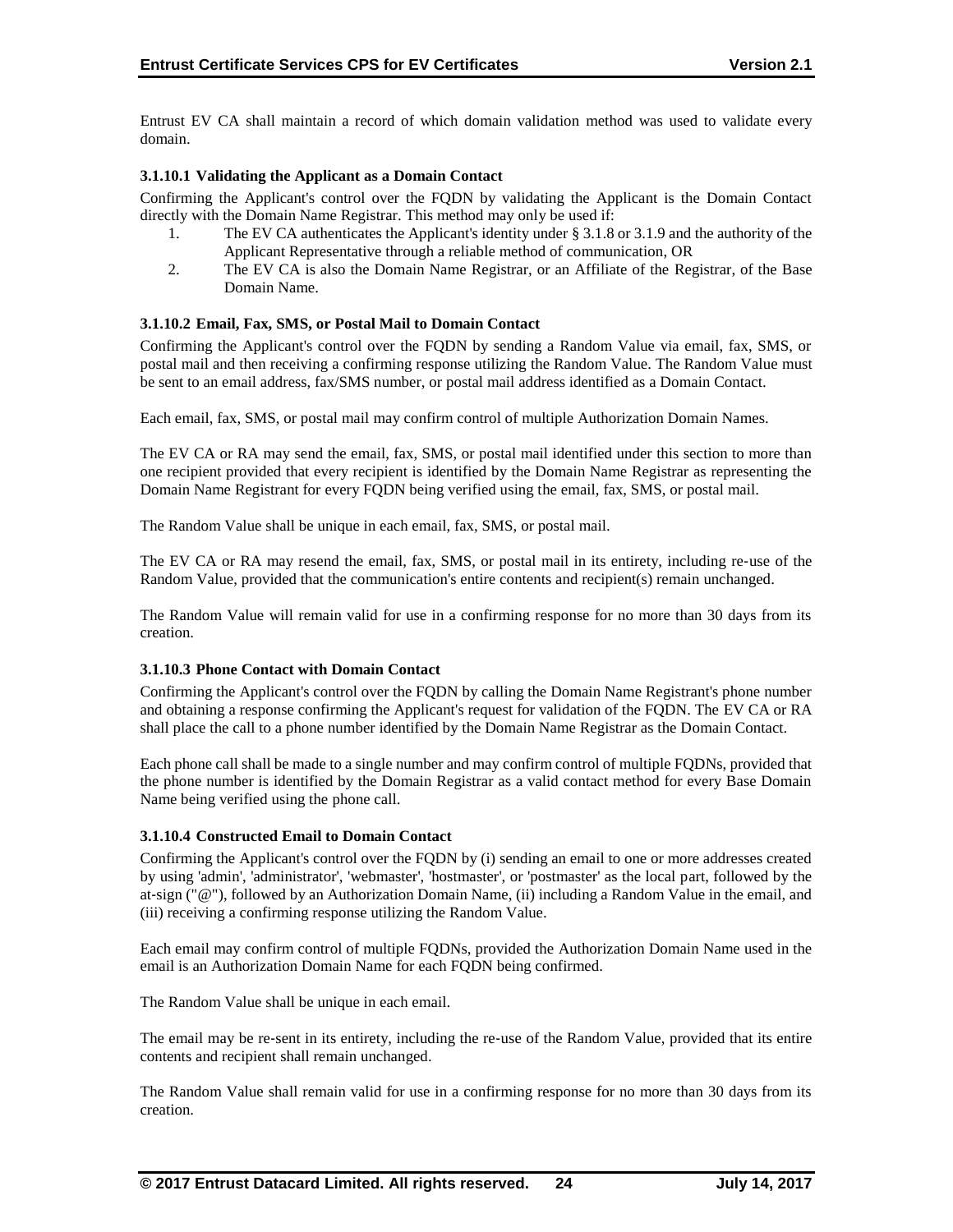### **3.1.10.5 Domain Authorization Document**

No stipulation.

### **3.1.10.6 Agreed-Upon Change to Website**

Confirming the Applicant's control over the FQDN by confirming one of the following under the "/.well‐ known/pki-validation" directory, or another path registered with IANA for the purpose of Domain Validation, on the Authorization Domain Name that is accessible by the CA via HTTP/HTTPS over an Authorized Port:

- 1) The presence of Required Website Content contained in the content of a file or on a web page in the form of a meta tag. The entire Required Website Content must not appear in the request used to retrieve the file or web page, or
- 2) The presence of the Request Token or Request Value contained in the content of a file or on a webpage in the form of a meta tag where the Request Token or Random Value must not appear in the request.

If a Random Value is used, the EV CA or RA shall provide a Random Value unique to the EV Certificate request and shall not use the Random Value after the longer of (i) 30 days or (ii) if the Applicant submitted the Certificate request, the timeframe permitted for reuse of validated information relevant to the EV Certificate (such as in Section 11.14.3 of the EV Guidelines).

### **3.1.10.7 DNS Change**

Confirming the Applicant's control over the requested FQDN by confirming the presence of a Random Value in a DNS TXT record for an Authorization Domain Name or an Authorization Domain Name that is prefixed with a label that begins with an underscore character.

If a Random Value is used, the EV CA or RA shall provide a Random Value unique to the Certificate request and SHALL not use the Random Value after (i) 30 days or (ii) if the Applicant submitted the Certificate request, the timeframe permitted for reuse of validated information relevant to the Certificate.

#### **3.1.10.8 IP Address**

Confirming the Applicant's control over the FQDN by confirming that the Applicant controls an IP address returned from a DNS lookup for A or AAAA records for the FQDN in accordance with Section 3.2.2.5 of the Baseline Requirements.

Once the FQDN has been validated using this method, the EV CA may not also issue EV Certificates for FQDNs for higher level domain levels that end in the validated FQDN unless the CA performs a separate validation for that FQDN using an authorized method.

#### **3.1.10.9 Test Certificate**

No stipulation

#### **3.1.10.10 TLS Using a Random Number**

No stipulation

#### **3.1.11 Accuracy of Information**

To ensure the accuracy of the information and to ensure that no misleading information is included in the Certificate, each verification shall be validated by a verification manager before the information can be used to issue a Certificate.

#### **3.2 Routine Rekey**

Each EV Certificate shall contain a Certificate expiration date. The reason for having an expiration date for a Certificate is to minimize the exposure of the Key Pair associated with the Certificate. For this reason, when processing a new EV Certificate Application, Entrust recommends that a new Key Pair be generated and that the new Public Key of this Key Pair be submitted with the Applicant's EV Certificate Application. If a Subscriber wishes to continue to use an EV Certificate beyond the expiry date for the current EV Certificate,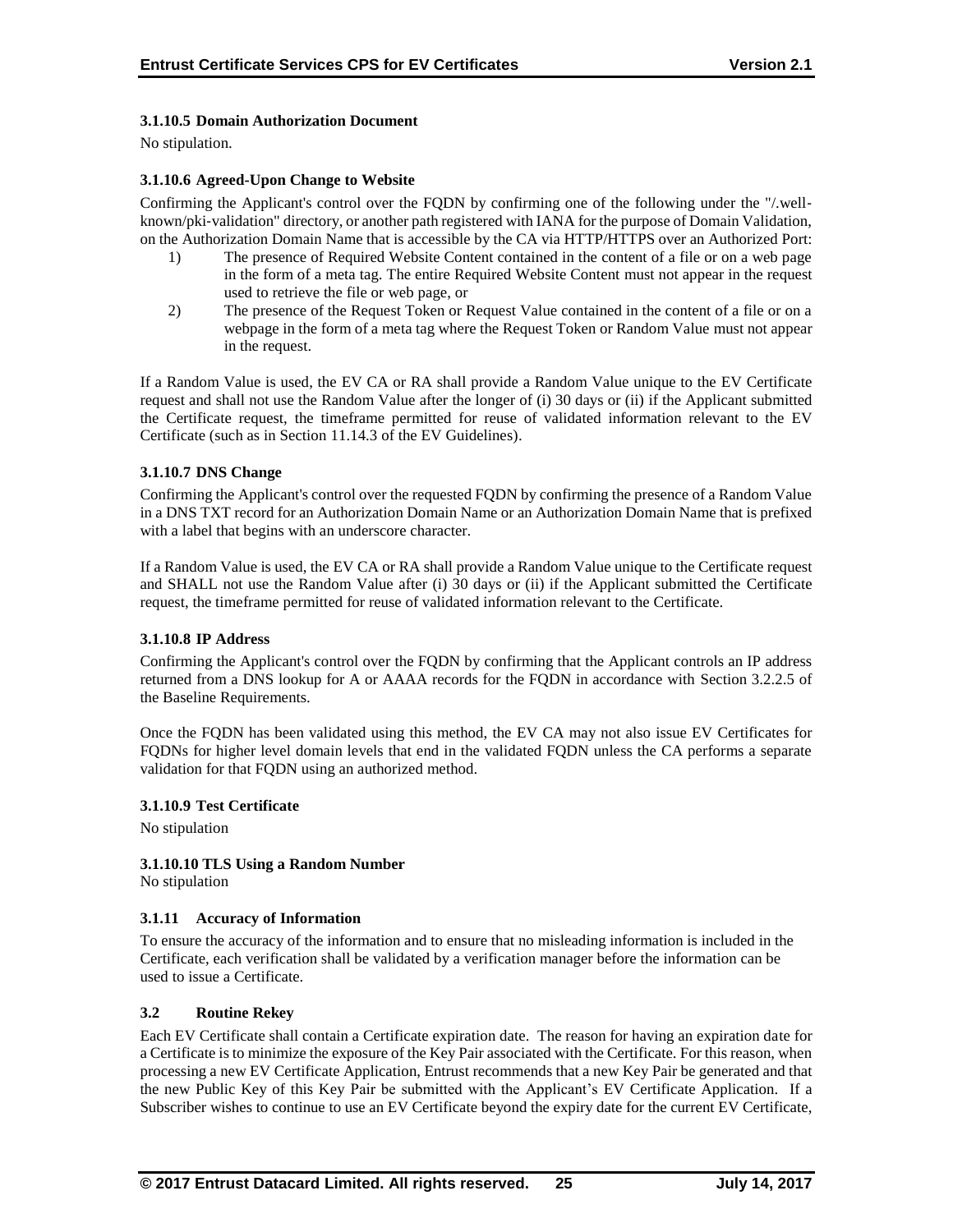the Subscriber must obtain a new EV Certificate and replace the EV Certificate that is about to expire. Subscribers submitting a new EV Certificate Application will be required to complete the initial application process, as described in §4.1. The RA will perform verification of the information submitted with the EV Certificate Application as described in §3.1.8 and §3.1.9 only if verification has not been performed for that Subscriber within the previous 1-year period. The Subscriber may request a replacement certificate using an existing key pair.

The RA that processed the Subscriber's EV Certificate Application shall make a commercially reasonable effort to notify Subscribers of the pending expiration of their EV Certificate by sending an email to the technical contact listed in the corresponding EV Certificate Application. Upon expiration of an EV Certificate, the Subscriber shall immediately cease using such EV Certificate and shall remove such EV Certificate from any devices and/or software in which it has been installed.

### **3.3 Rekey After Revocation**

EV CAs and RAs operating under EV CAs do not renew EV Certificates that have been revoked. If a Subscriber wishes to use an EV Certificate after revocation, the Subscriber must apply for a new EV Certificate and replace the EV Certificate that has been revoked. In order to obtain another EV Certificate, the Subscriber shall be required to complete the initial application process, as described in §4.1. Upon revocation of an EV Certificate, the Subscriber shall immediately cease using such EV Certificate and shall remove such EV Certificate from any devices and/or software in which it has been installed.

### **3.4 Revocation Request**

A Subscriber may request revocation of their EV Certificate at any time provided that the Subscriber can validate to the RA that processed the Subscriber's EV Certificate Application that the Subscriber is the organization to whom the EV Certificate was issued. The RA shall authenticate a request from a Subscriber for revocation of their EV Certificate by authenticating the Subscriber or confirming authorization of the Subscriber through a reliable method of communication. Upon receipt and confirmation of such information, the RA shall then process the revocation request as stipulated in §4.4.

Subscribers, Relying Parties, Application Software Suppliers, Anti-Malware Organizations and other third parties may report Certificate misuse or other types of fraud, compromise misuse or inappropriate conduct related to Certificates by contacting the Registration Authority or submitting notification through the online form, https://www.entrust.net/ev/misuse.cfm.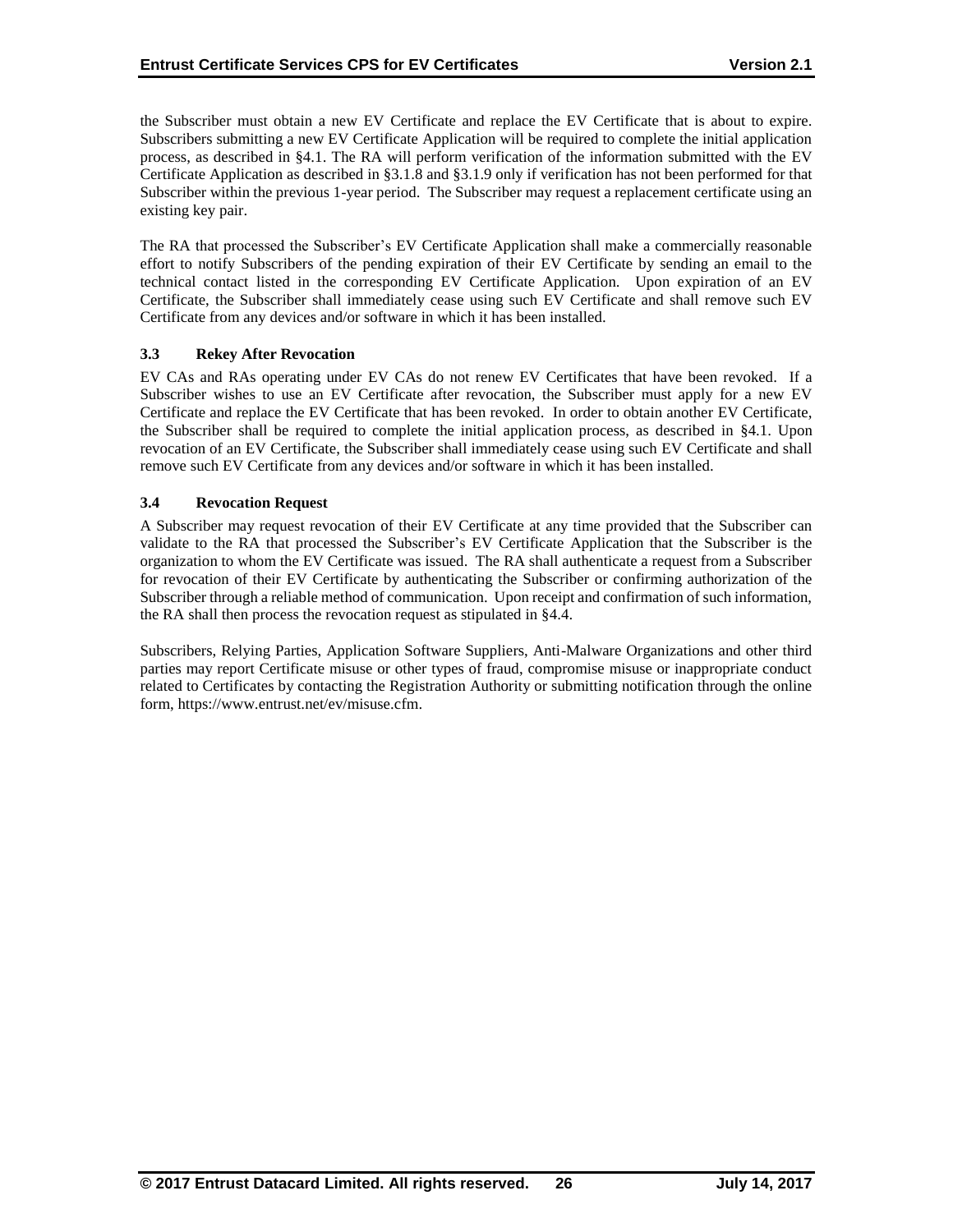### **4 Operational Requirements**

### **4.1 Certificate Application**

To obtain an EV Certificate, an Applicant must:

- (i) generate a secure and cryptographically sound Key Pair,
- (ii) agree to all of the terms and conditions of the CPS and the Subscription Agreement, and
- (iii) complete and submit an EV Certificate Application, providing all information requested by an Entrust-operated RA or by an independent third-party RA under an EV CA (a "Registration Authority") without any errors, misrepresentation, or omissions.

The following Applicant roles (refer to the EV Guidelines for a definition of each role) are required for the issuance of an EV Certificate:

**Certificate Requester** – The EV certificate request must be signed and submitted by an authorized Certificate Requester.

**Certificate Approver** – The EV certificate request must be reviewed and approved by an authorized Certificate Approver.

**Contract Signer** – A Subscription Agreement applicable to the requested EV Certificate must be signed by an authorized Contract Signer.

One person MAY be authorized by the Applicant to fill one, two, or all three of these roles. An Applicant MAY also authorize more than one person to fill each of these roles.

Upon an Applicant's completion of the EV Certificate Application and acceptance of the terms and conditions of this CPS and the Subscription Agreement, an Entrust-operated RA or an independent third-party RA operating under an EV CA shall follow the procedures described in Sections 3.1.8 and 3.1.9 to perform verification of the information contained in the EV Certificate Application. If the verification performed by a RA is successful, the RA may, in its sole discretion, request the issuance to the Applicant of an EV Certificate from an EV CA. If a RA refuses to request the issuance of an EV Certificate, the RA shall (i) use commercially reasonable efforts to notify the Applicant by email of any reasons for refusal, and (ii) promptly refund any amounts that have been paid in connection with the EV Certificate Application.

In the event of successful verification of an EV Certificate Application, the RA shall submit a request to an EV CA for the issuance of an EV Certificate and shall notify the Applicant by email once an EV Certificate has been issued by the EV CA. The Applicant will be provided with a URL that can be used to retrieve the EV Certificate.

### **4.1.1 Certification Authority Authorization**

This section is effective as of September 8, 2017.

Prior to issuing Entrust EV SSL Certificates, EV CAs will check for certification authority authorization (CAA) records for each dNSName in the subjectAltName extension of the Entrust EV SSL Certificate to be issued, according to the procedure in RFC 6844, following the processing instructions set down in RFC 6844 for any records found. If the EV SSL Certificate is issued, it will be issued within the TTL of the CAA record, or 8 hours, whichever is greater.

When processing CAA records, Entrust Certification Authorities must process the issue, issuewild, and iodef property tags as specified in RFC 6844. Entrust Certification Authority may not act on the contents of the iodef property tag. Entrust Certification Authorities shall respect the critical flag and will not issue an EV SSL Certificate if they encounter an unrecognized property with this flag set.

Entrust Certification Authorities may not check CAA records for the following exceptions: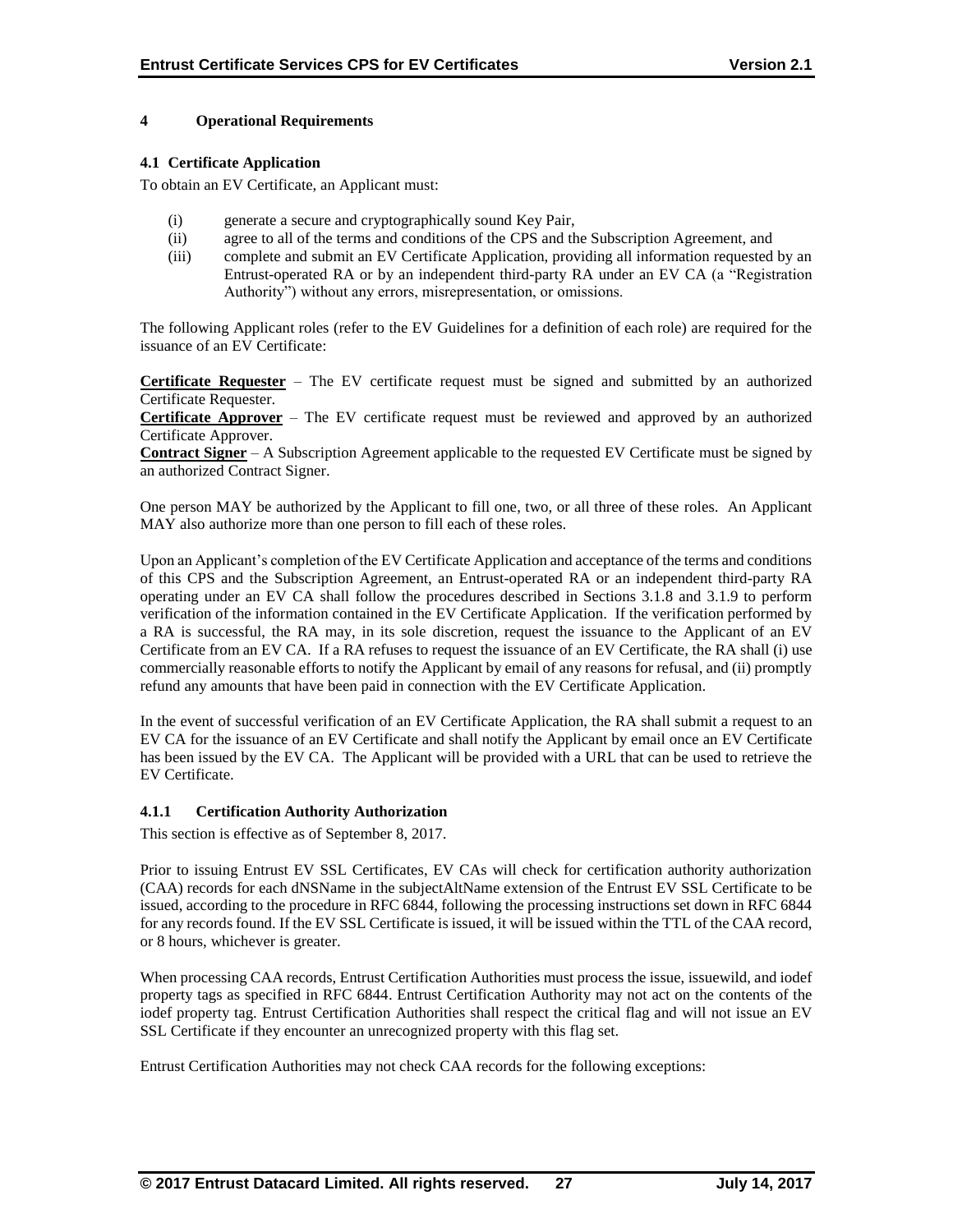- (i) CAA checking is optional for Certificates for which a Certificate Transparency pre‐ certificate was created and logged in at least two public logs, and for which CAA was checked.
- (ii) CAA checking is optional for Certificates issued by a Technically Constrained Subordinate CA Certificate as set out in Baseline Requirements section 7.1.5, where the lack of CAA checking is an explicit contractual provision in the contract with the Applicant.
- (iii) CAA checking is optional if the CA or an Affiliate of the CA is the DNS Operator (as defined in RFC 7719) of the domain's DNS.

Entrust Certification Authority may treat a record lookup failure as permission to issue if:

- (iv) the failure is outside the CA's infrastructure;
- (v) the lookup has been retried at least once; and
- (vi) the domain's zone does not have a DNSSEC validation chain to the ICANN root.

Entrust Certification Authority shall document potential issuances that were prevented by a CAA record in sufficient detail to provide feedback to the CAB Forum on the circumstances, and will dispatch reports of such issuance requests to the contact(s) stipulated in the CAA iodef record(s), if present. Entrust Certification Authorities will support mailto: and https: URL schemes in the iodef record.

Entrust Certification Authority CAA identifying domain is '**entrust.net**'.

#### **4.2 Certificate Issuance**

Upon receipt of a request from a RA operating under an EV CA, the EV CA assigns a person who is not responsible for the collection of information to review all of the information and documentation assembled in support of the EV Certificate Application and look for discrepancies or other details requiring further explanation. Upon successful completion of this Final Cross-Correlation and Due Diligence step, the EV CA may generate and digitally sign an EV Certificate in accordance with the Certificate profile described in §7.

Upon issuance of an EV Certificate, neither Entrust nor any independent third-party RA operating under an EV CA, nor any Resellers or Co-marketers, or any subcontractors, distributors, agents, suppliers, employees, or directors of any of the foregoing shall have any obligation to perform any ongoing monitoring, investigation, or verification of the information provided in an EV Certificate Application.

#### **4.2.1 Circumstances for Certificate Renewal**

In accordance with the Subscription Agreement, Entrust CAs or RAs will provide a certificate lifecycle monitoring service which will support certificate renewal.

#### **4.2.2 Who May Request Renewal**

Subscribers or Subscriber agents may request renewal of Entrust Certificates.

#### **4.2.3 Processing Certificate Renewal Requests**

Entrust CAs or RAs will process certificate renewal requests with validated verification data. Verification data which was validated within the last twelve months may be used.

Entrust Certificates may be reissued using the previously accepted Public Key, if the Public Key meets the key size requirements of §6.1.5.

#### **4.2.4 Notification of New Certificate Issuance to Subscriber**

Entrust CAs or RAs will provide Entrust Certificate renewal notification to the Subscriber or Subscriber agents through an Internet link or by email.

Subscribers or Subscriber agents may request that email renewal notices are not sent for their expiring Entrust Certificates.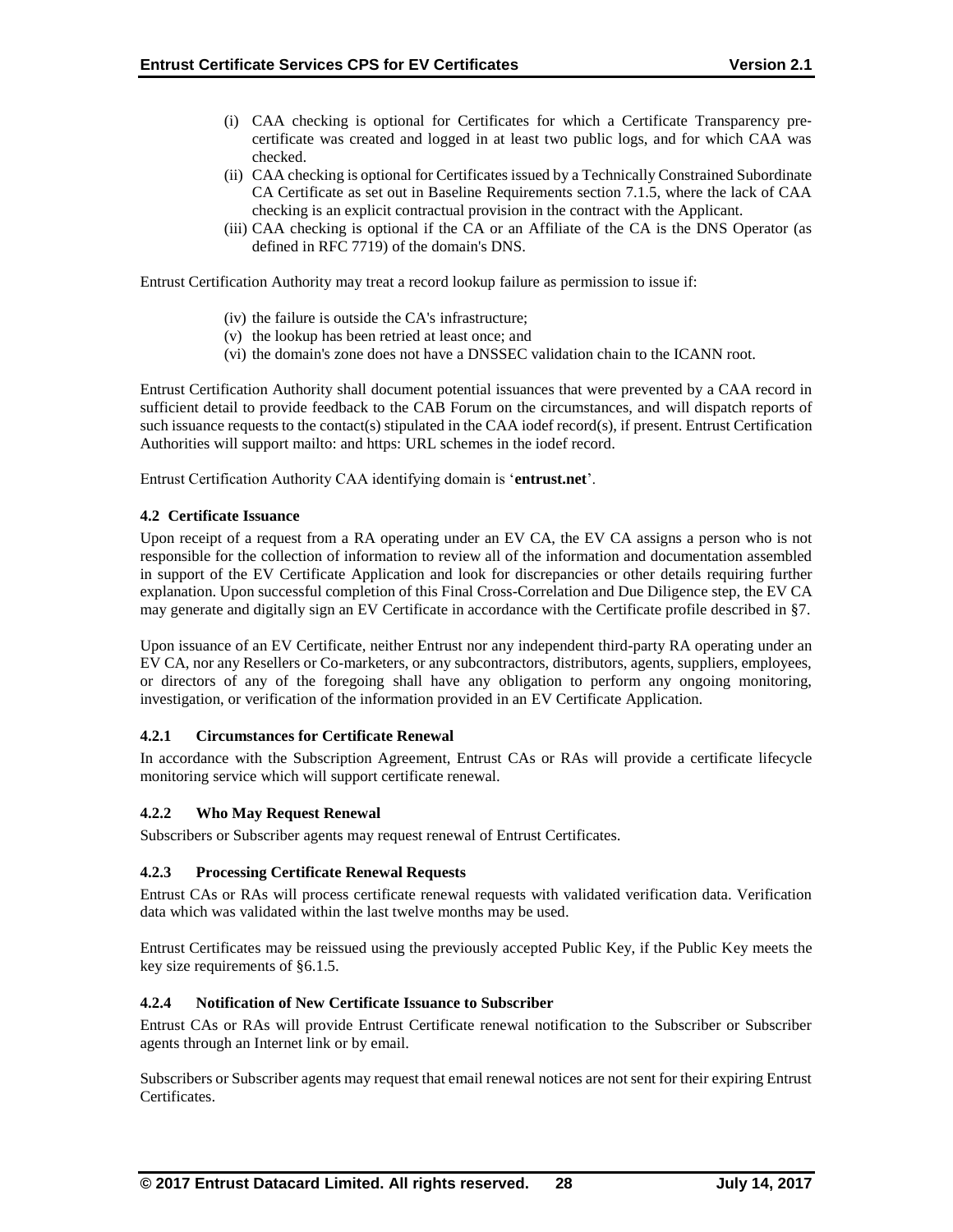## **4.2.5 Conduct Constituting Acceptance of a Renewal Certificate**

No stipulation.

### **4.2.6 Publication of the Renewal Certificate by the CA**

Entrust CAs or RAs will provide the Subscriber with an Entrust Certificate through an Internet link.

### **4.2.7 Notification of Certificate Issuance by the CA to Other Entities**

No stipulation.

### **4.3 Certificate Acceptance**

Once an EV Certificate has been generated and placed in an Entrust Repository, the RA that requested the issuance of the EV Certificate shall use commercially reasonable efforts to notify the Applicant by email that the Applicant's EV Certificate is available. The email will contain a URL for use by the Applicant to retrieve the EV Certificate.

### **4.4 Certificate Suspension and Revocation**

An EV CA shall revoke an EV Certificate after receiving a valid revocation request from a RA operating under such EV CA. A RA operating under an EV CA shall be entitled to request and may request that an EV CA revoke an EV Certificate after such RA receives a valid revocation request from the Subscriber for such EV Certificate. A RA operating under an EV CA shall be entitled to request and shall request that an EV CA revoke an EV Certificate if such RA becomes aware of the occurrence of any event that would require a Subscriber to cease to use such EV Certificate.

EV CAs do not allow the suspension of EV Certificates.

#### **4.4.1 Circumstances for Revocation**

An EV CA shall be entitled to revoke and may revoke, and a RA operating under an EV CA shall be entitled to request revocation of and shall request revocation of, a Subscriber's EV Certificate if such EV CA or RA has knowledge of or a reasonable basis for believing that of any of the following events have occurred:

- (i) Compromise of such EV CA's Private Key or Compromise of a superior CA's Private Key;
- (ii) breach by the Subscriber of any of the terms of the CPS or the Subscriber's Subscription Agreement;
- (iii) any change in the information contained in an EV Certificate issued to a Subscriber;
- (iv) non-payment of any EV Certificate fees or service fees;
- (v) a determination that an EV Certificate was not issued in accordance with the requirements of the CPS or the Subscriber's Subscription Agreement;
- (vi) the EV CA receives notice or otherwise becomes aware that a court or arbitrator has revoked a Subscriber's right to use the domain name listed in the EV Certificate, or that the Subscriber has failed to renew its domain name;
- (vii) the EV CA receives notice or otherwise becomes aware that a Subscriber has been added as a denied party or prohibited person to a blacklist, or is operating from a prohibited destination under the laws of the EV CA's jurisdiction of operation as described in §2.4;
- (viii) the EV CA ceases operations for any reason or the EV CA's right to issue EV Certificates expires or is revoked or terminated and the EV CA has not arranged for another EV CA to provide revocation support for the EV Certificates;
- (ix) an EV Code Signing Certificate is used to digitally sign hostile code, including spyware or other malicious software (malware); or
- (x) any other reason that may be reasonably expected to affect the integrity, security, or trustworthiness of an EV Certificate or an EV CA.

A Subscriber shall request revocation of their EV Certificate if the Subscriber has a suspicion or knowledge of or a reasonable basis for believing that of any of the following events have occurred: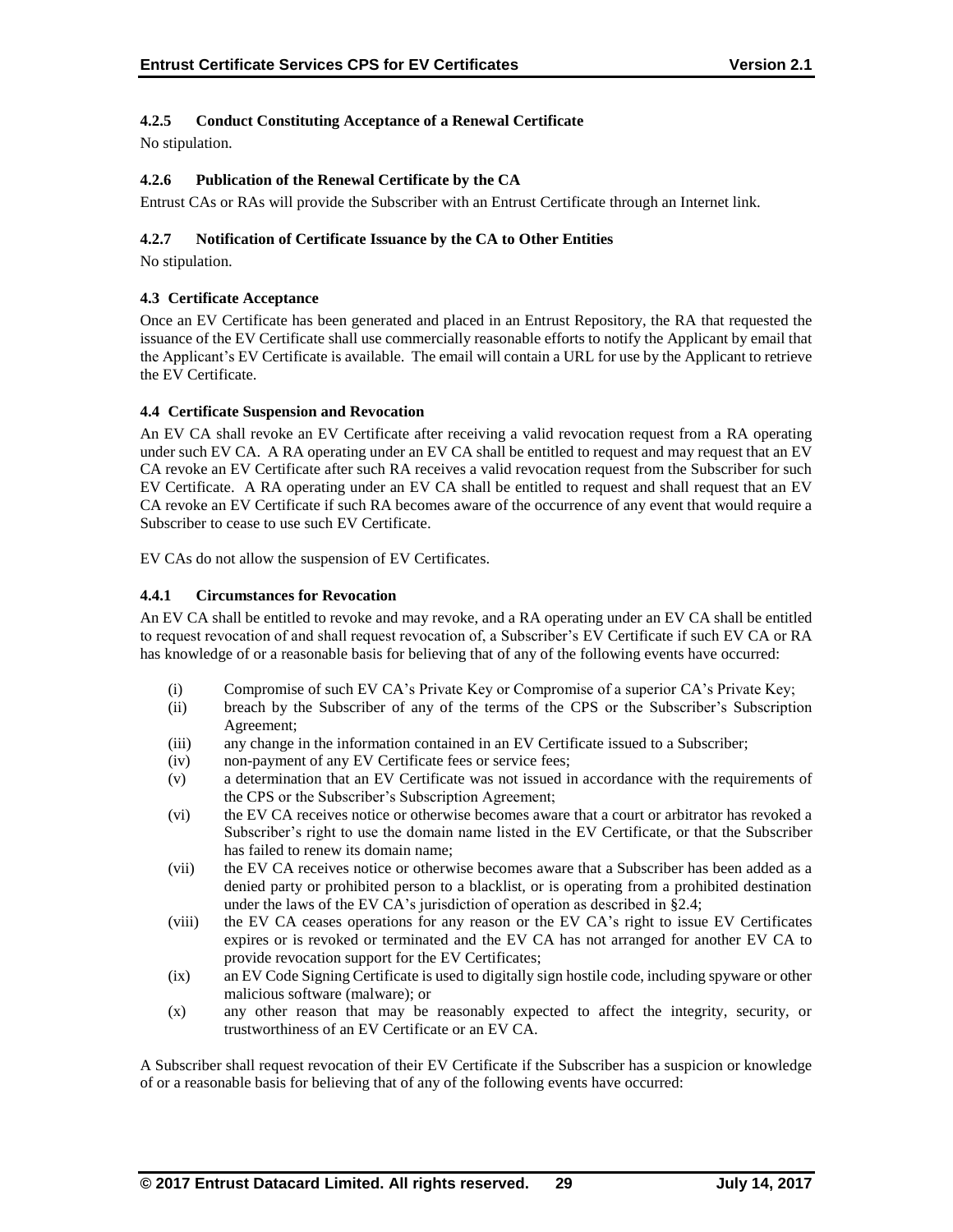- (i) Compromise of the Subscriber's Private Key;
- (ii) knowledge that the original EV Certificate request was not authorized and such authorization will not be retroactively granted;
- (iii) change in the information contained in the Subscriber's EV Certificate;
- (iv) change in circumstances that cause the information contained in Subscriber's EV Certificate to become inaccurate, incomplete, or misleading.

Such revocation request shall be submitted by the Subscriber to the RA that processed the Subscriber's EV Certificate Application. If a Subscriber's EV Certificate is revoked for any reason, the RA that processed the Subscriber's EV Certificate Application shall make a commercially reasonable effort to notify such Subscriber by sending an email to the technical and security contacts listed in the EV Certificate Application. Revocation of an EV Certificate shall not affect any of the Subscriber's contractual obligations under this CPS, the Subscriber's Subscription Agreement, or any Relying Party Agreements.

### **4.4.2 Who Can Request Revocation**

A Subscriber may request revocation of their EV Certificate at any time for any reason. If a Subscriber requests revocation of their EV Certificate, the Subscriber must be able to validate themselves as set forth in §3.4 to the RA that processed the Subscriber's EV Certificate Application. The EV CAs shall not be required to revoke and the RAs operating under the EV CAs shall not be required to request revocation of an EV Certificate until a Subscriber can properly validate themselves as set forth in §3.4 and §4.4.3.

Subscribers, Relying Parties, Application Software Vendors, and other third parties may report complaints or suspected Private Key compromise, EV Certificate misuse, or other types of fraud, compromise, misuse or inappropriate conduct related to EV Certificates by completing the form at [https://www.entrust.net/ev/misuse.cfm.](https://www.entrust.net/ev/misuse.cfm)

An EV CA shall be entitled to revoke and shall revoke, and a RA operating under an EV CA shall be entitled to request revocation of and shall request revocation of, a Subscriber's EV Certificate at any time for any of the reasons set forth in §4.4.1.

### **4.4.3 Procedure for Revocation Request**

A RA operating under an EV CA shall authenticate a request by a Subscriber for revocation of their EV Certificate by verifying (i) Subscriber authentication credentials, or (ii) authorization of the Subscriber through a reliable method of communication. Upon receipt and confirmation of such information, the RA shall send a revocation request to the EV CA that issued such EV Certificate. The EV CA shall make all reasonable efforts to post the serial number of the revoked EV Certificate to a CRL in an Entrust Repository within one (1) business days of receiving such revocation request.

For EV Certificate problems reported through the form at [https://www.entrust.net/ev/misuse.cfm,](https://www.entrust.net/ev/misuse.cfm) an EV CA should begin an investigation within twenty-four hours and decide whether revocation or other appropriate action is warranted on a least the following criteria:

- (i) The nature of the alleged problem;
- (ii) The number of certificate problem reports received about a particular EV Certificate or website;
- (iii) The identity of the complainants (for example, complaints from a law enforcement official that a Web site is engaged in illegal activities carry more weight than a complaint from a consumer alleging that they didn't receive the goods they ordered); and
- (iv) Relevant legislation.

For Certificate revocation that is not initiated by the Subscriber, the RA that requested revocation of the Subscriber's EV Certificate shall make a commercially reasonable effort to notify the Subscriber by sending an email to the technical and security contacts specified in the Subscriber's EV Certificate Application.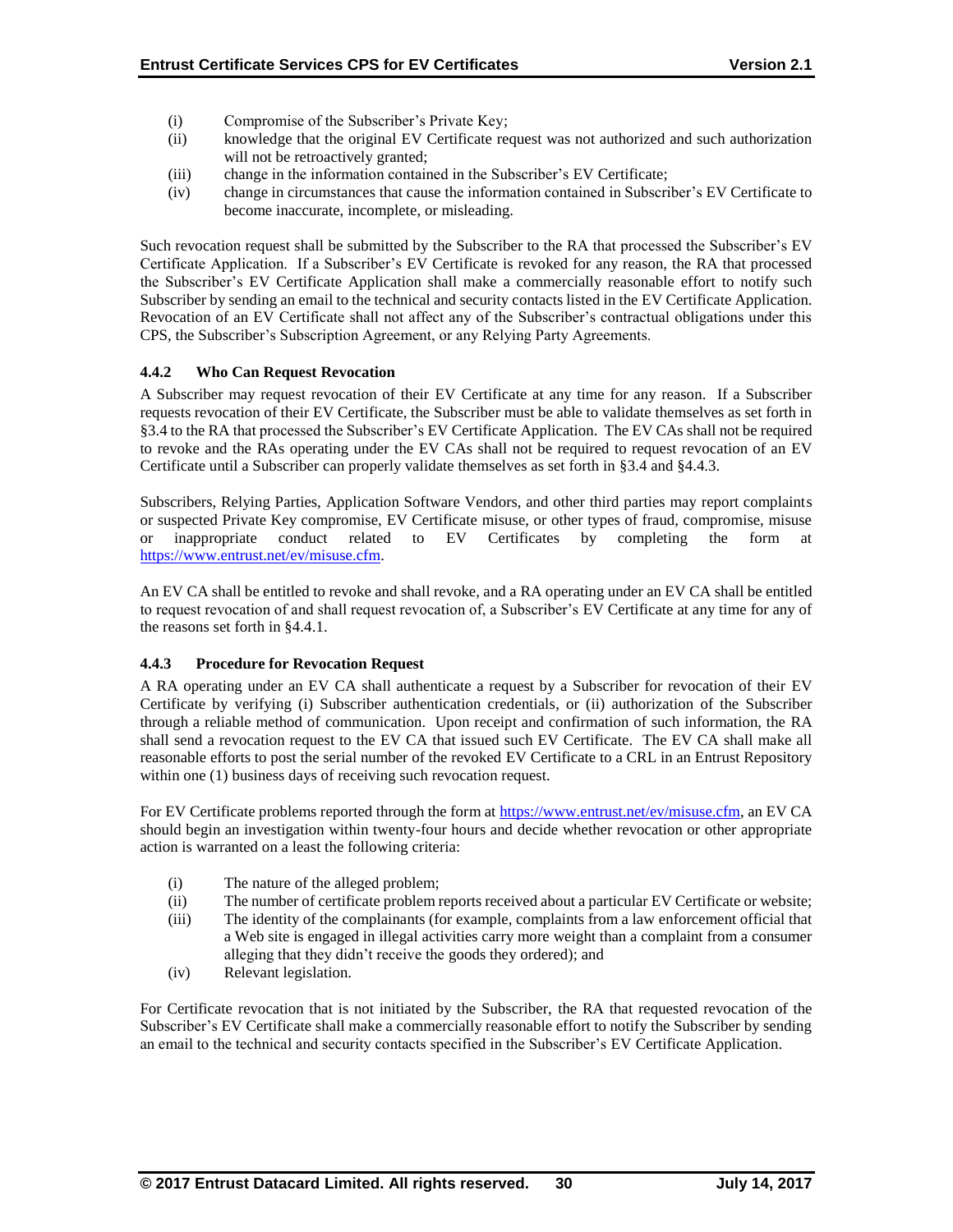### **4.4.4 Revocation Request Grace Period**

In the case of Private Key Compromise, or suspected Private Key Compromise, a Subscriber shall request revocation of the corresponding EV Certificate immediately upon detection of the Compromise or suspected Compromise. Revocation requests for other required reasons shall be made as soon as reasonably practicable.

### **4.4.5 Circumstances for Suspension**

EV CAs do not suspend EV Certificates.

### **4.4.6 Who Can Request Suspension**

EV CAs do not suspend EV Certificates.

### **4.4.7 Procedure for Suspension Request**

EV CAs do not suspend EV Certificates.

### **4.4.8 Limits on Suspension Period**

EV CAs do not suspend EV Certificates.

### **4.4.9 CRL Issuance Frequency**

EV CAs shall issue CRLs as follows:

- (i) CRLs for Entrust Certificates issued to subordinate CAs shall be issued at least once every twelve months or with 24 hours after revoking a subordinate CA. The next CRL update shall not be more than twelve months from the last update.
- (ii) CRLs for EV Certificates shall be issued at least once every seven days.

### **4.4.10 CRL Checking Requirements**

A Relying Party shall check whether the EV Certificate that the Relying Party wishes to rely on has been revoked. A Relying Party shall check the Certificate Revocation Lists maintained in the appropriate Repository or perform an on-line revocation status check using OCSP to determine whether the EV Certificate that the Relying Party wishes to rely on has been revoked. In no event shall the Entrust Group be liable for any damages whatsoever due to (i) the failure of a Relying Party to check for revocation or expiration of an EV Certificate, or (ii) any reliance by a Relying Party on an EV Certificate that has been revoked or that has expired.

#### **4.4.11 On-line Revocation/Status Checking Availability**

On-line revocation/status checking of certificates is available on a continuous basis by CRL or On-line Certificate Status Protocol (OCSP).

Entrust CAs shall sign and make available OCSP as follows:

- (i) OCSP responses for Entrust Certificates issued to subordinate CAs shall be issued at least once every twelve months or with 24 hours after revoking a subordinate CA.
- (ii) OCSP responses for Entrust Certificates issued to end entities shall be issued at least once every four days. OCSP responses will have a maximum expiration time of ten days.

EV Code Signing Certificates that have been revoked due to key compromise or issued to unauthorized person will be maintained in the Repository for at least twenty (20) years following revocation.

The on-line location of the CRL and the OCSP response are included in the EV Certificate to support software applications that perform automatic certificate status checking. A Relying Party can also be check certificate revocation status directly with the Repository at www.entrust.net/CPS.

#### **4.4.12 On-line Revocation Checking Requirements**

Refer to §4.4.10.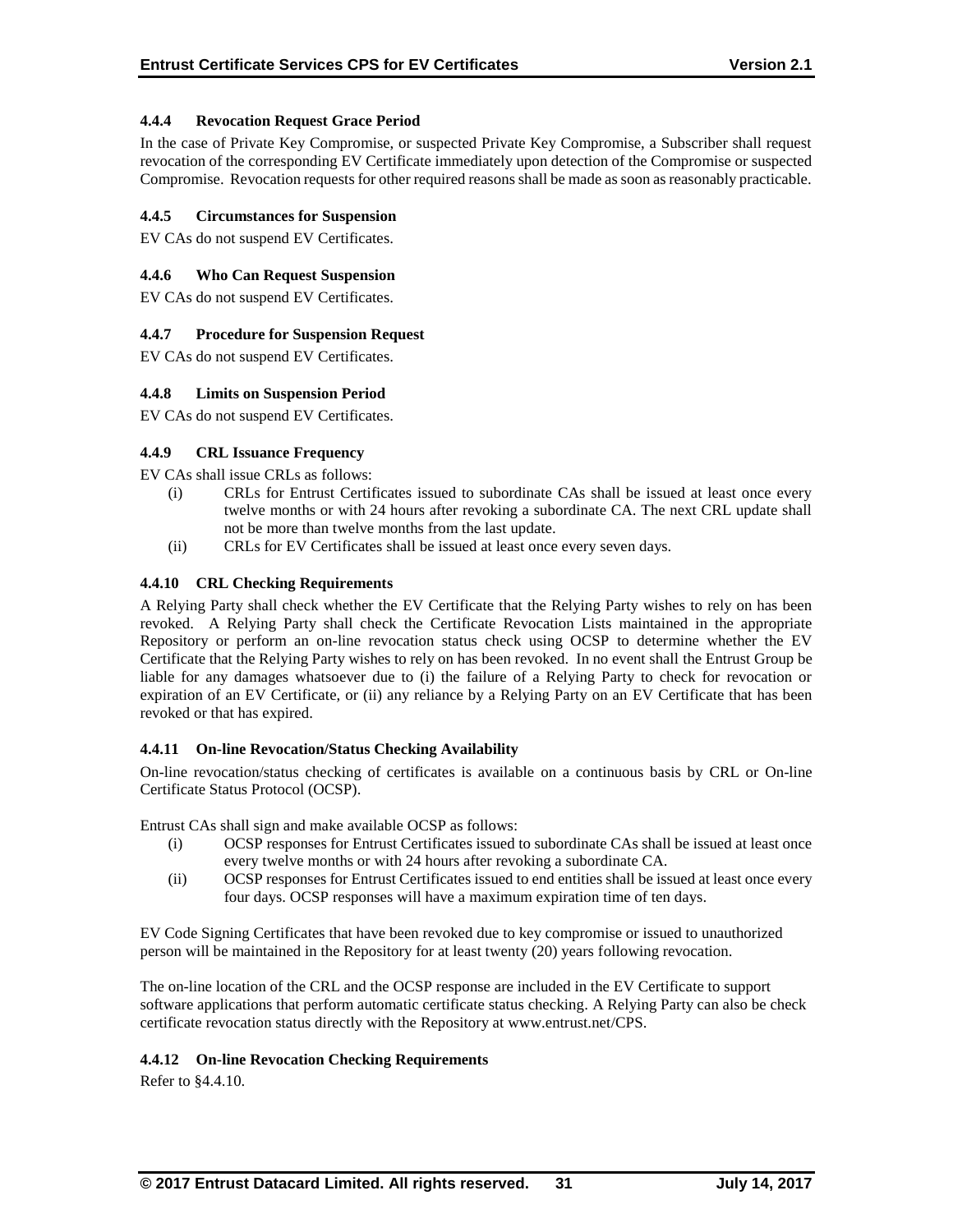## **4.4.13 Other Forms of Revocation Advertisements Available**

No stipulation.

# **4.4.14 Checking Requirements For Other Forms of Revocation Advertisements**

No stipulation.

### **4.4.15 Special Requirements Re Key Compromise**

If a Subscriber suspects or knows that the Private Key corresponding to the Public Key contained in the Subscriber's EV Certificate has been Compromised, the Subscriber shall immediately notify the RA that processed the Subscriber's EV Certificate Application, using the procedures set forth in §4.4.3, of such suspected or actual Compromise. The Subscriber shall immediately stop using such EV Certificate and shall remove such EV Certificate from any devices and/or software in which such EV Certificate has been installed. The Subscriber shall be responsible for investigating the circumstances of such Compromise or suspected Compromise and for notifying any Relying Parties that may have been affected by such Compromise or suspected Compromise.

### **4.5 Security Audit Procedures**

Significant security events in the EV CAs are automatically time-stamped and recorded as audit logs in audit trail files. The audit trail files are processed (reviewed for policy violations or other significant events) on a regular basis. Authentication codes are used in conjunction with the audit trail files to protect against modification of audit logs. Audit trail files are archived periodically. All files including the latest audit trail file are moved to backup media and stored in a secure archive facility.

The EV CAs and all RAs operating under an EV CA record in detail every action taken to process an EV certificate request and to issue an EV Certificate, including all information generated or received in connection with an EV Certificate Request, and every action taken to process the Request, including time, date, and personnel involved in the action.

The foregoing record requirements include, but are not limited to, an obligation to record the following events:

- (i) EV CA key lifecycle management events, including:
	- a. Key generation, backup, storage, recovery, archival, and destruction; and
	- b. Cryptographic device lifecycle management events.
- (ii) EV CA and Subscriber EV Certificate lifecycle management events, including:
	- a. EV Certificate Requests, renewal and re-key requests, and revocation;
	- b. All verification activities required by this CPS;
	- c. Date, time, phone number used, persons spoken to, and end results of verification telephone calls;
	- d. Acceptance and rejection of EV Certificate Requests;
	- e. Issuance of EV Certificates; and
	- f. Generation of Certificate Revocation Lists (CRLs) and OCSP messages.
- (iii) Security events, including:
	- a. Successful and unsuccessful PKI system access attempts;
	- b. PKI and security system actions performed;
	- c. Security profile changes;
	- d. System crashes, hardware failures, and other anomalies;
	- e. Firewall and router activities; and<br>f. Entries to and exits from the EV C
	- Entries to and exits from the EV CA facility.
- (iv) Log entries include the following elements:
	- a. Date and time of entry;
	- b. Identity of the person making the journal entry; and
	- c. Description of entry.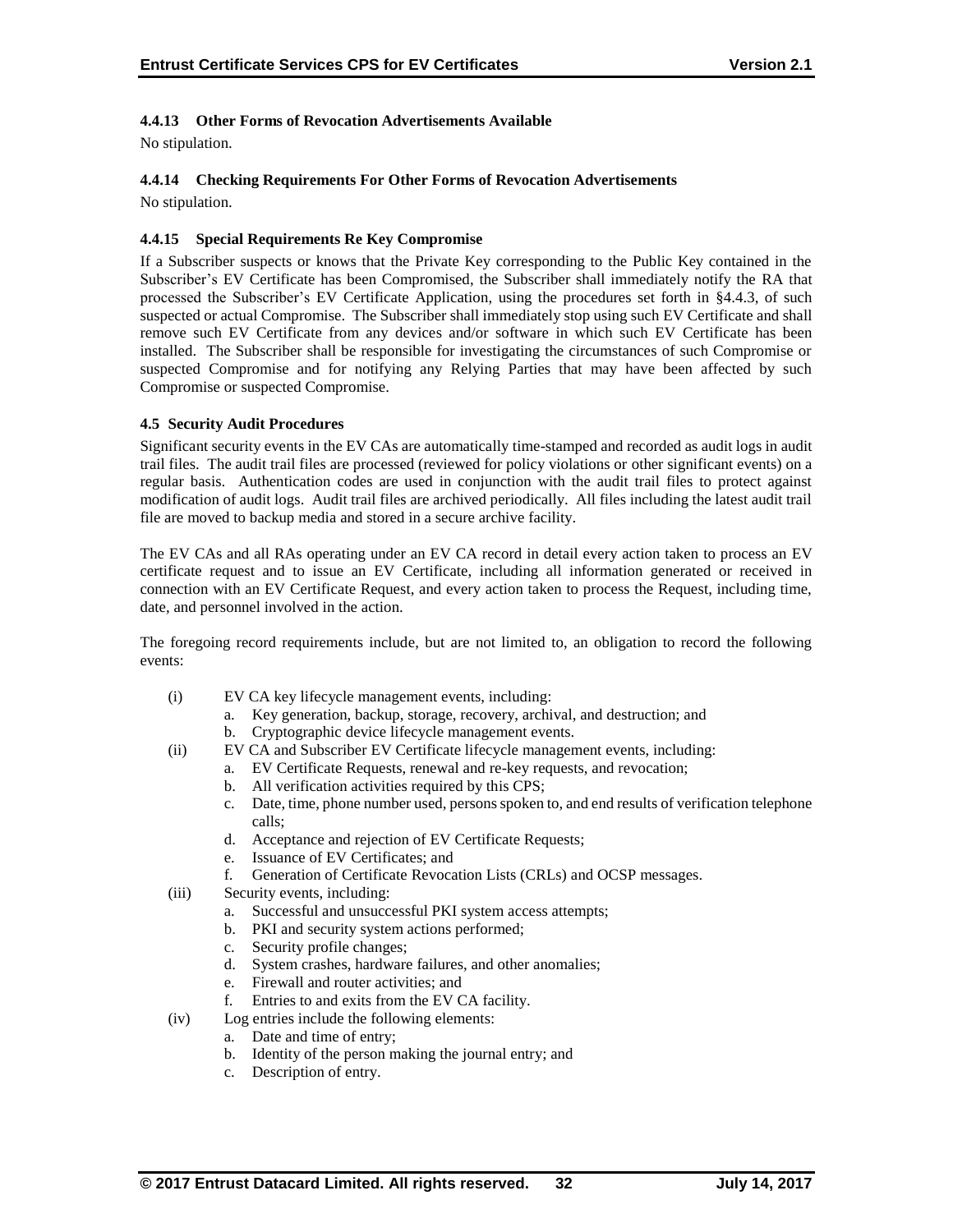The time for the Entrust CAs computer systems is synchronized with the service provided by the National Research Council Canada.

### **4.6 Records Archival**

The audit trail files, databases and revocation information for EV CAs are both archived. The archive of an EV CAs' database and the archive of revocation information are retained for at least three (3) years. Archives of audit trail files are retained for at least seven (7) year(s) after any EV Certificate based on that documentation ceases to be valid. The databases for EV CAs are encrypted and protected by Entrust software master keys. The archive media is protected through storage in a restricted-access facility to which only Entrust-authorized personnel have access. Archive files are backed up as they are created. Originals are stored on-site and housed with an EV CA system. Backup files are stored at a secure and separate geographic location.

### **4.7 Key Changeover**

EV CAs' key pairs will be retired from service at the end of their respective lifetimes as defined in §6.3. New CAs with new key pairs will be created as required to support the continuation of EV CA Services. Each EV CA will continue to publish CRLs signed with the original key pair until all certificates issued using that original key pair have expired. The CA key changeover process will be performed such that it causes minimal disruption to Subscribers and Relying Parties.

#### **4.8 Compromise and Disaster Recovery**

EV CAs have a disaster recovery plan to provide for timely recovery of services in the event of a system outage. The disaster recovery plan addresses the following:

- (i) the conditions for activating the plans;
- (ii) resumption procedures;
- (iii) a maintenance schedule for the plan;
- (iv) awareness and education requirements;
- (v) the responsibilities of the individuals;
- (vi) recovery point objective (RPO) of fifteen minutes;
- (vii) recovery time objective (RTO); of 24 hours for essential CA operations which include certificate issuance, certificate revocation, and issuance of certificate revocation status; and
- (viii) testing of recovery plans.

In order to mitigate the event of a disaster, Entrust has implemented the following:

- (ix) secure on-site and off-site storage of backup HSMs containing copies of all CA Private Keys
- (x) secure on-site and off-site storage of all requisite activation materials
- (xi) regular synchronization of critical data to the disaster recovery site
- (xii) regular incremental and daily backups of critical data within the primary site
- (xiii) weekly backup of critical data to secure off-site storage facility
- (xiv) secure off-site storage of disaster recovery plan and disaster recovery procedures
- (xv) environmental controls as described in §5.1
- (xvi) high availability architecture for critical systems

Entrust has implemented a secure disaster recovery facility that is greater than 250 km from the primary secure CA facilities.

Entrust requires rigorous security controls to maintain the integrity of EV CAs. The Compromise of the Private Key used by an EV CA is viewed by Entrust as being very unlikely; however, Entrust has policies and procedures that will be employed in the event of such a Compromise. At a minimum, all Subscribers shall be informed as soon as practicable of such a Compromise and information shall be posted in the Entrust Repository.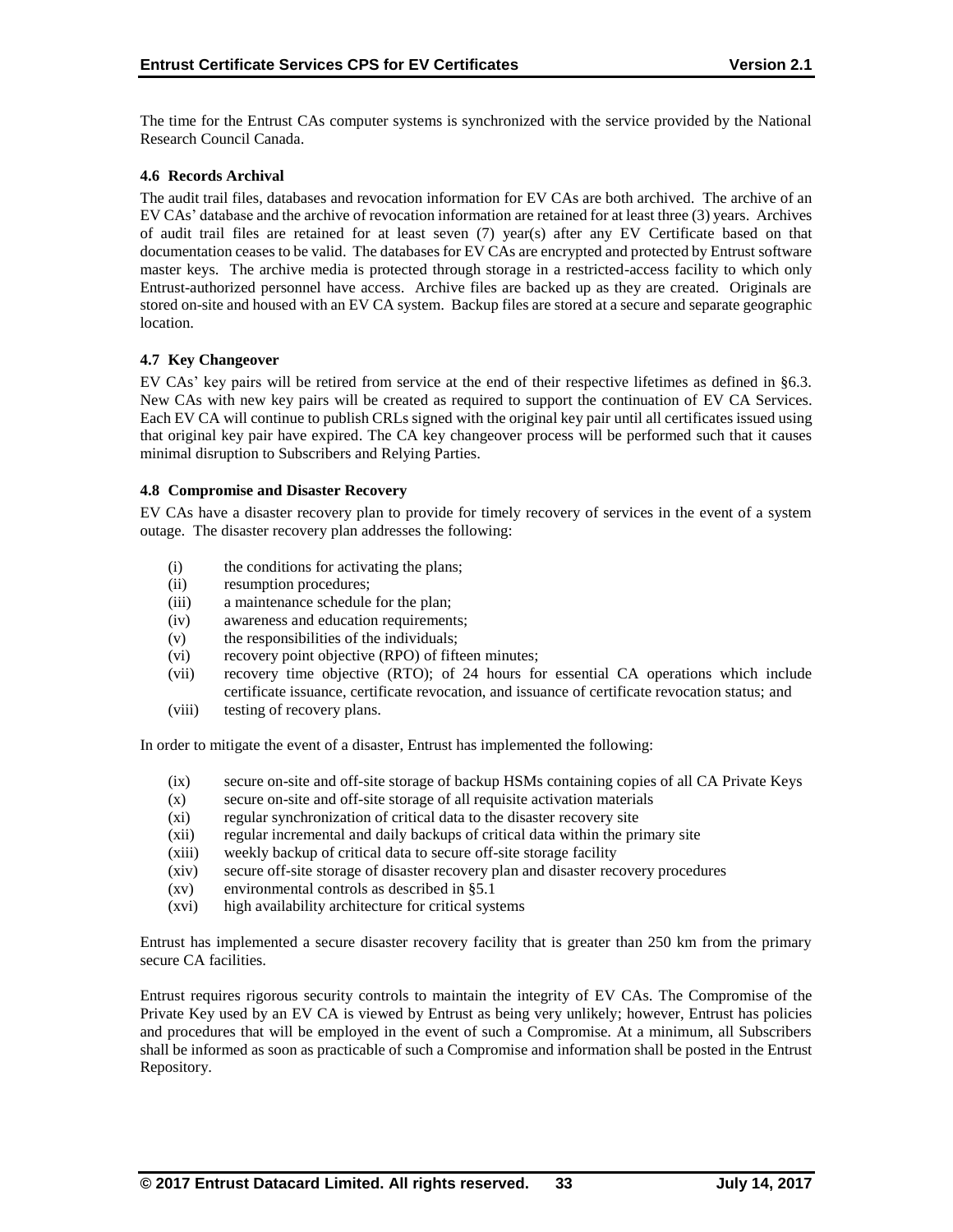### **4.9 CA Termination**

In the event that an EV CA ceases operation, all EV Certificates issued by such EV CA shall be revoked and the CRL life-time will be set to a period that meets any Entrust obligations.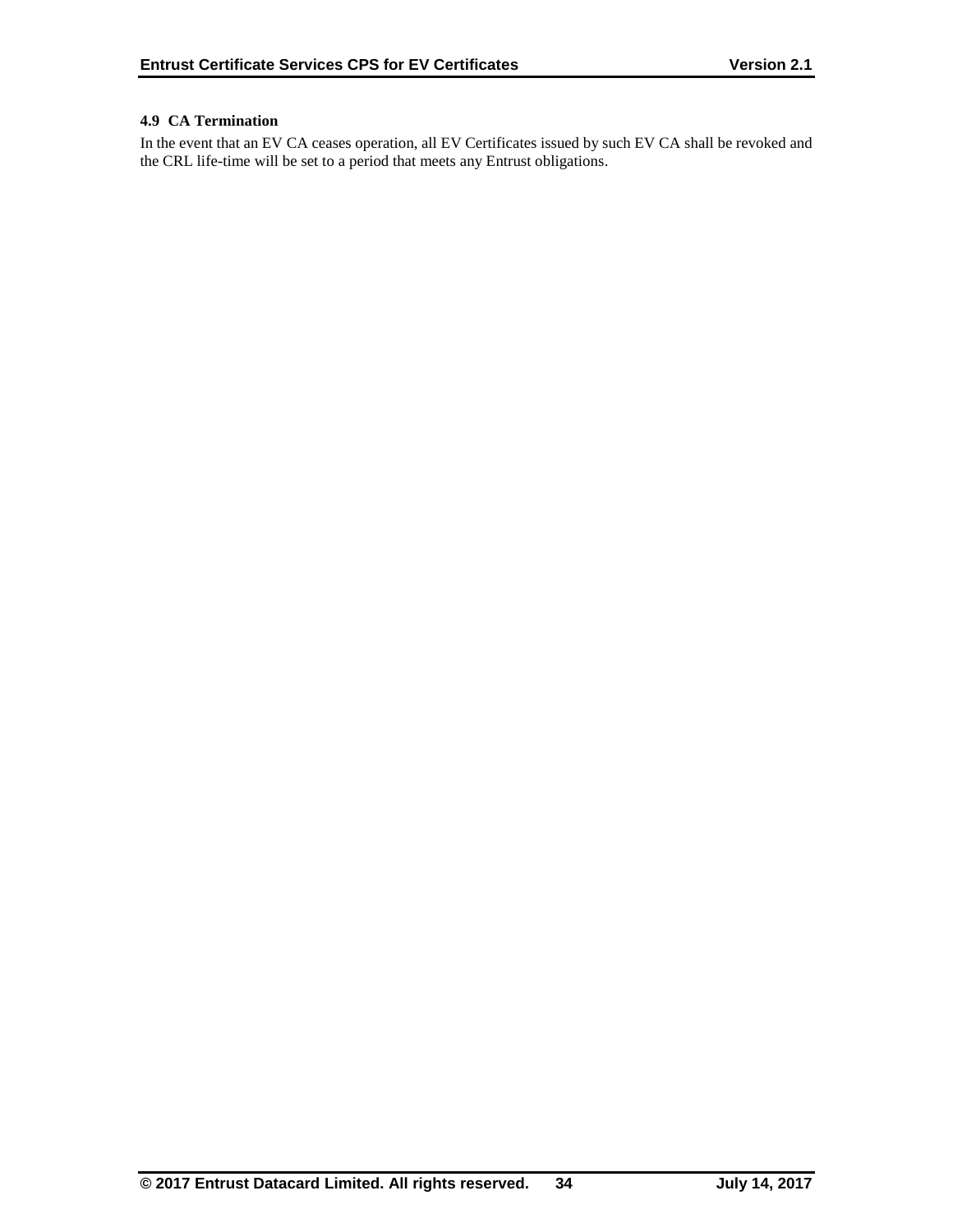### **5 Physical, Procedural, and Personnel Security Controls**

### **5.1 Physical Controls**

### **5.1.1 Site Location and Construction**

The computing facilities that host the Entrust Certificate Authority services are located within the Entrust Ottawa, Canada facility. The CA equipment is located in a Security zone that is physically separated from Entrust's other systems so that only authorized CA personnel can access it. The Security zone is constructed slab-to-slab with drywall and wire mesh. The Security zone is protected by electronic control access systems, alarmed doors and is monitored via a 24x7 recorded security camera and motion detector system.

### **5.1.2 Physical Access**

The room containing the Entrust Authority software is designated a two (2) person zone, and controls are used to prevent a person from being in the room alone. Alarm systems are used to notify security personnel of any violation of the rules for access to an EV Certificate Authority.

### **5.1.3 Power and Air Conditioning**

The Security zone is equipped with:

- Filtered, conditioned, power connected to an appropriately sized UPS and generator;
- Heating, ventilation, and air conditioning appropriate for a commercial data processing facility; and
- Emergency lighting.

The environmental controls conform to local standards and are appropriately secured to prevent unauthorized access and/or tampering with the equipment. Temperature control alarms and alerts are activated upon detection of threatening temperature conditions.

### **5.1.4 Water Exposures**

No liquid, gas, exhaust, etc. pipes traverse the controlled space other than those directly required for the area's HVAC system and for the pre-action fire suppression system. Water pipes for the pre-action fire suppression system are only filled on the activation of multiple fire alarms.

#### **5.1.5 Fire Prevention and Protection**

The Entrust facility is fully wired for fire detection, alarm and suppression. Routine, frequent inspections of all systems are made to assure adequate operation.

#### **5.1.6 Media Storage**

All media is stored away from sources of heat and from obvious sources of water or other obvious hazards. Electromagnetic media (e.g. tapes) are stored away from obvious sources of strong magnetic fields. Archived material is stored in a room separate from the CA equipment until it is transferred to the archive storage facility.

#### **5.1.7 Waste Disposal**

Waste is removed or destroyed in accordance with industry best practice. Media used to store sensitive data is destroyed, such that the information is unrecoverable, prior to disposal.

#### **5.1.8 Off-site Backup**

As stipulated in §4.6.

#### **5.2 Procedural Controls**

An EV CA has a number of trusted roles for sensitive operations of the EV CA software. To gain access to the Entrust/Authority software used in an EV CA, operational personnel must undergo background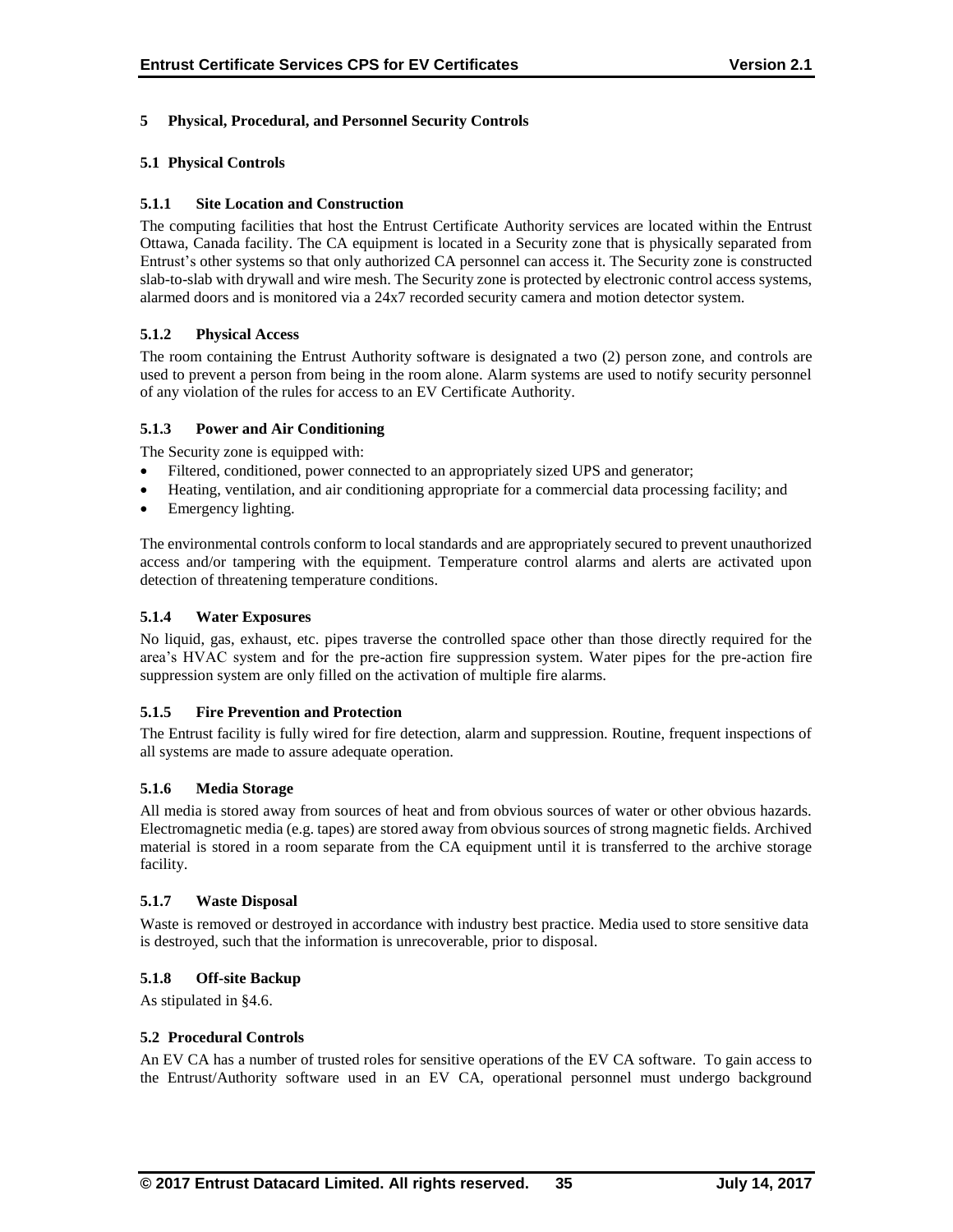investigations. EV CA operations related to adding administrative personnel or changing CA policy settings require more than one (1) person to perform the operation.

### **5.3 Personnel Controls**

Operational personnel for an EV CA will not be assigned other responsibilities that conflict with their operational responsibilities for the EV CA. The privileges assigned to operational personnel for an EV CA will be limited to the minimum required to carry out their assigned duties.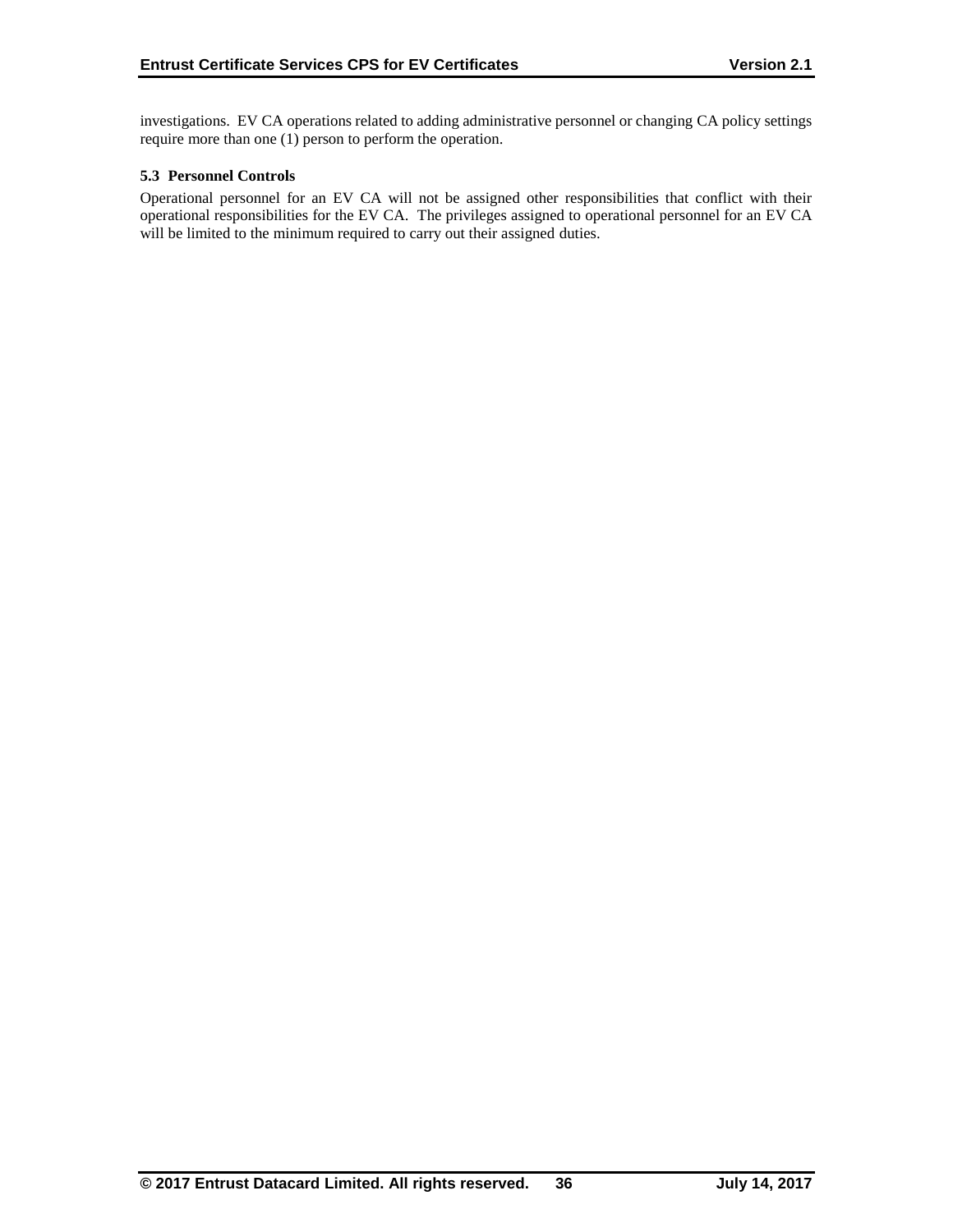### **6 Technical Security Controls**

### **6.1 Key Pair Generation and Installation**

### **6.1.1 Key Pair Generation**

The signing Key Pair for an EV CA is created during the initial startup of the Entrust Master Control application and is protected by the master key for such EV CA.

The Applicant or Subscriber is required to generate a new, secure, and cryptographically sound Key Pair to be used in association with the Subscriber's Entrust Certificate or Applicant's Entrust Certificate Application.

#### Entrust Certification Authority Administrators

Keys Pairs for Entrust CA administrators must be generated and protected on a cryptographic module that is compliant to at least FIPS 140-2 Level 2 certification standards. The cryptographic modules are prepared using the software provided by the module vendor. The cryptographic modules are personalized for the administrator by giving the card an identity and a password known by the administrator. The Key Pair is generated by creating the administrator as a user in the CA and performing an enrollment process which is authenticated with the administrator's module password.

### **6.1.2 Private Key Delivery to Entity**

Not applicable.

### **6.1.3 Public Key Delivery to Certificate Issuer**

The Public Key to be included in an EV Certificate is delivered to EV CAs in a Certificate Signing Request (CSR) as part of the EV Certificate Application process. The signature on the CSR will be verified by the EV CA prior to issuing the EV Certificate.

### **6.1.4 CA Public Key Delivery to Users**

The Public-Key Certificate for EV CAs are made available to Subscribers and Relying parties through inclusion in third party software as distributed by the applicable software manufacturers. The Public Key Certificate for cross certified issuing CAs is provided to the Subscriber with the Subscriber certificate.

Public Key Certificates for EV CAs are also available for download from the Repository.

#### **6.1.5 Key Sizes**

For Entrust EV CAs, the minimum key size shall be no less than 2048 bit RSA or shall be elliptic curve cryptography (ECC) NIST P-384 or P-521.

The minimum RSA key size for EV Certificates if 2048-bit. The ECC keys supported are NIST P-256, P-384 and P-521.

#### **6.1.6 Public-Key Parameters Generation**

No stipulation.

#### **6.1.7 Parameter Quality Checking**

No stipulation.

#### **6.1.8 Hardware/Software Key Generation**

CA Key Pairs must be generated on a cryptographic module that meets or exceeds the requirements as defined in §6.8.

Root CA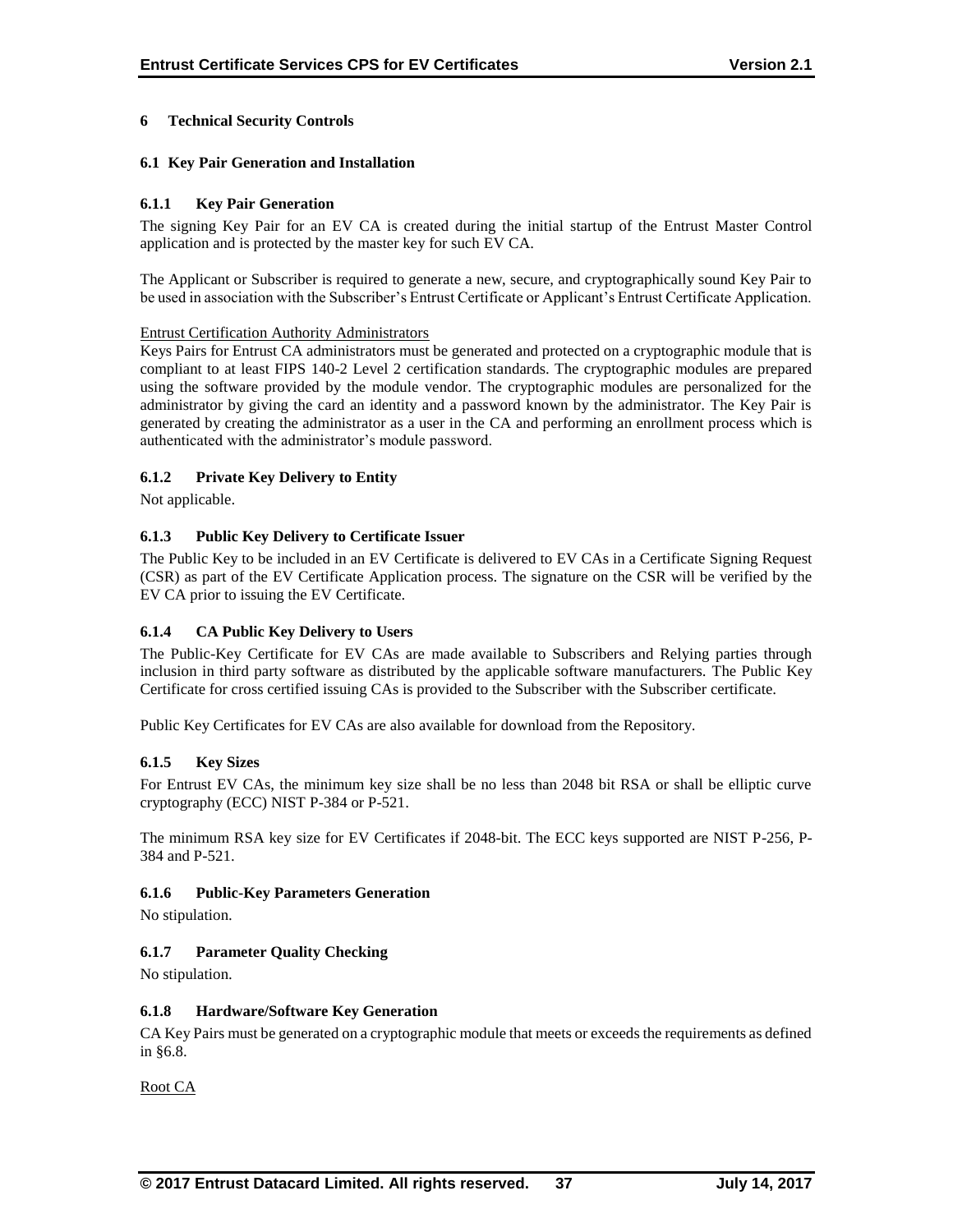Certificate issuance by the Root CA shall require an individual authorized by the CA (i.e. the CA system operator, system officer, or PKI administrator) to deliberately issue a direct command in order for the Root CA to perform a certificate signing operation.

Root CA Private Keys must not be used to sign Certificates except in the following cases:

- (i) Self-signed Certificates to represent the Root CA itself;
- (ii) Certificates for Subordinate CAs and Cross Certificates;
- (iii) Certificates for infrastructure purposes (e.g. administrative role certificates, internal CA operational device certificates, and OCSP Response verification Certificates); and
- (iv) Certificates issued solely for the purpose of testing products with Certificates issued by a Root CA.

### EV Code Signing Certificates

Subscriber Key Pairs must be generated in a manner that ensures that the Private Key is not known to or accessible by anybody other than the Subscriber or a Subscriber's authorized representative. Subscriber Key Pairs must be generated in a cryptographic module that prevents exportation or duplication and that meets or exceed the requirements as defined in §6.8.

### **6.1.9 Key Usage Purposes**

EV Certificates issued by an EV CA contain the keyUsage and the extendkeyUsage Certificate extensions restricting the purpose for which an EV Certificate can be used. Subscribers and Relying Parties shall only use EV Certificates in compliance with this CPS and applicable laws.

### **6.2 Private Key Protection**

### **6.2.1 Standards for Cryptographic Module**

Entrust CAs Private Keys must be stored and protected on cryptographic modules that meet or exceed the requirements as defined in §6.8. Private Keys on cryptographic modules are held in secure facilities under two-person control. RA Private Keys must be stored and protected on cryptographic modules that meet or exceed the requirements defined in §6.8.

#### EV Code Signing Certificates

Subscribers are responsible for protecting the Private Key associated with the Public Key in the Subscriber's EV Code Signing Certificate. Subscribers must use cryptographic hardware modules that meet or exceed the requirements as defined in §6.8.

#### **6.2.2 Private Key Multi-Person Control**

A minimum of two person control shall be established on any Entrust CA Private Key for all purposes including activation and backup, and may be implemented as a combination of technical and procedural controls. Persons involved in management and use of the Entrust CA Private Keys shall be designated as authorized by the Entrust CA for this purpose. The names of the parties used for two-person control shall be maintained on a controlled list.

#### **6.2.3 Private Key Escrow**

Entrust does not escrow the Entrust CAs' Private Keys.

### **6.2.4 Private Key Backup**

Entrust CA Private Keys shall be backed up under the two-person control used to create the original version of the Private Keys. All copies of the Entrust CA Private Key shall be securely protected.

Subscribers are responsible for protecting the Private Key associated with the Public Key in the Subscriber's Entrust Certificate.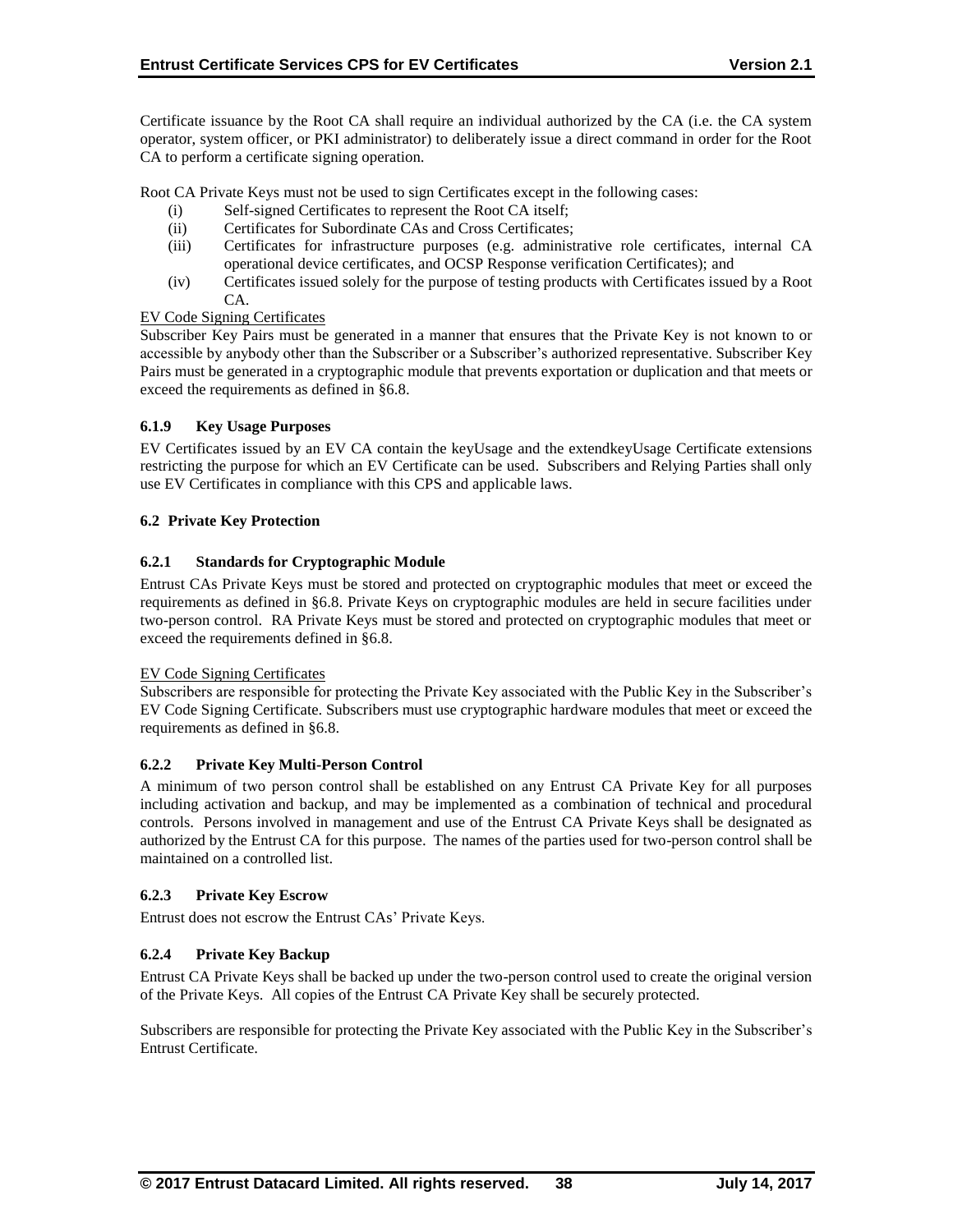### **6.2.5 Private Key Archival**

Upon retirement of an Entrust CA, the Private Keys will be archived securely using hardware cryptographic modules that meet the requirements §6.8. The Key Pairs shall not be used unless the CA has been removed from retirement or the keys are required temporarily to validate historical data. Private Keys required for temporary purposes shall be removed from archive for a short period of time.

The archived Entrust CA Private Keys will be reviewed on an annual basis. After the minimum period of 5 years, the Entrust CA Private Keys may be destroyed according to the requirements in §6.2.10. The Entrust CA Private Keys must not be destroyed if they are still required for business or legal purposes.

### **6.2.6 Private Key Entry into Cryptographic Module**

Entrust CA Private Keys shall be generated by and secured in a cryptographic module. In the event that a Private Key is to be transported from one cryptographic module to another, the Private Key must be migrated using the secure methodology supported by the cryptographic module.

### **6.2.7 Private Key Storage on Cryptographic Module**

Private Keys are stored on a cryptographic module are secured in accordance with the requirements specified in FIPS 140.

### **6.2.8 Method of Activating Private Keys**

Entrust CA Private Keys shall be activated under two-person control using the methodology provided with the cryptographic module.

Subscriber Private Keys shall be activated by the Subscriber to meet the requirements of the security software used for their applications. Subscribers shall protect their Private Keys corresponding to the requirements in §2.1.3.

### **6.2.9 Private Key Deactivation Methods**

Entrust CA Private Keys shall be deactivated when the CA is not required for active use. Deactivation of the Private Keys shall be done in accordance with the methodology provided with the cryptographic module.

#### Entrust Certification Authority Administrators

The administrator's identity is deactivated in the Entrust CA and the administrator's certificate is revoked.

#### **6.2.10 Private Signature Key Destruction Method**

Entrust CA Private Keys destruction will be two-person controlled and may be accomplished by executing a "zeroize" command or by destruction of the cryptographic module. Destruction of Entrust CA Private Keys must be authorized by the Entrust Policy Authority.

If the Entrust CA is removing a cryptographic module from service, then all Private Keys must be removed from the module. If the Entrust CA cryptographic module is intended to provide tamper-evident characteristics is removed from service, then the device will be destroyed.

Entrust Certification Authority Administrators The administrator's private is destroyed by reinitializing the cryptographic module.

#### **6.3 Other Aspects of Key Pair Management**

The maximum validity for Entrust CAs' RSA 2048 bit Key Pairs is 31 December 2030.

#### EV SSL Certificates

EV SSL Certificates contain a validity period of up to, but no more than, 27 months.

#### EV Code Signing Certificates

EV Code Signing Certificates contain a validity period of up to, but no more than, 39 months.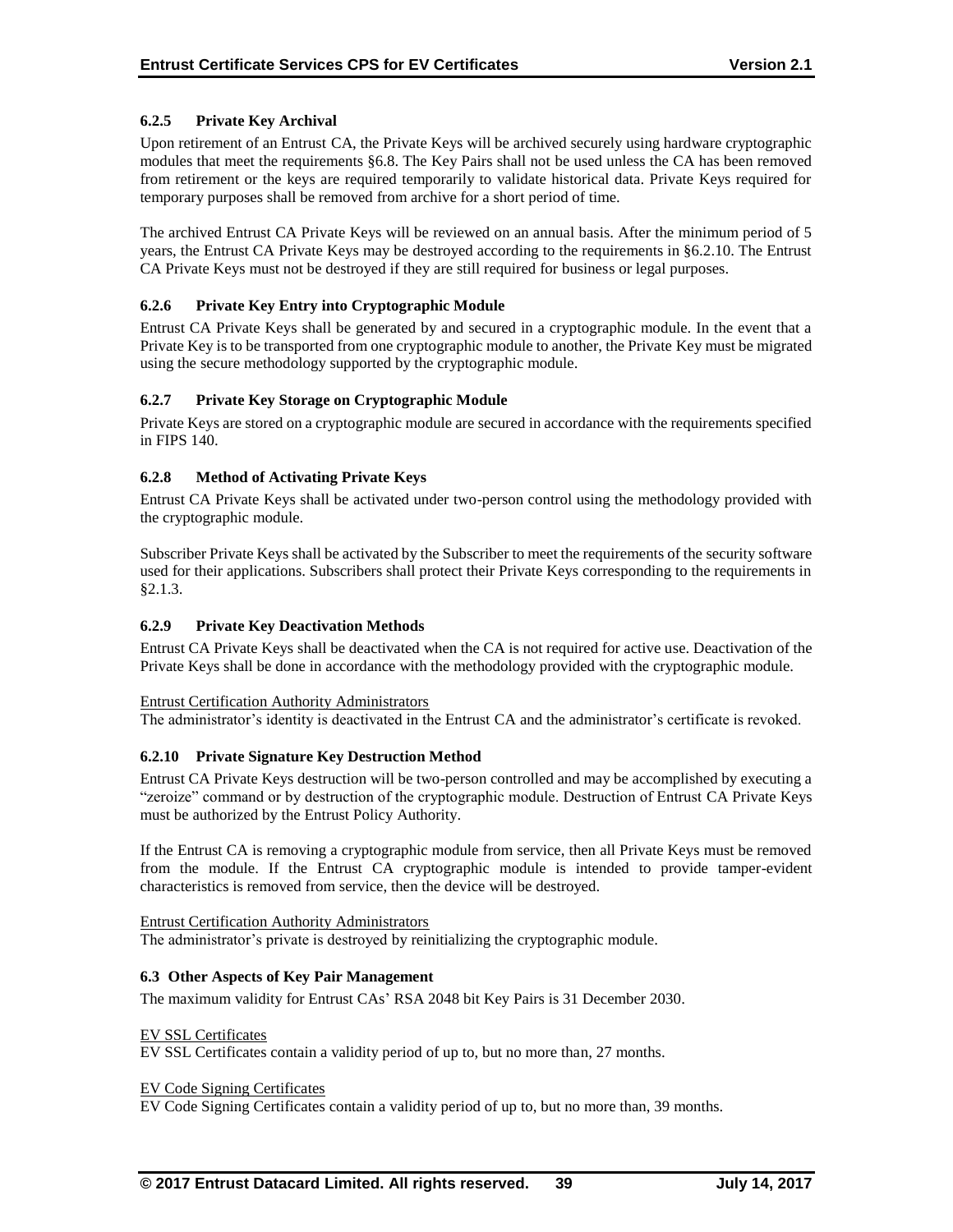### **6.4 Activation Data**

No stipulation.

### **6.5 Computer Security Controls**

The workstations on which the EV CAs operate are physically secured as described in §5.1. The operating systems on the workstations on which the EV CAs operate enforce identification and authentication of users. Access to Entrust/Authority software databases and audit trails is restricted as described in this CPS. All operational personnel that are authorized to have access to the EV CAs are required to use hardware tokens in conjunction with a PIN to gain access to the physical room that contains the Entrust/Authority software being used for such EV CAs.

### **6.6 Life Cycle Technical Controls**

### **6.6.1 System Development Controls**

The EV CA makes use of Commercial Off The Shelf (COTS) products for the hardware, software, and network components. Systems developed by the EV CA are deployed in accordance with Entrust software lifecycle development standards.

#### **6.6.2 Security Management Controls**

The configuration of the EV CA system as well as any modifications and upgrades are documented and controlled. Methods of detecting unauthorized modifications to the CA equipment and configuration are in place to ensure the integrity of the security software, firmware, and hardware for correct operation. A formal configuration management methodology is used for installation and ongoing maintenance of the CA system.

When first loaded, the CA software is verified as being that supplied from the vendor, with no modifications, and be the version intended for use.

### **6.6.3 Life Cycle Security Ratings**

No stipulation.

#### **6.7 Network Security Controls**

Remote access to EV CA application via the Administration software interface is secured.

#### **6.8 Cryptographic Module Engineering Controls**

CA Key Pairs must be generated and protected on a cryptographic module that is compliant to at least FIPS 140-2 Level 3 certification standards.

#### Entrust Certification Authority Administrators

Key Pairs for Entrust CA administrators must be generated and protected on a cryptographic module that is compliant to at least FIPS 140-2 Level 2 certification standards.

#### EV Code Signing Certificates

Subscriber Key Pairs must be generated and protected in a cryptographic module that meets or exceed FIPS 140-2 Level 2 certification standards.

#### **6.9 Time-Stamping**

Entrust provides a Time-Stamp Authority (TSA) service for use with specific Entrust products such as EV Code Signing Certificates. The TSA authority supports RFC 3161 "Internet X.509 Public Key Infrastructure Time-Stamp Protocol" time-stamp requests.

As a best practice, Subscribers of EV Code Signing Certificates should time-stamp the digital signature after signing of the code.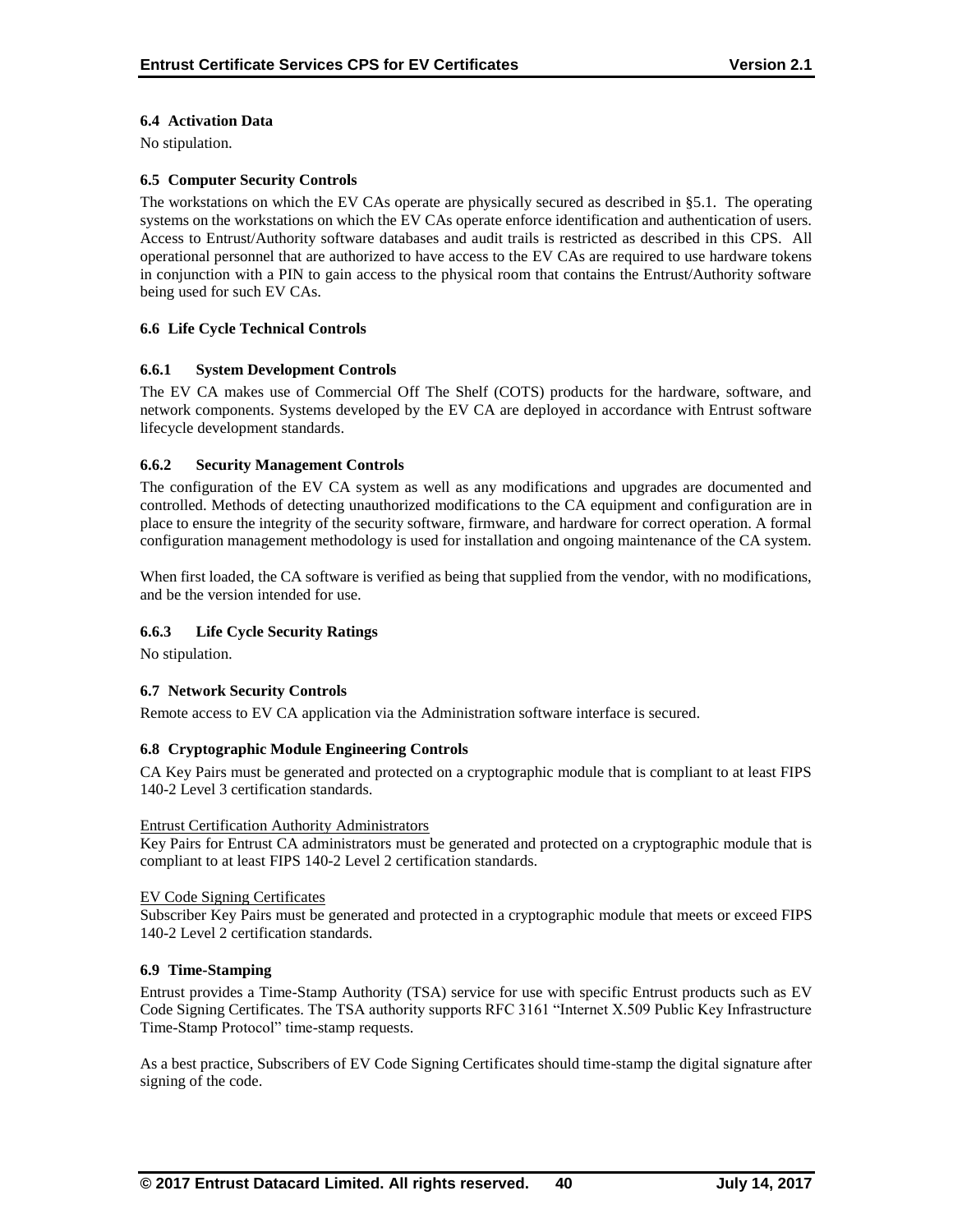Entrust time-stamping certificates contain a validity period of up to, but no more than, 135 months.

Details of any acceptable use policy or limitations are included in the Subscription Agreement.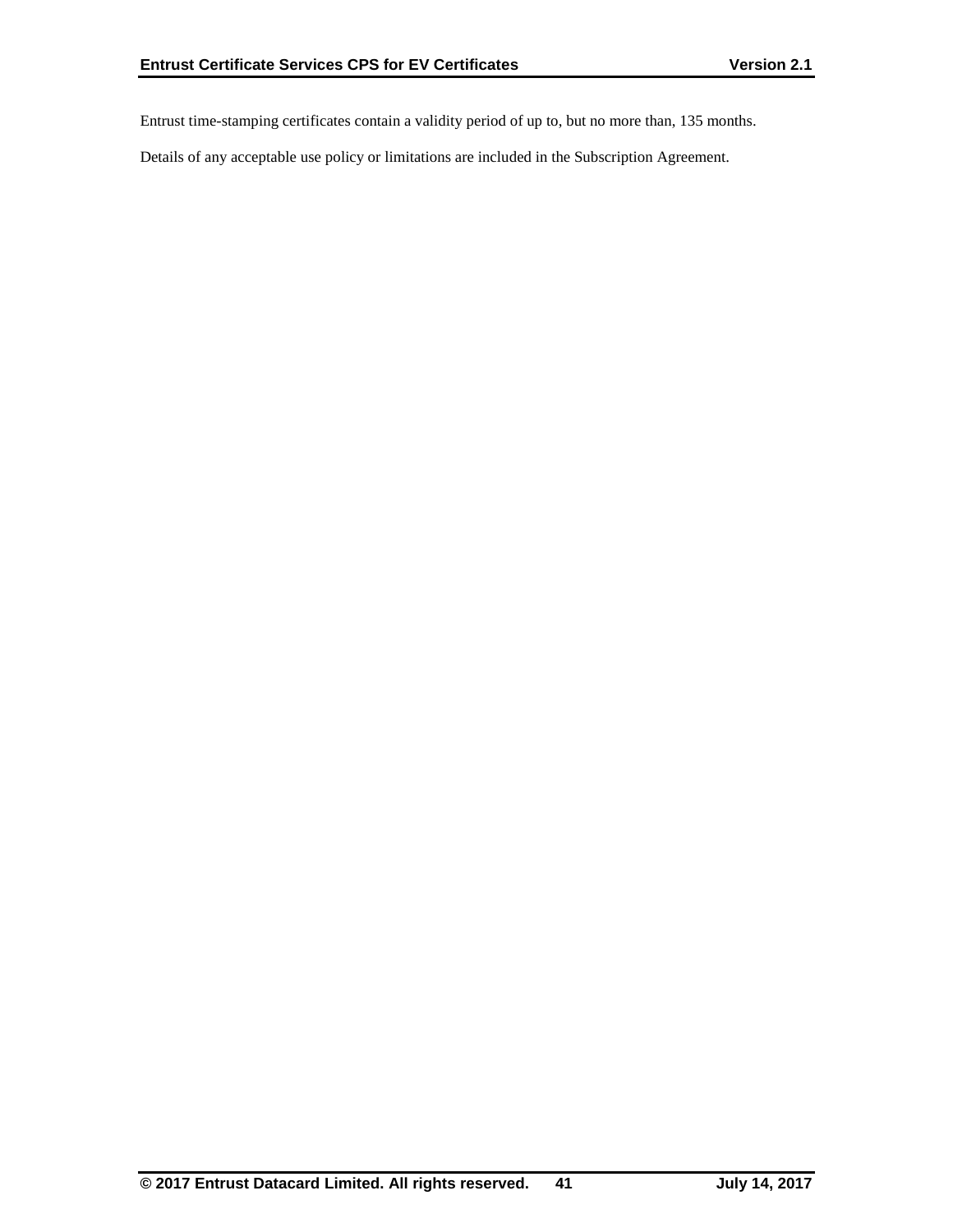### **7 Certificate and CRL Profiles**

The profile for the EV Certificates and Certificate Revocation List (CRL) issued by an EV CA conform to the specifications contained in the EV Guidelines published by the CA/Browser Forum, which themselves conform to IETF RFC 5280 Internet X.509 PKI Certificate and Certificate Revocation List (CRL) Profile.

Entrust Certificates shall have a serial number greater than zero (0) that contains at least 64 unpredictable bits.

### **7.1 Certificate Profile**

EV CAs issue certificates in accordance with the X.509 version 3. Certificate profiles for Entrust Root CA certificate, Subordinate CA certificates, and end entity certificates are described in Appendix A and the sections below.

### **7.1.1 Version Number(s)**

All certificates issued by Entrust CAs are X.509 version 3 certificates.

### **7.1.2 Certificate Extensions**

Certificate extensions are as stipulated in EV Guidelines. See Appendix A.

### **7.1.3 Algorithm Object Identifiers**

Algorithm object identifiers are as specified in IETF RFC 3279 Algorithms and Identifiers for the Internet X.509 PKI Certificate and Certificate Revocation List (CRL) Profile. See Appendix A.

#### **7.1.4 Name Forms**

Name forms are as stipulated in §3.1.1.

#### **7.1.5 Name Constraints**

No stipulation.

#### **7.1.6 Certificate Policy Object Identifier**

Certificate policy object identifiers (OIDs) are listed in §1.2 and in the Certificate Profile attached as Appendix A.

#### **7.1.7 Usage of Policy Constraints Extension**

No stipulation.

#### **7.1.8 Policy Qualifiers Syntax and Semantics**

Entrust includes the following policy qualifiers in all end entity certificates: CPSUri: http://www.entrust.net/rpa

#### **7.1.9 Processing Semantics for the Critical Certificate Policies Extension**

Certificate policies extension is marked Not Critical

#### **7.2 CRL Profile**

The following fields of the X.509 version 2 CRL format are used by the EV CAs:

- $\bullet$  version: set to v2
- signature: identifier of the algorithm used to sign the CRL
- issuer: the full Distinguished Name of the CA issuing the CRL
- this update: time of CRL issuance
- next update: time of next expected CRL update
- revoked certificates: list of revoked Certificate information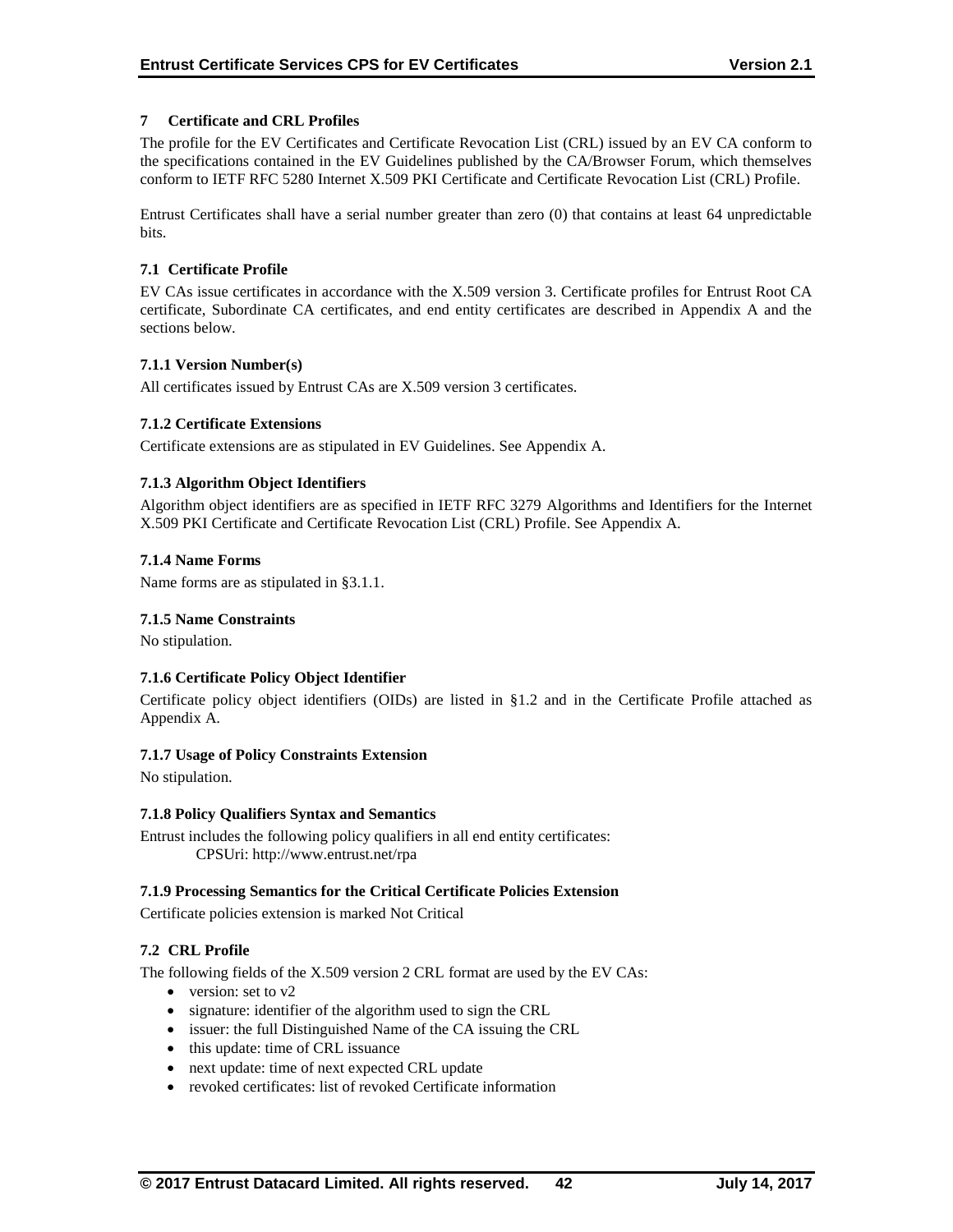### **7.3 OCSP Profile**

The profile for the EV Online Certificate Status Protocol (OCSP) messages issued by an EV CA conform to the specifications contained in the IETF RFC 2560 Internet X.509 PKI Online Certificate Status Protocol (OCSP) Profile.

### **7.4 Certificate Transparency**

EV SSL Certificates may include two or more signed certificate timestamps (SCT) from Google approved independent certificate transparency logs. Information on certificate transparency may be found in IETF RFC 6962.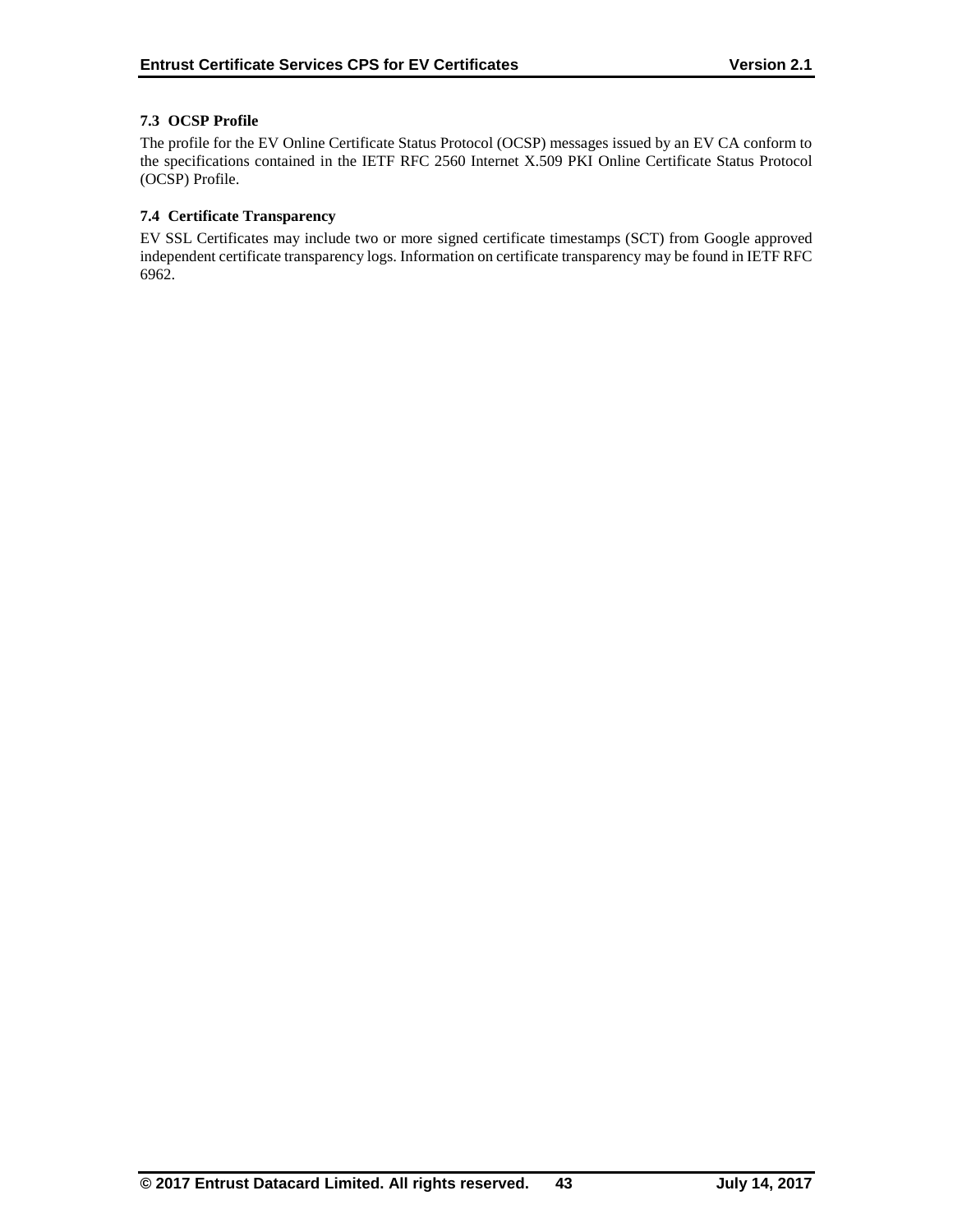### **8 Specification Administration**

### **8.1 Specification Change Procedures**

Entrust may, in its direction, modify the CPS and the terms and conditions contained herein from time to time. Entrust shall modify the CPS to stay concurrent with the latest version of the EV Guidelines and the Baseline Requirements.

Modifications to the CPS shall be published in the Entrust Repository and shall become effective fifteen (15) days after publication in the Entrust Repository unless Entrust withdraws such modified CPS prior to such effective date. In the event that Entrust makes a significant modification to CPS, the version number of the CPS shall be updated accordingly. Unless a Subscriber ceases to use, removes, and requests revocation of such Subscriber's EV Certificate(s) prior to the date on which an updated version of the CPS becomes effective, such Subscriber shall be deemed to have consented to the terms and conditions of such updated version of the CPS and shall be bound by the terms and conditions of such updated version of the CPS.

#### **8.2 Publication and Notification Policies**

Prior to major changes to this CPS, notification of the upcoming changes will be posted in the Entrust Repository.

### **8.3 CPS Approval Procedures**

This CPS and any subsequent changes shall be approved by the Entrust Policy Authority.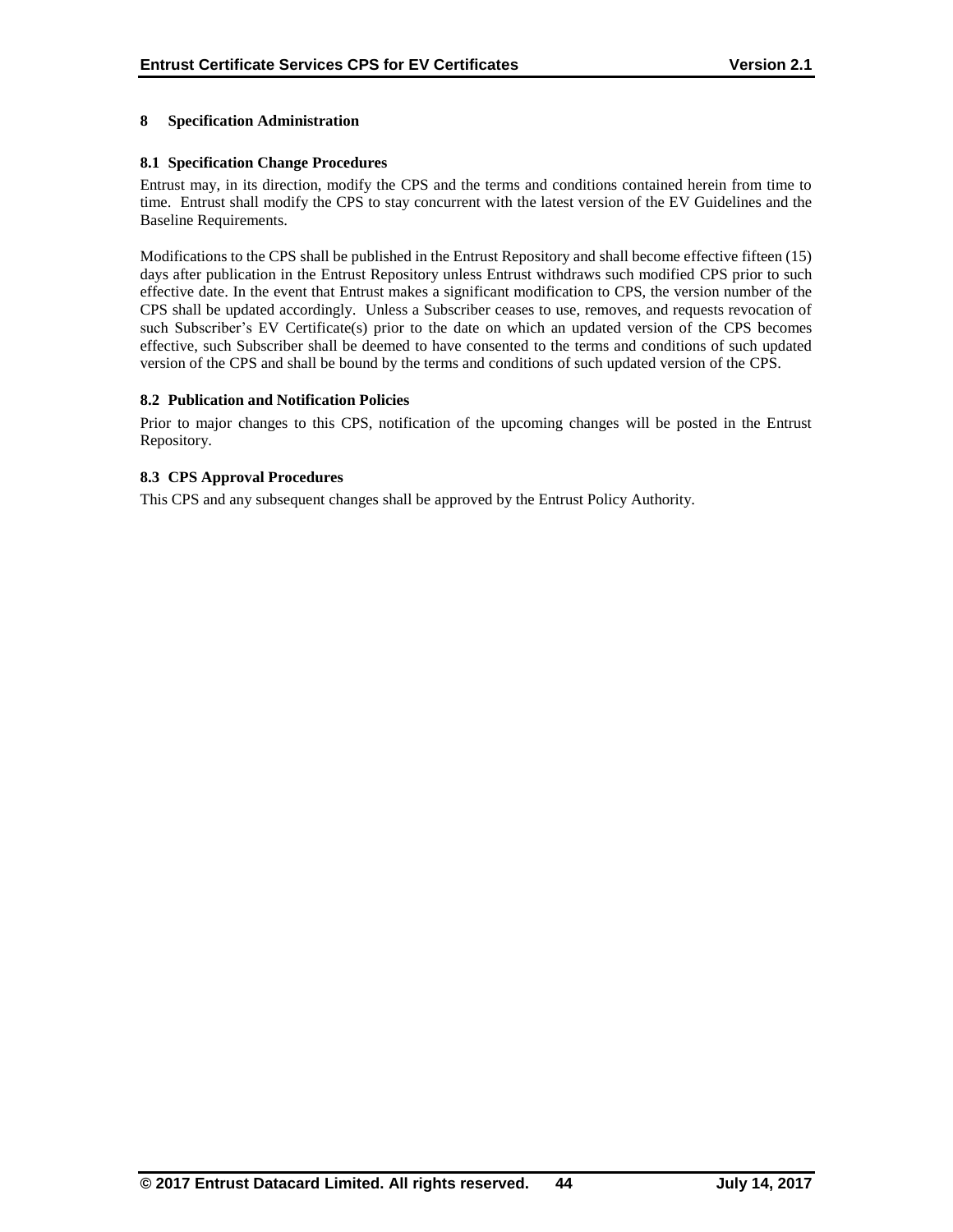# **9 Acronyms**

| <b>Certification Authority</b><br>Certification Authority Authorization<br><b>Certification Practice Statement</b><br><b>Certificate Revocation List</b><br>Certificate Signing Request<br>Certificate Transparency<br>Distinguished Name<br>Domain Name Server<br>Digital Signature Algorithm<br><b>Elliptic Curve Cryptography</b><br><b>Extended Validation</b><br>Fully-Qualified Domain Name<br><b>Hypertext Transfer Protocol</b><br><b>Internet Engineering Task Force</b><br>International Telecommunication Union - Telecommunication Standardization Sector<br>Message Authentication Code<br><b>Operational Authority</b><br><b>Online Certificate Status Protocol</b><br>Object Identifier<br>Policy Authority<br><b>Personal Identification Number</b><br>Public-Key Infrastructure<br><b>Registration Authority</b><br><b>Relative Distinguished Name</b><br><b>Request for Comment</b><br>Secure Exchange Protocol<br>Secure Sockets Layer<br>Universal Resource Locator | ASV         | <b>Application Software Vendor</b> |
|-----------------------------------------------------------------------------------------------------------------------------------------------------------------------------------------------------------------------------------------------------------------------------------------------------------------------------------------------------------------------------------------------------------------------------------------------------------------------------------------------------------------------------------------------------------------------------------------------------------------------------------------------------------------------------------------------------------------------------------------------------------------------------------------------------------------------------------------------------------------------------------------------------------------------------------------------------------------------------------------|-------------|------------------------------------|
|                                                                                                                                                                                                                                                                                                                                                                                                                                                                                                                                                                                                                                                                                                                                                                                                                                                                                                                                                                                         | CA.         |                                    |
|                                                                                                                                                                                                                                                                                                                                                                                                                                                                                                                                                                                                                                                                                                                                                                                                                                                                                                                                                                                         | <b>CAA</b>  |                                    |
|                                                                                                                                                                                                                                                                                                                                                                                                                                                                                                                                                                                                                                                                                                                                                                                                                                                                                                                                                                                         | <b>CPS</b>  |                                    |
|                                                                                                                                                                                                                                                                                                                                                                                                                                                                                                                                                                                                                                                                                                                                                                                                                                                                                                                                                                                         | <b>CRL</b>  |                                    |
|                                                                                                                                                                                                                                                                                                                                                                                                                                                                                                                                                                                                                                                                                                                                                                                                                                                                                                                                                                                         | <b>CSR</b>  |                                    |
|                                                                                                                                                                                                                                                                                                                                                                                                                                                                                                                                                                                                                                                                                                                                                                                                                                                                                                                                                                                         | CT          |                                    |
|                                                                                                                                                                                                                                                                                                                                                                                                                                                                                                                                                                                                                                                                                                                                                                                                                                                                                                                                                                                         | DN          |                                    |
|                                                                                                                                                                                                                                                                                                                                                                                                                                                                                                                                                                                                                                                                                                                                                                                                                                                                                                                                                                                         | <b>DNS</b>  |                                    |
|                                                                                                                                                                                                                                                                                                                                                                                                                                                                                                                                                                                                                                                                                                                                                                                                                                                                                                                                                                                         | <b>DSA</b>  |                                    |
|                                                                                                                                                                                                                                                                                                                                                                                                                                                                                                                                                                                                                                                                                                                                                                                                                                                                                                                                                                                         | ECC         |                                    |
|                                                                                                                                                                                                                                                                                                                                                                                                                                                                                                                                                                                                                                                                                                                                                                                                                                                                                                                                                                                         | EV          |                                    |
|                                                                                                                                                                                                                                                                                                                                                                                                                                                                                                                                                                                                                                                                                                                                                                                                                                                                                                                                                                                         | <b>FQDN</b> |                                    |
|                                                                                                                                                                                                                                                                                                                                                                                                                                                                                                                                                                                                                                                                                                                                                                                                                                                                                                                                                                                         | <b>HTTP</b> |                                    |
|                                                                                                                                                                                                                                                                                                                                                                                                                                                                                                                                                                                                                                                                                                                                                                                                                                                                                                                                                                                         | <b>IETF</b> |                                    |
|                                                                                                                                                                                                                                                                                                                                                                                                                                                                                                                                                                                                                                                                                                                                                                                                                                                                                                                                                                                         | ITU-T       |                                    |
|                                                                                                                                                                                                                                                                                                                                                                                                                                                                                                                                                                                                                                                                                                                                                                                                                                                                                                                                                                                         | MAC         |                                    |
|                                                                                                                                                                                                                                                                                                                                                                                                                                                                                                                                                                                                                                                                                                                                                                                                                                                                                                                                                                                         | <b>OA</b>   |                                    |
|                                                                                                                                                                                                                                                                                                                                                                                                                                                                                                                                                                                                                                                                                                                                                                                                                                                                                                                                                                                         | <b>OCSP</b> |                                    |
|                                                                                                                                                                                                                                                                                                                                                                                                                                                                                                                                                                                                                                                                                                                                                                                                                                                                                                                                                                                         | <b>OID</b>  |                                    |
|                                                                                                                                                                                                                                                                                                                                                                                                                                                                                                                                                                                                                                                                                                                                                                                                                                                                                                                                                                                         | PA          |                                    |
|                                                                                                                                                                                                                                                                                                                                                                                                                                                                                                                                                                                                                                                                                                                                                                                                                                                                                                                                                                                         | <b>PIN</b>  |                                    |
|                                                                                                                                                                                                                                                                                                                                                                                                                                                                                                                                                                                                                                                                                                                                                                                                                                                                                                                                                                                         | PKI         |                                    |
|                                                                                                                                                                                                                                                                                                                                                                                                                                                                                                                                                                                                                                                                                                                                                                                                                                                                                                                                                                                         | <b>RA</b>   |                                    |
|                                                                                                                                                                                                                                                                                                                                                                                                                                                                                                                                                                                                                                                                                                                                                                                                                                                                                                                                                                                         | <b>RDN</b>  |                                    |
|                                                                                                                                                                                                                                                                                                                                                                                                                                                                                                                                                                                                                                                                                                                                                                                                                                                                                                                                                                                         | <b>RFC</b>  |                                    |
|                                                                                                                                                                                                                                                                                                                                                                                                                                                                                                                                                                                                                                                                                                                                                                                                                                                                                                                                                                                         | <b>SEP</b>  |                                    |
|                                                                                                                                                                                                                                                                                                                                                                                                                                                                                                                                                                                                                                                                                                                                                                                                                                                                                                                                                                                         | <b>SSL</b>  |                                    |
|                                                                                                                                                                                                                                                                                                                                                                                                                                                                                                                                                                                                                                                                                                                                                                                                                                                                                                                                                                                         | <b>URL</b>  |                                    |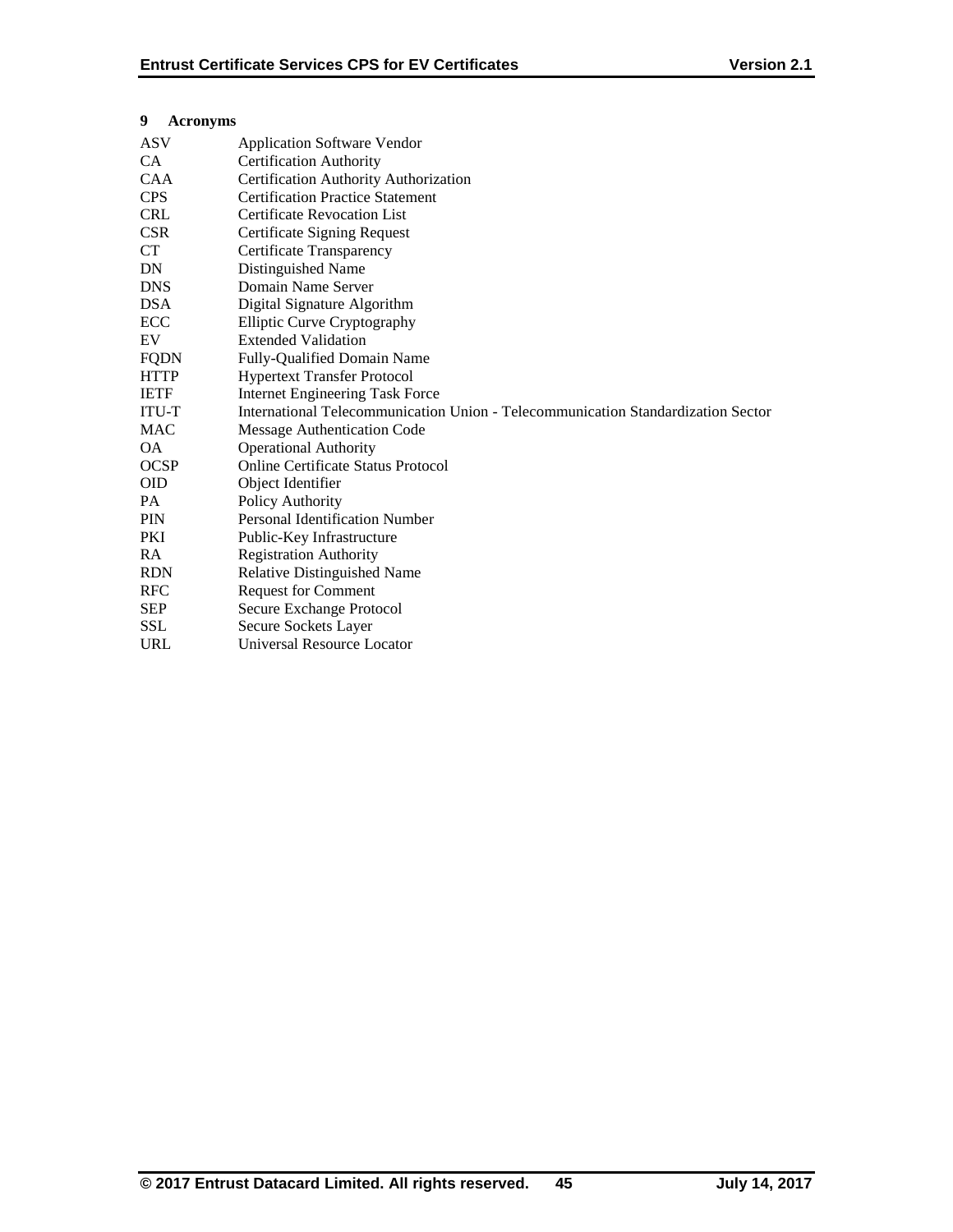### **10 Definitions**

**Affiliate:** means collectively, Entrust Datacard Corporation and any person or entity that directly, or indirectly through one or more intermediaries, controls, is controlled by or is under common control with a party hereto. In this context, a party "controls" a corporation or another entity if it directly or indirectly owns or controls fifty percent (50%) or more of the voting rights for the board of directors or other mechanism of control or, in the case of a non-corporate entity, an equivalent interest.

**Applicant:** means an eligible organization applying for an EV Certificate, but which has not yet been issued an EV Certificate, or an organization that currently has an EV Certificate or EV Certificates and that is applying for renewal of such EV Certificate or EV Certificates or for an additional EV Certificate or EV Certificates.

**Applicant Representative**: as defined in the Baseline Requirements.

**Application Software Vendor**: means a developer of Internet browser software or other software that displays or uses certificates, including but not limited to KDE, Microsoft, Mozilla Corporation, Nokia Corporation, Opera Software ASA, and Red Hat, Inc.

ASV: see Application Software Vendor.

**Authorization Domain Name**: as defined in the Baseline Requirements.

**Authorized Port**: as defined in the Baseline Requirements.

**Base Domain Name**: as defined in the Baseline Requirements.

**Baseline Requirements:** CA/Browser Forum Guidelines Baseline Requirements for the Issuance and Management of Publicly-Trusted Certificates published at http://www.cabforum.org. The Baseline Requirements describe certain minimum requirements that a CA must meet in order to issue SSL Certificates. In the event of any inconsistency between this CPS and the Baseline Requirements, the Baseline Requirements take precedence over this CPS.

**Business Day:** means any day, other than a Saturday, Sunday, statutory or civic holiday in the City of Ottawa, Ontario.

**CA:** see Certification Authority

**Certificate:** means a digital document that at a minimum: (a) identifies the CA issuing it, (b) names or otherwise identifies a Subject, (c) contains a Public Key of a Key Pair, (d) identifies its operational period, and (e) contains a serial number and is digitally signed by a CA.

**Certificate Beneficiaries**: means, collectively, all Application Software Vendors with whom Entrust has entered into a contract to include its root certificate(s) in software distributed by such Application Software Vendors, and all Relying Parties that actually rely on such Certificate during the Operational Period of such Certificate.

**Certificate Revocation List:** means a time-stamped list of the serial numbers of revoked Certificates that has been digitally signed by a CA.

**Certification Authority:** means an entity or organization that (i) creates and digitally signs Certificates that contain among other things a Subject's Public Key and other information that is intended to identify the Subject, (ii) makes Certificates available to facilitate communication with the Subject identified in the Certificate, and (iii) creates and digitally signs Certificate Revocation Lists containing information about Certificates that have been revoked and which should no longer be used or relied upon.

**Certification Practice Statement:** means a statement of the practices that a CA uses in issuing, managing, revoking, renewing, and providing access to Certificates, and the terms and conditions under which the CA makes such services available.

**Co-marketers:** means any person, entity, or organization that has been granted by Entrust or a RA operating under an EV CA the right to promote EV Certificates.

**Compromise:** means a suspected or actual loss, disclosure, or loss of control over sensitive information or data.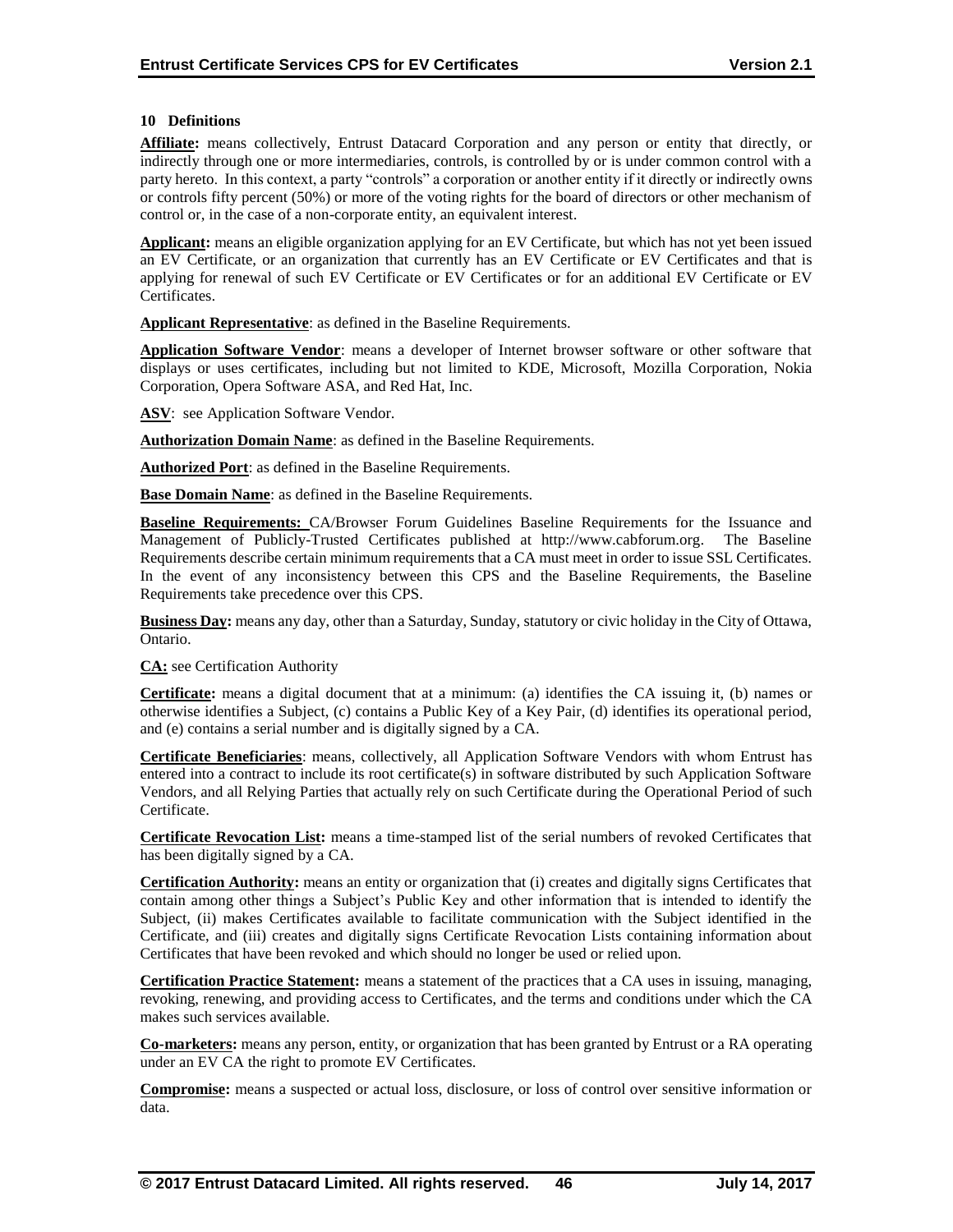**CPS:** see Certification Practice Statement.

**CRL:** see Certificate Revocation List.

**Cross Certificate(s)**: shall mean a Certificate(s) that (i) includes the Public Key of a Public-Private Key pair generated by an EV CA; and (ii) includes the digital signature of an Entrust Root CA.

**Domain Contact**: as defined in the Baseline Requirements.

**Domain Name Registrant:** as defined in the Baseline Requirements.

**Domain Name Registrar**: as defined in the Baseline Requirements.

**Entrust:** means Entrust Datacard Limited.

**Entrust Group**: means collectively, Entrust, Affiliates, independent third-party Registration Authorities, Resellers, Co-Marketers, distributors, subcontractors, agents, suppliers and any employees and directors of the foregoing.

**Entrust.net**: means Entrust Datacard Limited.

**Entrust Operational Authority:** means those personnel who work for or on behalf of Entrust and who are responsible for the operation of the EV CAs.

**Entrust Policy Authority:** means those personnel who work for or on behalf of Entrust and who are responsible for determining the policies and procedures that govern the operation of the EV CAs.

**Entrust Repository:** means a collection of databases and web sites that contain information about EV Certificates and services provided by Entrust in respect to EV Certificates, including among other things, the types of EV Certificates issued by the EV CAs, the services provided by Entrust in respect to EV Certificates, the fees charged by Entrust for EV Certificates and for the services provided by Entrust in respect to EV Certificates, Certificate Revocation Lists, the CPS, and other information and agreements that are intended to govern the use of EV Certificates.

**EV CA:** see EV Certification Authority

**EV Certificate:** means a Certificate issued by an Entrust EV CA meeting the requirements of one of the EV Guideline documents.

**EV Certificate Application:** means the form and application information requested by a RA operating under an Entrust EV CA and submitted by an Applicant when applying for the issuance of an EV Certificate.

**EV Certification Authority:** means a CA operated by or on behalf of Entrust for the purpose of issuing, managing, revoking, renewing, and providing access to EV Certificates.

**EV Certification Practice Statement:** means this document.

**EV Code Signing Certificate:** means a Code Signing Certificate issued by an Entrust EV Code Signing CA meeting the requirements of the EV Code Signing Guidelines.

**EV Code Signing Guidelines:** CA/Browser Forum Guidelines For The Issuance and Management of Extended Validation Code Signing Certificates published at http://www.cabforum.org. The EV Guidelines describe the requirements that a CA must meet in order to issue EV Code Signing Certificates. In the event of any inconsistency between this CPS and the EV Guidelines, the EV Guidelines take precedence over this CPS.

**EV Guidelines:** Collective referral to both the EV SSL Guidelines and the EV Code Signing Guidelines.

**EV SSL Guidelines:** CA/Browser Forum Guidelines For The Issuance and Management of Extended Validation Certificates published at http://www.cabforum.org. The EV Guidelines describe the requirements that a CA must meet in order to issue EV SSL Certificates. In the event of any inconsistency between this CPS and the EV Guidelines, the EV Guidelines take precedence over this CPS.

**EV SSL Certificate:** means an SSL Certificate issued by an Entrust EV SSL CA meeting the requirements of the EV SSL Guidelines.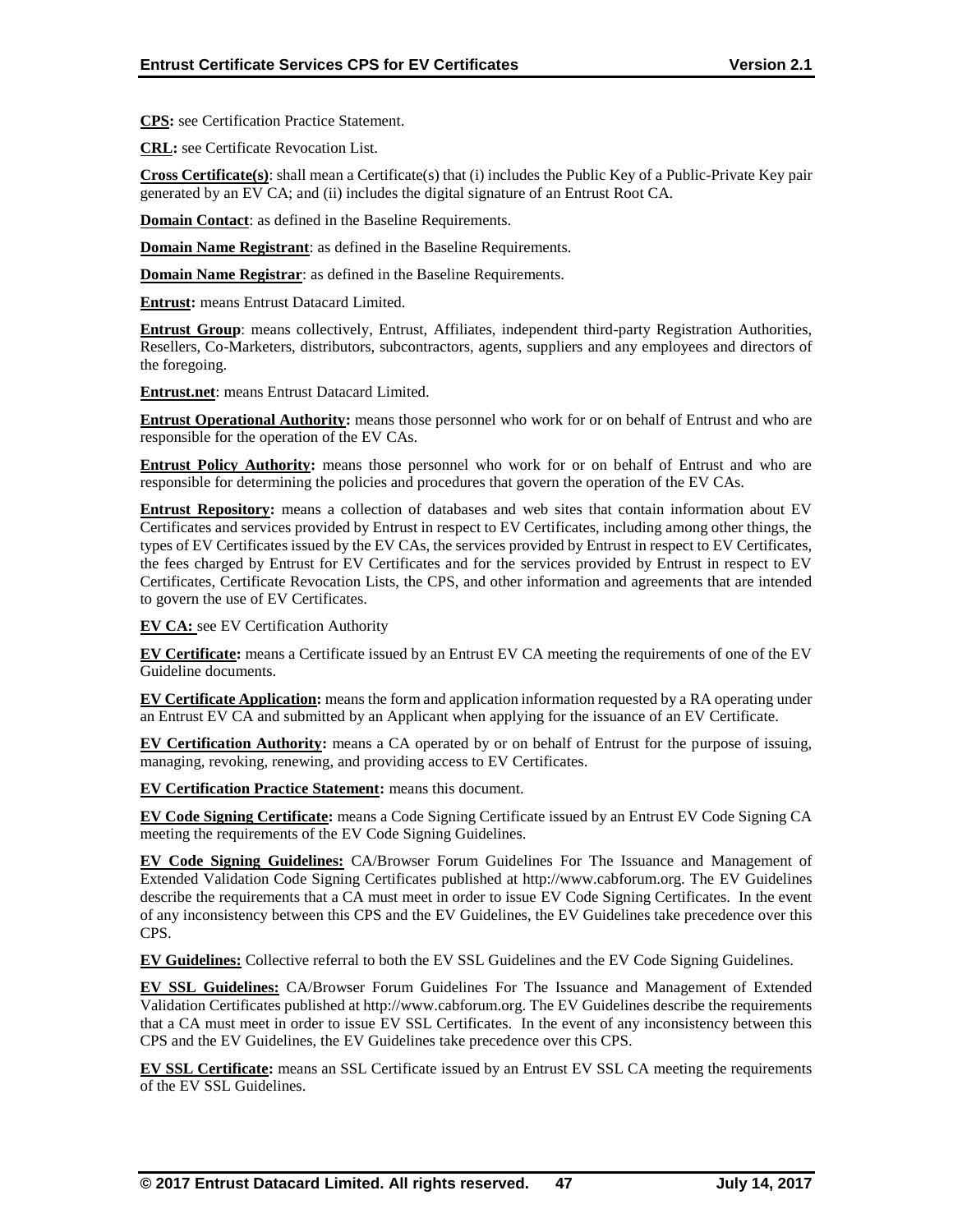**FIPS:** means the Federal Information Processing Standards. These are U.S. Federal standards that prescribe specific performance requirements, practices, formats, communication protocols, and other requirements for hardware, software, data, and telecommunications operation.

**Fully-Qualified Domain Name**: as defined in the Baseline Requirements.

**IETF:** means the Internet Engineering Task Force. The Internet Engineering Task Force is an international community of network designers, operators, vendors, and researchers concerned with the evolution of the Internet architecture and the efficient operation of the Internet.

**Key Pair:** means two mathematically related cryptographic keys, having the properties that (i) one key can be used to encrypt a message that can only be decrypted using the other key, and (ii) even knowing one key, it is believed to be computationally infeasible to discover the other key.

**Object Identifier:** means a specially-formatted sequence of numbers that is registered in accordance with internationally-recognized procedures for object identifier registration.

**Operational Period:** means, with respect to a Certificate, the period of its validity. The Operational Period would typically begin on the date the Certificate is issued (or such later date as specified in the Certificate), and ends on the date and time it expires as noted in the Certificate or earlier if the Certificate is Revoked.

**Parent Company:** as defined in the Baseline Requirements.

**PKIX:** means an IETF Working Group developing technical specifications for PKI components based on X.509 Version 3 Certificates.

**Private Key:** means the key of a Key Pair used to decrypt an encrypted message. This key must be kept secret.

**Public Key:** means the key of a Key Pair used to encrypt a message. The Public Key can be made freely available to anyone who may want to send encrypted messages to the holder of the Private Key of the Key Pair. The Public Key is usually made publicly available in a Certificate issued by a CA and is often obtained by accessing a repository or database. A Public Key is used to encrypt a message that can only be decrypted by the holder of the corresponding Private Key.

**RA:** see Registration Authority.

**Random Value**: as defined in the Baseline Requirements.

**Registration Authority:** means an entity that performs two functions: (1) the receipt of information from a Subject to be named in an EV Certificate, and (2) the performance of verification of information provided by the Subject following the procedures prescribed by the EV CAs. In the event that the information provided by a Subject satisfies the criteria defined by the EV CAs, a RA may send a request to an EV CA requesting that the EV CA generate, digitally sign, and issue an EV Certificate containing the information verified by the RA.

**Relying Party:** means a person, entity, or organization that relies on or uses an EV Certificate and/or any other information provided in a Repository under an EV CA to obtain and confirm the Public Key and identity of a Subscriber. For avoidance of doubt, an ASV is not a "Relying Party" when software distributed by such ASV merely displays information regarding a certificate.

**Relying Party Agreement:** means the agreement between a Relying Party and Entrust or between a Relying Party and an independent third-party RA or Reseller under an EV CA in respect to the provision and use of certain information and services in respect to EV Certificates.

**Repository:** means a collection of databases and web sites that contain information about Certificates issued by a CA including among other things, the types of Certificates and services provided by the CA, fees for the Certificates and services provided by the CA, Certificate Revocation Lists, descriptions of the practices and procedures of the CA, and other information and agreements that are intended to govern the use of Certificates issued by the CA.

**Request Token:** as defined in the Baseline Requirements.

**Request Value:** as defined in the Baseline Requirements.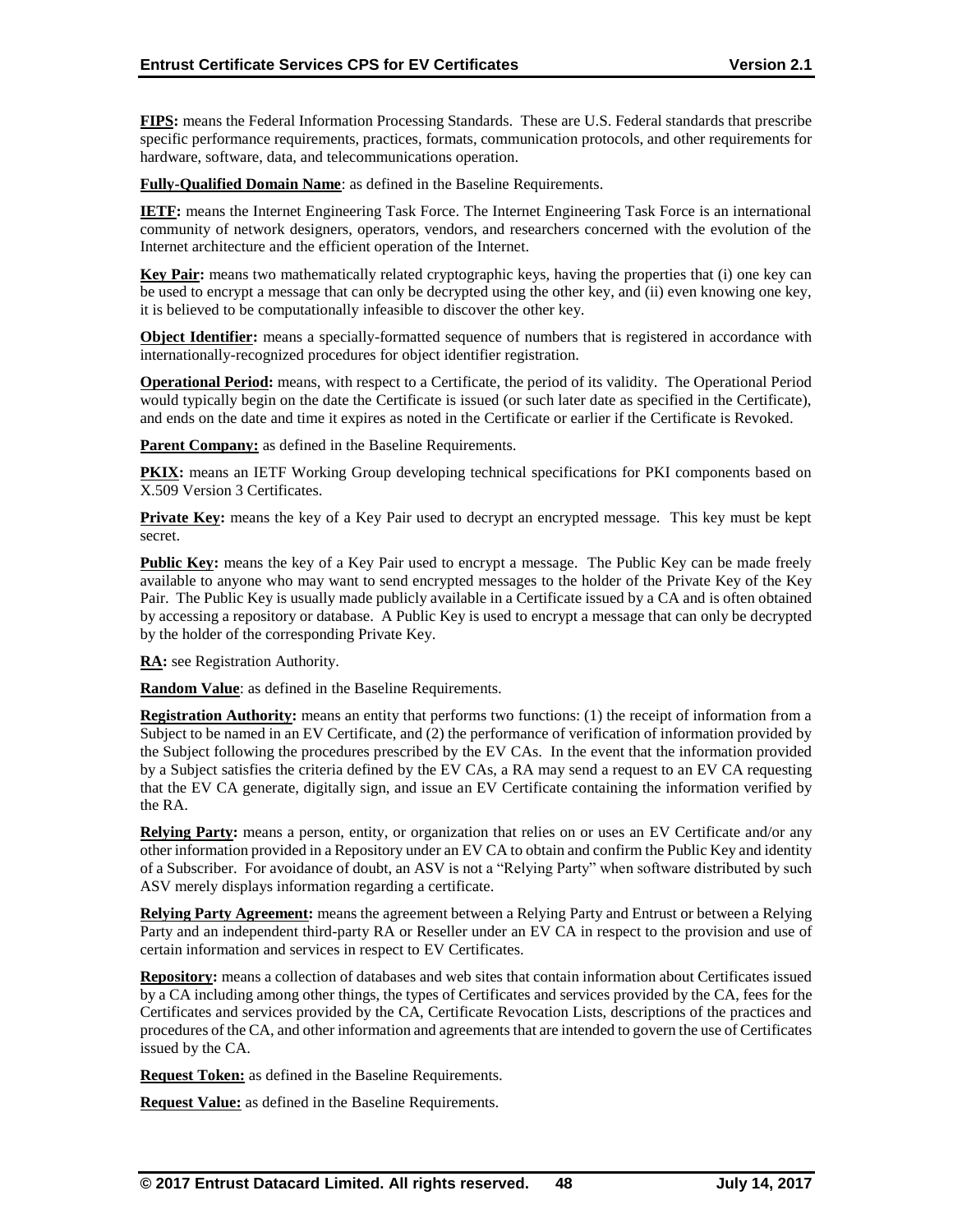**Required Website Content:** as defined in the Baseline Requirements.

**Resellers:** means any person, entity, or organization that has been granted by Entrust or a RA operating under an EV CA the right to license the right to use EV Certificates.

**Revoke or Revocation:** means, with respect to a Certificate, to prematurely end the Operational Period of that Certificate from a specified time forward.

**Subject:** means an organization whose Public Key is contained in an EV Certificate.

**Subordinate CA Certificate**: shall mean a Certificate that (i) includes the Public Key of a Public-Private Key Pair generated by a CA; and (ii) includes the digital signature of an Entrust Root CA.

**Subscriber:** means an organization that has applied for and has been issued an EV Certificate.

**Subscription Agreement**: means the agreement between a Subscriber and Entrust (or an Affiliate of Entrust) or between a Subscriber and an independent third-party RA or Reseller under an EV CA in respect to the issuance, management, and provision of access to an EV Certificate and the provision of other services in respect to such EV Certificate.

**Subsidiary Company**: as defined in the Baseline Requirements.

**Technically Constrained Subordinate CA Certificate:** as defined in the Baseline Requirements.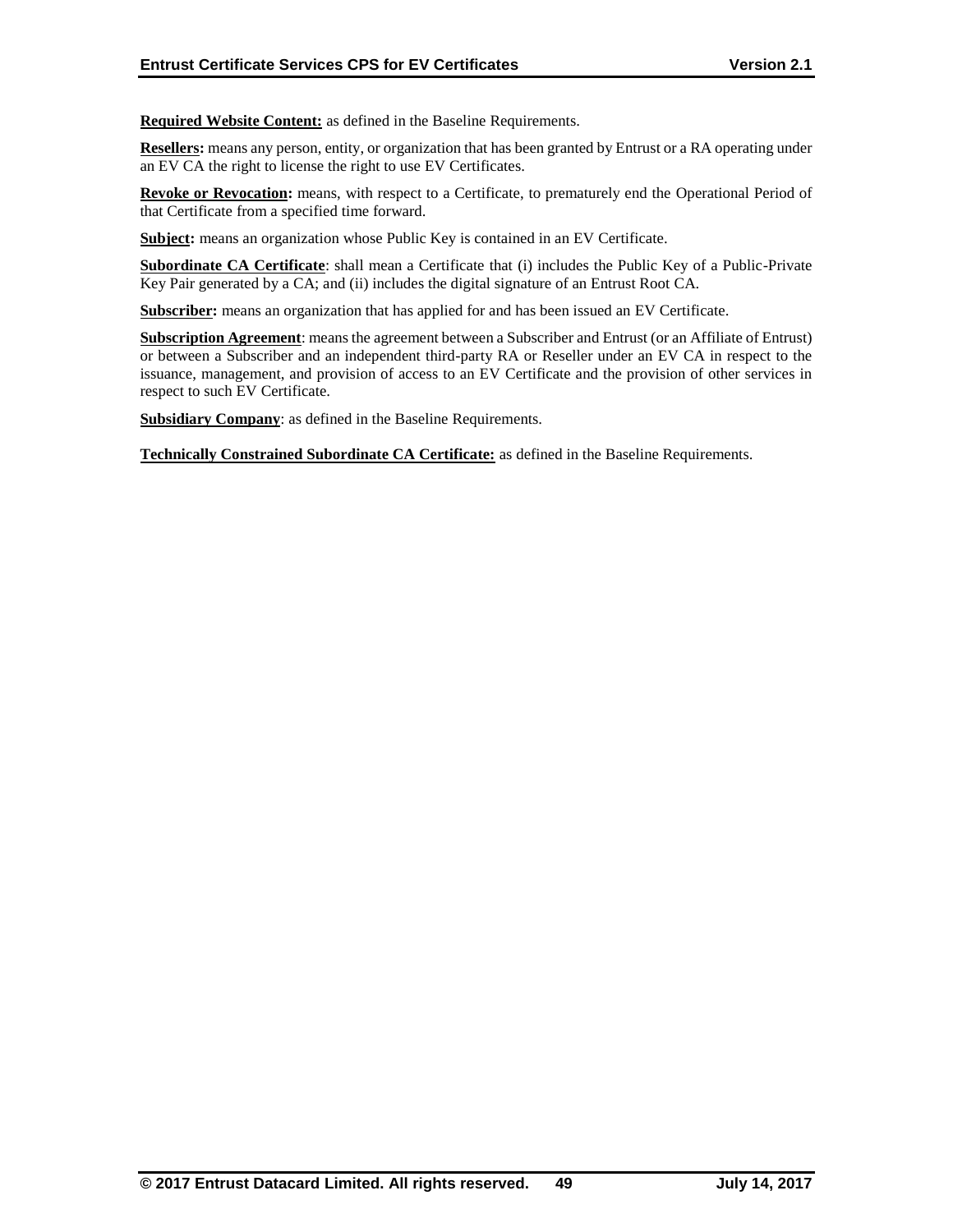# **Appendix A – Certificate Profiles**

| Field                       |                 | <b>Value</b>                                                   |
|-----------------------------|-----------------|----------------------------------------------------------------|
| <b>Attributes</b>           |                 |                                                                |
| Version                     |                 | V <sub>3</sub>                                                 |
| <b>Serial Number</b>        |                 | 38 63 de f8                                                    |
| Signature Algorithm         |                 | sha-1 WithRSAEncryption {1.2.840.113549.1.1.5}                 |
| <b>Issuer DN</b>            |                 | $CN =$ Entrust.net Certification Authority (2048)              |
|                             |                 | $OU = (c)$ 1999 Entrust.net Limited                            |
|                             |                 | $OU = www.entrust.net/CPS_2048 incorp. by ref. (limits liab.)$ |
|                             |                 | $Q =$ Entrust.net                                              |
| <b>Validity Period</b>      |                 | Valid from: December 24, 1999                                  |
|                             |                 | Valid to: July 24, 2029                                        |
| Subject DN                  |                 | $CN =$ Entrust.net Certification Authority (2048)              |
|                             |                 | $OU = (c)$ 1999 Entrust.net Limited                            |
|                             |                 | $OU = www.entrust.net/CPS_2048 incorp. by ref. (limits liab.)$ |
|                             |                 | $Q =$ Entrust.net                                              |
| Subject Public Key          |                 | 2048-bit RSA key modulus                                       |
| Info                        |                 | rsaEncryption {1.2.840.113549.1.1.1}                           |
| <b>Extension</b>            | <b>Critical</b> |                                                                |
| Authority Key               |                 | Not present                                                    |
| Identifier                  |                 |                                                                |
| Subject Key Identifier      | No              | 55 e4 81 d1 11 80 be d8 89 b9 08 a3 31 f9 a1 24 09 16 b9 70    |
| Key Usage                   | Yes             | Certificate Signing, CRL Signing                               |
| <b>Certificate Policies</b> |                 | Not present                                                    |
| <b>Basic Constraints</b>    |                 | Subject Type=CA                                                |
|                             |                 | Path Length Constraint=None                                    |
| <b>CRL</b> Distribution     |                 | Not present                                                    |
| Points                      |                 |                                                                |
| Thumbprint (SHA1)           |                 | 50 30 06 09 1d 97 d4 f5 ae 39 f7 cb e7 92 7d 7d 65 2d 34 31    |

## **Entrust.net Certification Authority (2048) (Root Certificate)**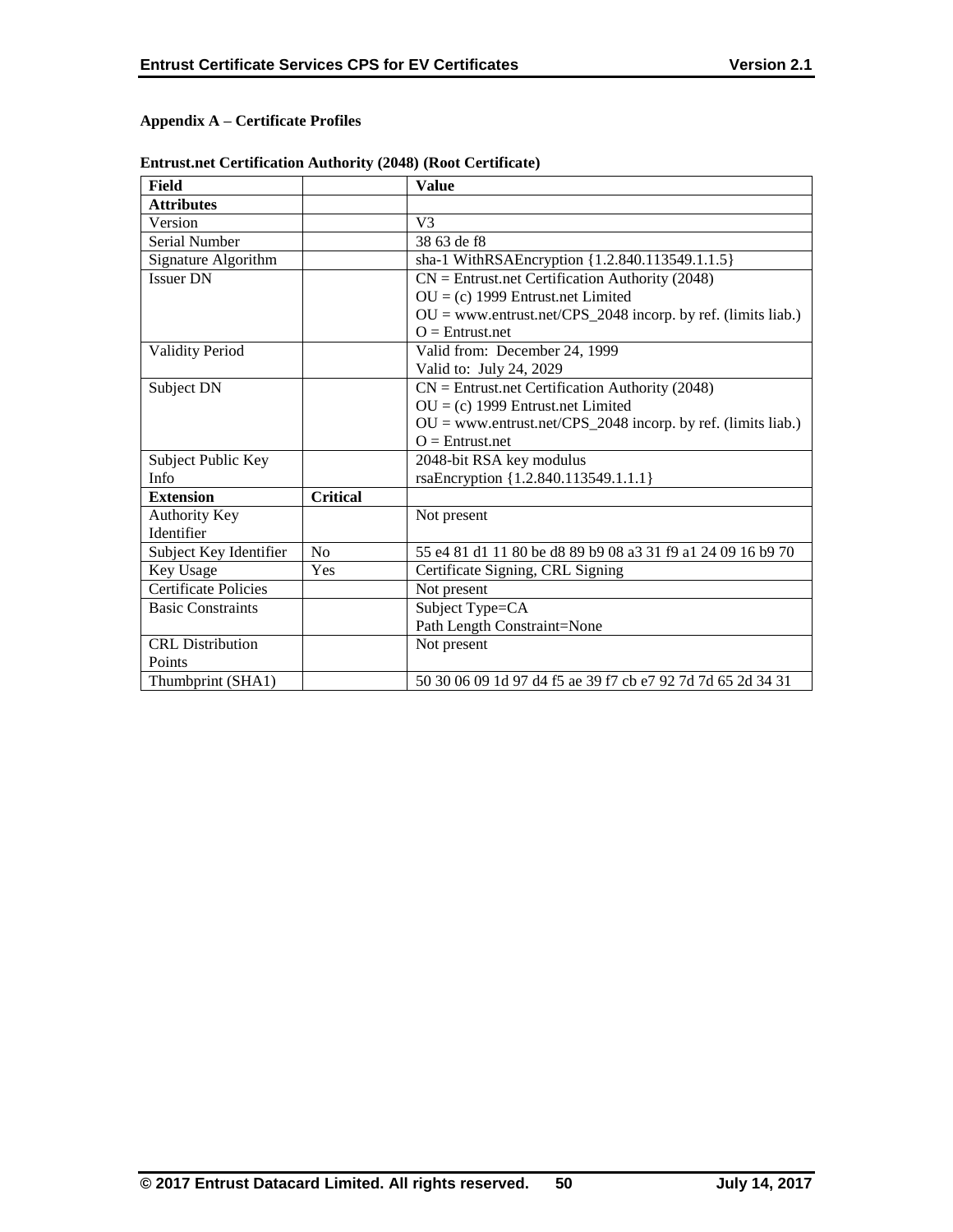| Field                      |                 | <b>Value</b>                                                |
|----------------------------|-----------------|-------------------------------------------------------------|
| <b>Attributes</b>          |                 |                                                             |
| Version                    |                 | V <sub>3</sub>                                              |
| Serial Number              |                 | 45 6b 50 54                                                 |
| Signature Algorithm        |                 | sha-1 WithRSAEncryption {1.2.840.113549.1.1.5}              |
| <b>Issuer DN</b>           |                 | $CN =$ Entrust Root Certification Authority                 |
|                            |                 | $OU = (c) 2006$ Entrust, Inc.                               |
|                            |                 | $OU =$ www.entrust.net/CPS incorporated by reference        |
|                            |                 | $O =$ Entrust, Inc.                                         |
|                            |                 | $C = US$                                                    |
| <b>Validity Period</b>     |                 | Valid from: November 27, 2006                               |
|                            |                 | Valid to: November 27, 2026                                 |
| Subject DN                 |                 | $CN =$ Entrust Root Certification Authority                 |
|                            |                 | $OU = (c) 2006$ Entrust, Inc.                               |
|                            |                 | $OU =$ www.entrust.net/CPS incorporated by reference        |
|                            |                 | $O =$ Entrust, Inc.                                         |
|                            |                 | $C = US$                                                    |
|                            |                 |                                                             |
| Subject Public Key<br>Info |                 | 2048-bit RSA key modulus                                    |
|                            | <b>Critical</b> | rsaEncryption {1.2.840.113549.1.1.1}                        |
| <b>Extension</b>           |                 |                                                             |
| <b>Authority Key</b>       | N <sub>0</sub>  | KeyID=68 90 e4 67 a4 a6 53 80 c7 86 66 a4 f1 f7 4b 43 fb 84 |
| Identifier                 |                 | bd 6d                                                       |
| Subject Key Identifier     | N <sub>0</sub>  | 68 90 e4 67 a4 a6 53 80 c7 86 66 a4 f1 f7 4b 43 fb 84 bd 6d |
| Key Usage                  | Yes             | Certificate Signing, CRL Signing                            |
| <b>Basic Constraints</b>   | Yes             | Subject Type = $CA$                                         |
|                            |                 | Path Length Constraint $=$ none                             |

## **Entrust Root Certification Authority (Root Certificate)**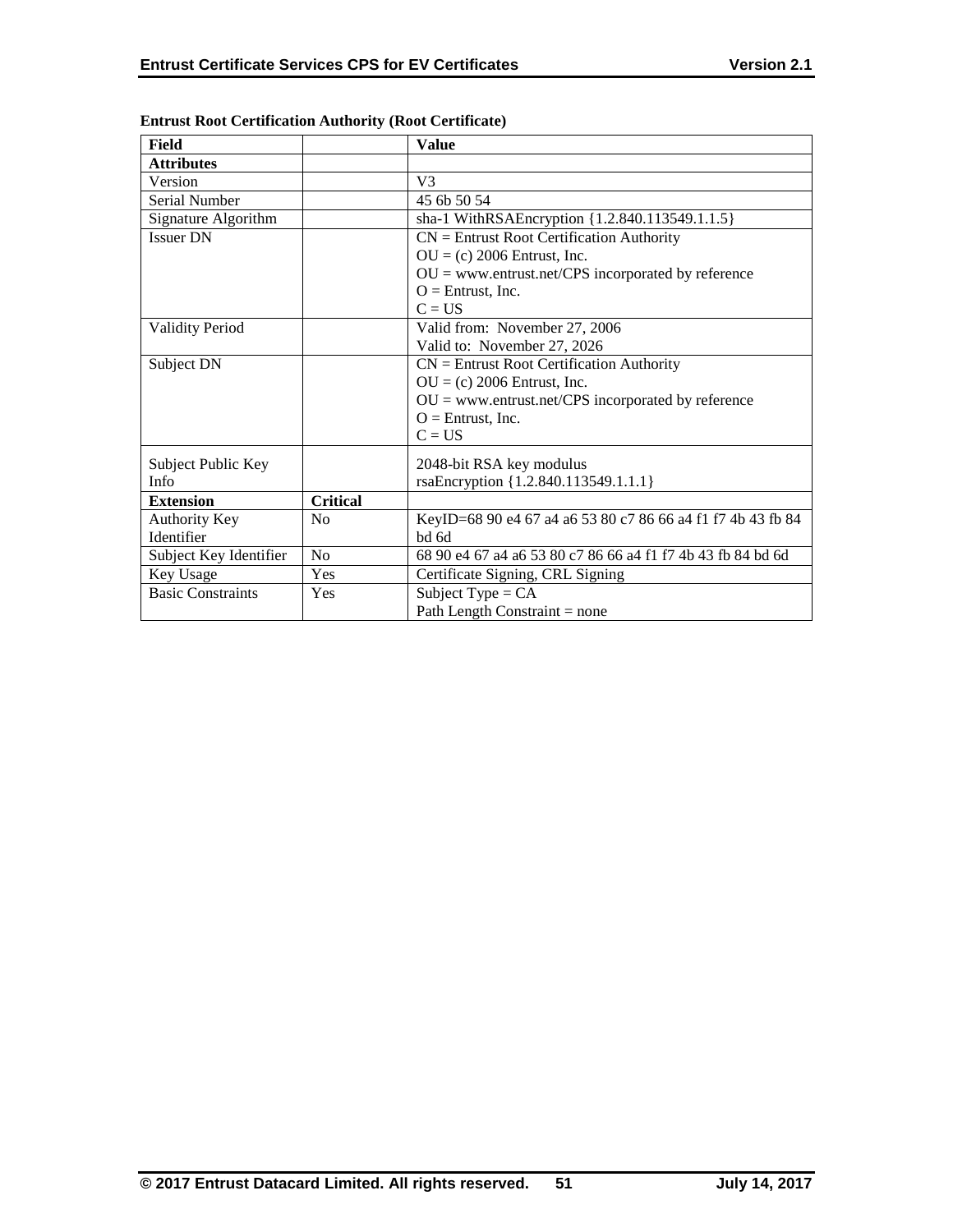| Field                    |                 | <b>Value</b>                                                |
|--------------------------|-----------------|-------------------------------------------------------------|
| <b>Attributes</b>        |                 |                                                             |
| Version                  |                 | V <sub>3</sub>                                              |
| Serial Number            |                 | 4a 53 8c 28                                                 |
| Signature Algorithm      |                 | sha-256 WithRSAEncryption                                   |
| <b>Issuer DN</b>         |                 | $CN =$ Entrust Root Certification Authority - G2            |
|                          |                 | $OU = (c) 2009$ Entrust, Inc. - for authorized use only     |
|                          |                 | $OU = See$ www.entrust.net/legal-terms                      |
|                          |                 | $O =$ Entrust, Inc.                                         |
|                          |                 | $C = US$                                                    |
| <b>Validity Period</b>   |                 | Valid from: July 7, 2009                                    |
|                          |                 | Valid to: December 7, 2030                                  |
| Subject DN               |                 | $CN =$ Entrust Root Certification Authority - G2            |
|                          |                 | $OU = (c) 2009$ Entrust, Inc. - for authorized use only     |
|                          |                 | $OU = See$ www.entrust.net/legal-terms                      |
|                          |                 | $O =$ Entrust, Inc.                                         |
|                          |                 | $C = US$                                                    |
| Subject Public Key       |                 | 2048-bit RSA key modulus                                    |
| Info                     |                 | rsaEncryption {1.2.840.113549.1.1.1}                        |
| <b>Extension</b>         | <b>Critical</b> |                                                             |
| Subject Key Identifier   | N <sub>0</sub>  | 6a 72 26 7a d0 1e ef 7d e7 3b 69 51 d4 6c 8d 9f 90 12 66 ab |
| Key Usage                | Yes             | Certificate Signing, CRL Signing                            |
| <b>Basic Constraints</b> | Yes             | Subject Type = $CA$                                         |
|                          |                 | Path Length Constraint $=$ none                             |

## **Entrust Root Certification Authority – G2 (Root Certificate)**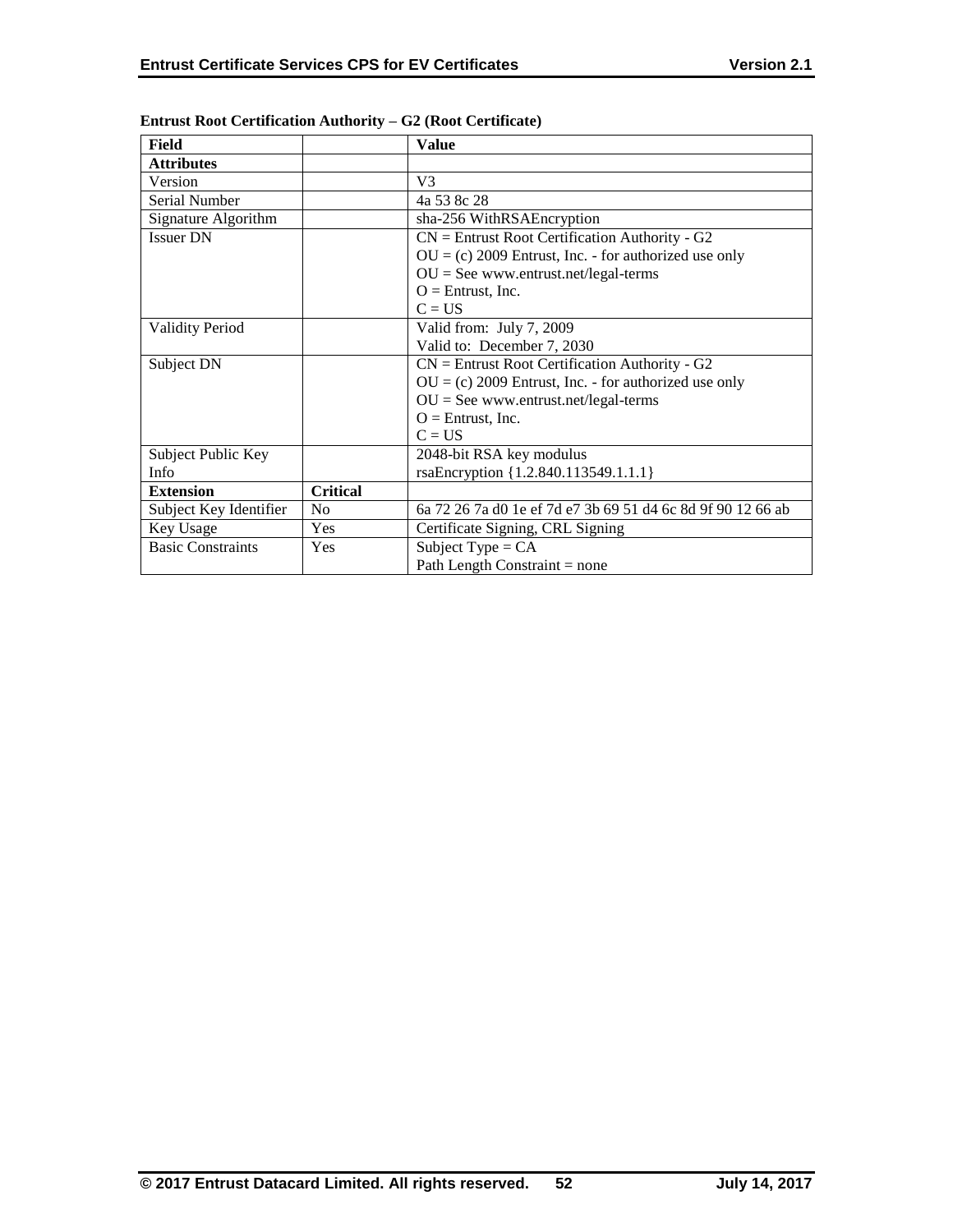| Field                             |                 | <b>Value</b>                                                                                                                                                                              |
|-----------------------------------|-----------------|-------------------------------------------------------------------------------------------------------------------------------------------------------------------------------------------|
| <b>Attributes</b>                 |                 |                                                                                                                                                                                           |
| Version                           |                 | V <sub>3</sub>                                                                                                                                                                            |
| Serial Number                     |                 | 00 a6 8b 79 29 00 00 00 00 50 d0 91 f9                                                                                                                                                    |
| Signature Algorithm               |                 | ECDSA-SHA384                                                                                                                                                                              |
| <b>Issuer DN</b>                  |                 | $CN =$ Entrust Root Certification Authority – EC1<br>$OU = (c) 2012$ Entrust, Inc. - for authorized use only<br>$OU = See$ www.entrust.net/legal-terms<br>$O =$ Entrust, Inc.<br>$C = US$ |
| <b>Validity Period</b>            |                 | Valid from: December 18, 2012<br>Valid to: December 18, 2037                                                                                                                              |
| Subject DN                        |                 | Same as Issuer DN                                                                                                                                                                         |
| Subject Public Key<br><b>Info</b> |                 | Elliptic Curve Public Key<br>SECG elliptic curve secp384r1 (aka NIST P-384)                                                                                                               |
| <b>Extension</b>                  | <b>Critical</b> |                                                                                                                                                                                           |
| Authority Key<br>Identifier       |                 | Not present                                                                                                                                                                               |
| Subject Key Identifier            | No              | b 7 63 e 7 1 a dd 8 de 9 0 8 a 6 5 5 8 3 a 4 e 0 6 a 5 0 4 1 6 5 1 1 4 2 4 9                                                                                                              |
| Key Usage                         | Yes             | Certificate Signing, CRL Signing                                                                                                                                                          |
| <b>Basic Constraints</b>          | Yes             | Subject Type=CA<br>Path Length Constraint=None                                                                                                                                            |
| <b>CRL</b> Distribution<br>Points |                 | Not present                                                                                                                                                                               |

## **Entrust Root Certification Authority – EC1 (Root Certificate)**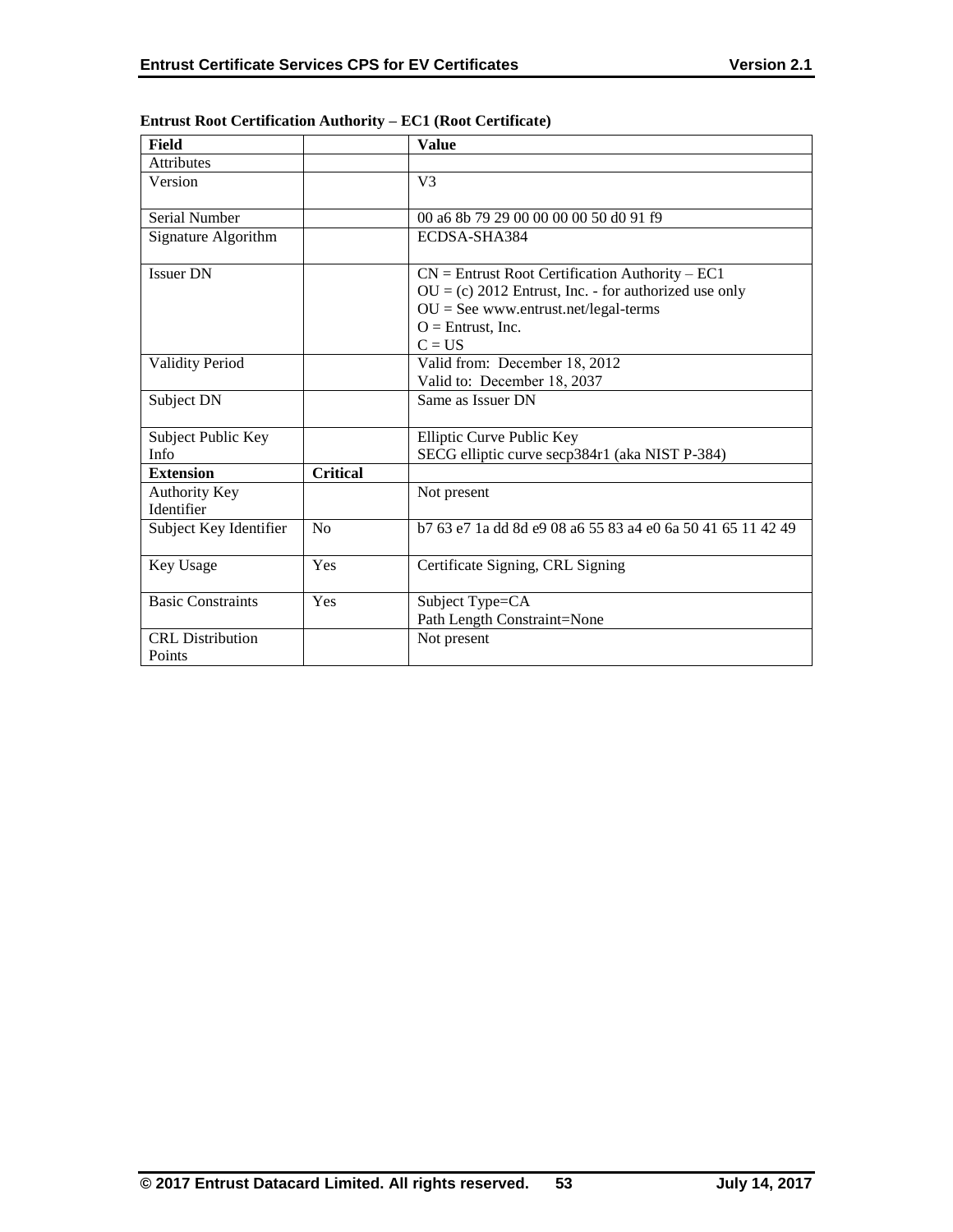| <b>Field</b>                       |                 | <b>Value</b>                                        |
|------------------------------------|-----------------|-----------------------------------------------------|
| <b>Attributes</b>                  |                 |                                                     |
| Version                            |                 | $\overline{V}$ 3                                    |
| Serial Number                      |                 | Unique number to PKI domain                         |
| Signature Algorithm                |                 | SHA-1, SHA-256 or SHA-384                           |
|                                    |                 |                                                     |
| <b>Issuer DN</b>                   |                 | Unique X.500 CA DN                                  |
| <b>Validity Period</b>             |                 | No later than 2030                                  |
|                                    |                 | notBefore and notAfter are specified                |
| Subject DN                         |                 | Unique X.500 CA DN                                  |
| Subject Public Key                 |                 | Minimum 2048-bit RSA key modulus rsaEncryption      |
| Info                               |                 | ${1.2.840.113549.1.1.1}$                            |
|                                    |                 | or ECC keys of NIST P-384, or P-521                 |
| <b>Extension</b>                   | <b>Critical</b> |                                                     |
| <b>Authority Key</b><br>Identifier | No              | Hash of the Root CA Public Key                      |
| Subject Key Identifier             | N <sub>o</sub>  | Hash of the subjectPublicKey in this certificate    |
|                                    |                 |                                                     |
| Key Usage                          | Yes             | Certificate Signing, CRL Signing                    |
| <b>Extended Key Usage</b>          | N <sub>o</sub>  | As applicable from the following:                   |
|                                    |                 | None present                                        |
|                                    |                 | Server Authentication (1.3.6.1.5.5.7.3.1)           |
|                                    |                 | Client Authentication (1.3.6.1.5.5.7.3.2)           |
|                                    |                 | Code Signing (1.3.6.1.5.5.7.3.3)                    |
| <b>Certificate Policies</b>        | No              | Policy Identifier $=$ All Issuance Policies         |
|                                    |                 | uri: set as applicable                              |
| <b>Basic Constraints</b>           | Yes             | Subject Type = $CA$                                 |
|                                    |                 | Path Length Constraint = value set as required      |
| <b>Authority Information</b>       | N <sub>o</sub>  | Access Method = On-line Certificate Status Protocol |
| Access                             |                 | (1.3.6.1.5.5.7.48.1)                                |
|                                    |                 | accessLocation: http://ocsp.entrust.net             |
| <b>CRL</b> Distribution            | N <sub>o</sub>  | http://crl.entrust.net/2048ca.crl,                  |
| Points                             |                 | http://crl.entrust.net/rootca1.crl                  |
|                                    |                 | http://crl/entrust.g2ca.crl, or                     |
|                                    |                 | http://crl.entrust.net/ec1root.crl                  |

# **Subordinate CA Certificate**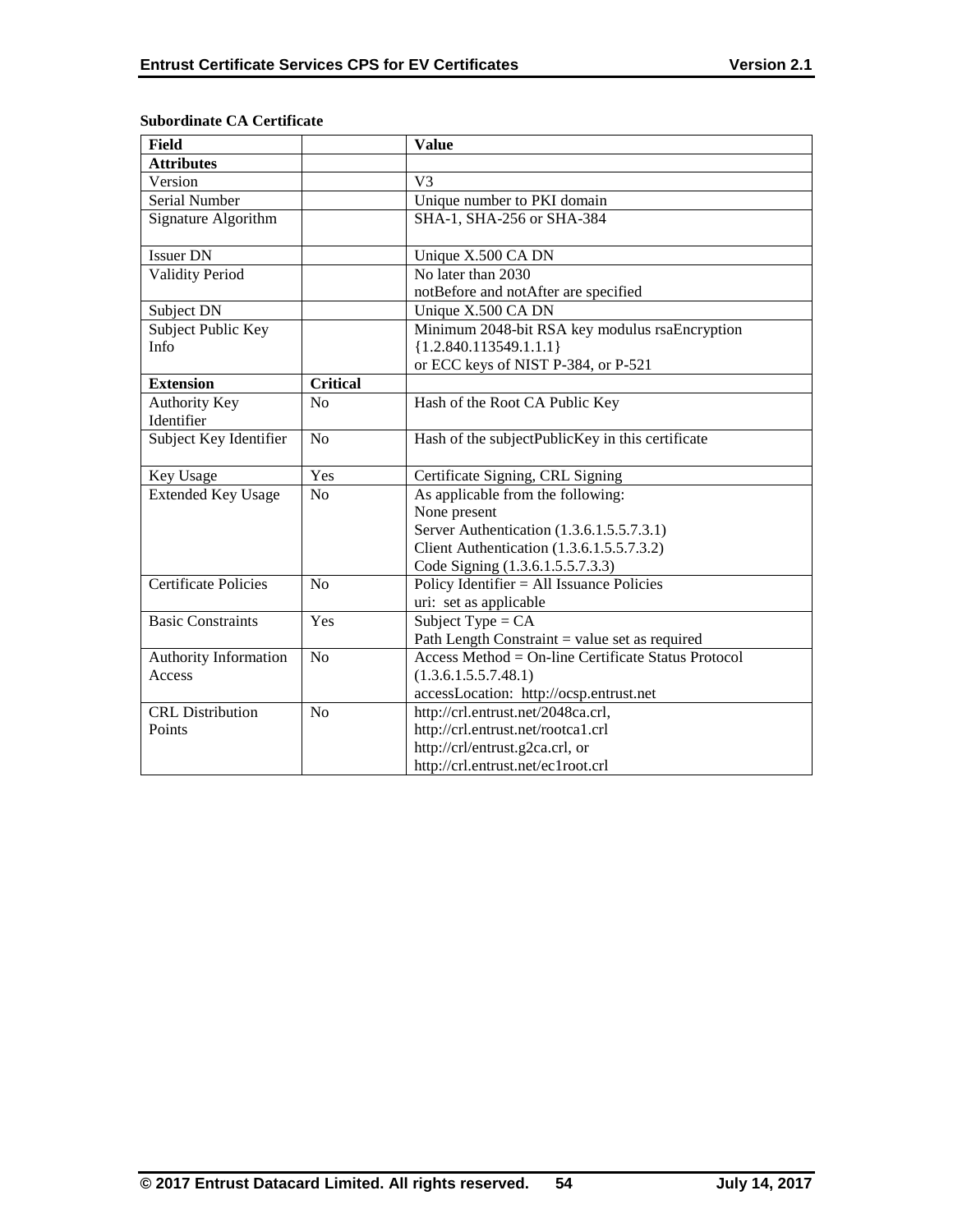| Field                       |                 | <b>Value</b>                                                                                          |
|-----------------------------|-----------------|-------------------------------------------------------------------------------------------------------|
| <b>Attributes</b>           |                 |                                                                                                       |
| Version                     |                 | V <sub>3</sub>                                                                                        |
| Serial Number               |                 | Unique number to PKI domain with 64 bits entropy                                                      |
| <b>Issuer Signature</b>     |                 | SHA-256 or SHA-384                                                                                    |
| Algorithm                   |                 |                                                                                                       |
| <b>Issuer DN</b>            |                 | Unique X.500 CA DN                                                                                    |
| <b>Validity Period</b>      |                 | No greater than 27 months                                                                             |
|                             |                 | notBefore and notAfter are specified                                                                  |
| Subject DN                  |                 | $CN = <$ DNS name of secure server> +                                                                 |
|                             |                 | serialNumber= <registration number="" of="" subscriber=""></registration>                             |
|                             |                 | $OU = coganization unit of subscripter > (optional)$                                                  |
|                             |                 | businessCatergory = $\langle$ applicable clause per the EV                                            |
|                             |                 | Guidelines>                                                                                           |
|                             |                 | $O = \left\langle \text{full legal name of subscripter} \right\rangle$                                |
|                             |                 | jurisdicationOfIncorporationLocalityName (if applicable) =                                            |
|                             |                 | <jurisdication incorporation="" locality="" of="" of<="" or="" registration="" td=""></jurisdication> |
|                             |                 | subscriber>                                                                                           |
|                             |                 | jurisdicationOfIncorporationStateOrProvinceName (if                                                   |
|                             |                 | $applicable) = \langle$ jurisdication of registration or incorporation                                |
|                             |                 | state or province of subscriber>                                                                      |
|                             |                 | jurisdicationOfIncorporationCountry = $\le$ jurisdication of                                          |
|                             |                 | registration or incorporation country of subscriber>                                                  |
|                             |                 | $L =$ <locality of="" subscriber=""></locality>                                                       |
|                             |                 | $S = \text{state}$ or province of subscriber $\text{in}$ (if applicable)                              |
|                             |                 | $C = \langle \text{country of subscripter} \rangle$                                                   |
| Subject Public Key          |                 | Minimum 2048 RSA key modulus rsaEncryption                                                            |
| Info                        |                 | ${1.2.840.113549.1.1.1}$                                                                              |
|                             |                 | or ECC keys of NIST P-256, P-384, or P-521                                                            |
| <b>Extension</b>            | <b>Critical</b> |                                                                                                       |
| Authority Key               | N <sub>o</sub>  | Hash of the CA Public Key                                                                             |
| Identifier                  |                 |                                                                                                       |
| Subject Key Identifier      | N <sub>o</sub>  | Hash of the subjectPublicKey in this certificate                                                      |
|                             |                 |                                                                                                       |
| Subject Alternative         | N <sub>o</sub>  | DNS name(s) of secure server.                                                                         |
| Name                        |                 |                                                                                                       |
| Certificate                 | N <sub>o</sub>  | 1.3.6.1.4.1.11129.2.4.2                                                                               |
| Transparency                |                 | MAY include two or more Certificate Transparency proofs                                               |
|                             |                 | from approved CT Logs.                                                                                |
| Key Usage                   | N <sub>0</sub>  | RSA keys - Digital Signature, Key Encipherment                                                        |
|                             |                 | ECC keys - Digital Signature                                                                          |
| <b>Extended Key Usage</b>   | N <sub>o</sub>  | Server Authentication (1.3.6.1.5.5.7.3.1) and/or                                                      |
|                             |                 | Client Authentication (1.3.6.1.5.5.7.3.2)                                                             |
| <b>Certificate Policies</b> | N <sub>o</sub>  | [1] Certificate Policy:                                                                               |
|                             |                 | Policy Identifier=2.16.840.1.114028.10.1.2                                                            |
|                             |                 | [1,1]Policy Qualifier Info:                                                                           |
|                             |                 | Policy Qualifier Id=CPS                                                                               |
|                             |                 | Qualifier:                                                                                            |
|                             |                 | http://www.entrust.net/rpa                                                                            |
| <b>Basic Constraints</b>    | N <sub>0</sub>  | Subject Type $=$ End Entity                                                                           |
|                             |                 | Path Length Constraint = None                                                                         |

# **EV SSL End Entity Certificate**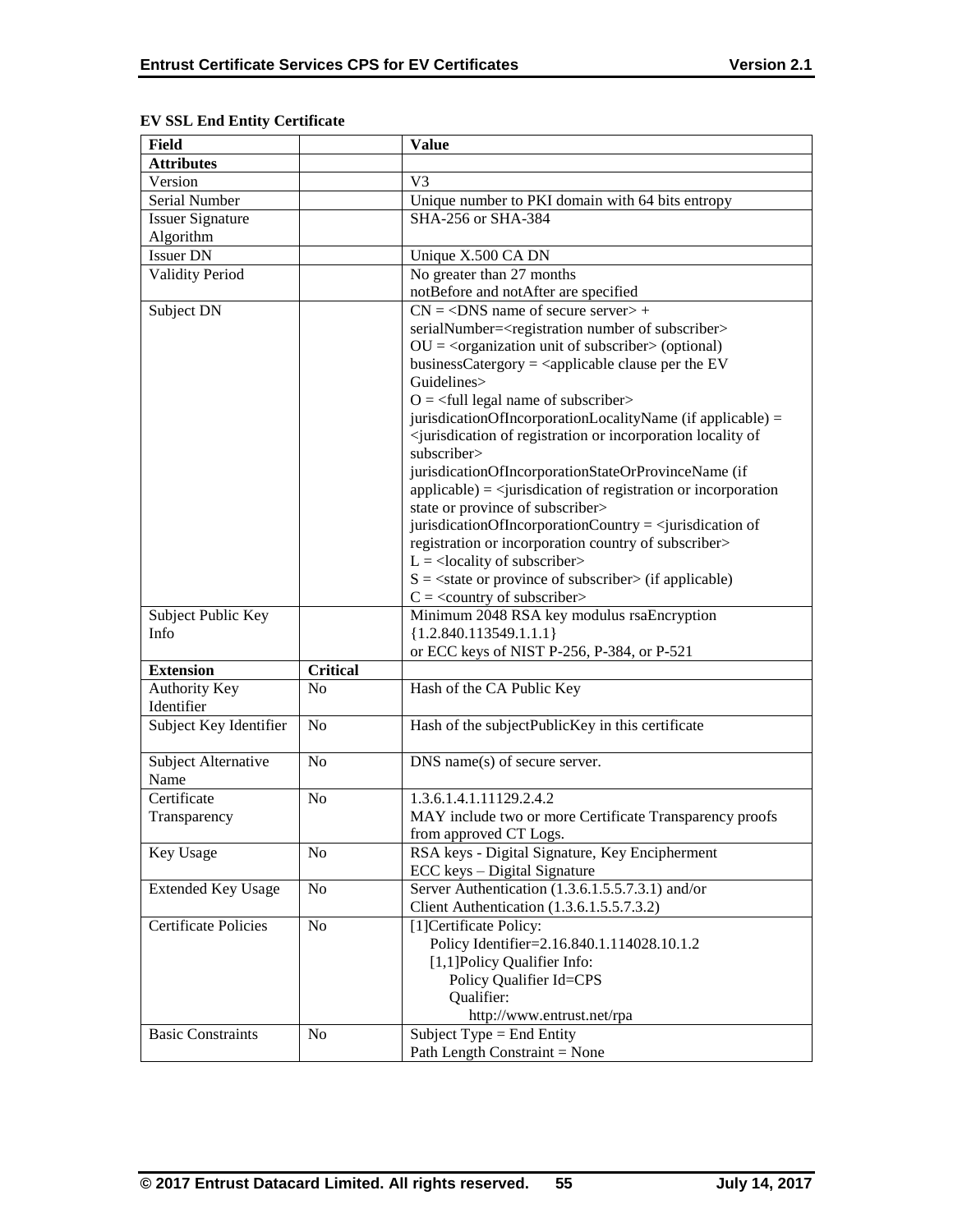| Field                        |                | Value                                                |
|------------------------------|----------------|------------------------------------------------------|
| <b>Authority Information</b> | N <sub>0</sub> | $Access Method = On-line Centlicate Status Protocol$ |
| Access                       |                | (1.3.6.1.5.5.7.48.1)                                 |
|                              |                | accessLocation: http://ocsp.entrust.net              |
|                              |                | Access Method = Certification Authority Issuer       |
|                              |                | (1.3.6.1.5.5.7.48.2)                                 |
|                              |                | accessLocation: http://aia.entrust.net/l1e-chain.cer |
|                              |                | OR http://aia.entrust.net/11e-chainsha2.cer          |
|                              |                | OR http://aia.entrust.net/11j-ec1.cer                |
|                              |                | OR http://aia.entrust.net/11m-chain256.cer           |
| <b>CRL</b> Distribution      | N <sub>0</sub> | http://crl.entrust.net/level1e.crl                   |
| Points                       |                | OR https//crl.entrust.net/level1j.crl                |
|                              |                | OR http://crl.entrust.net/level1m.crl                |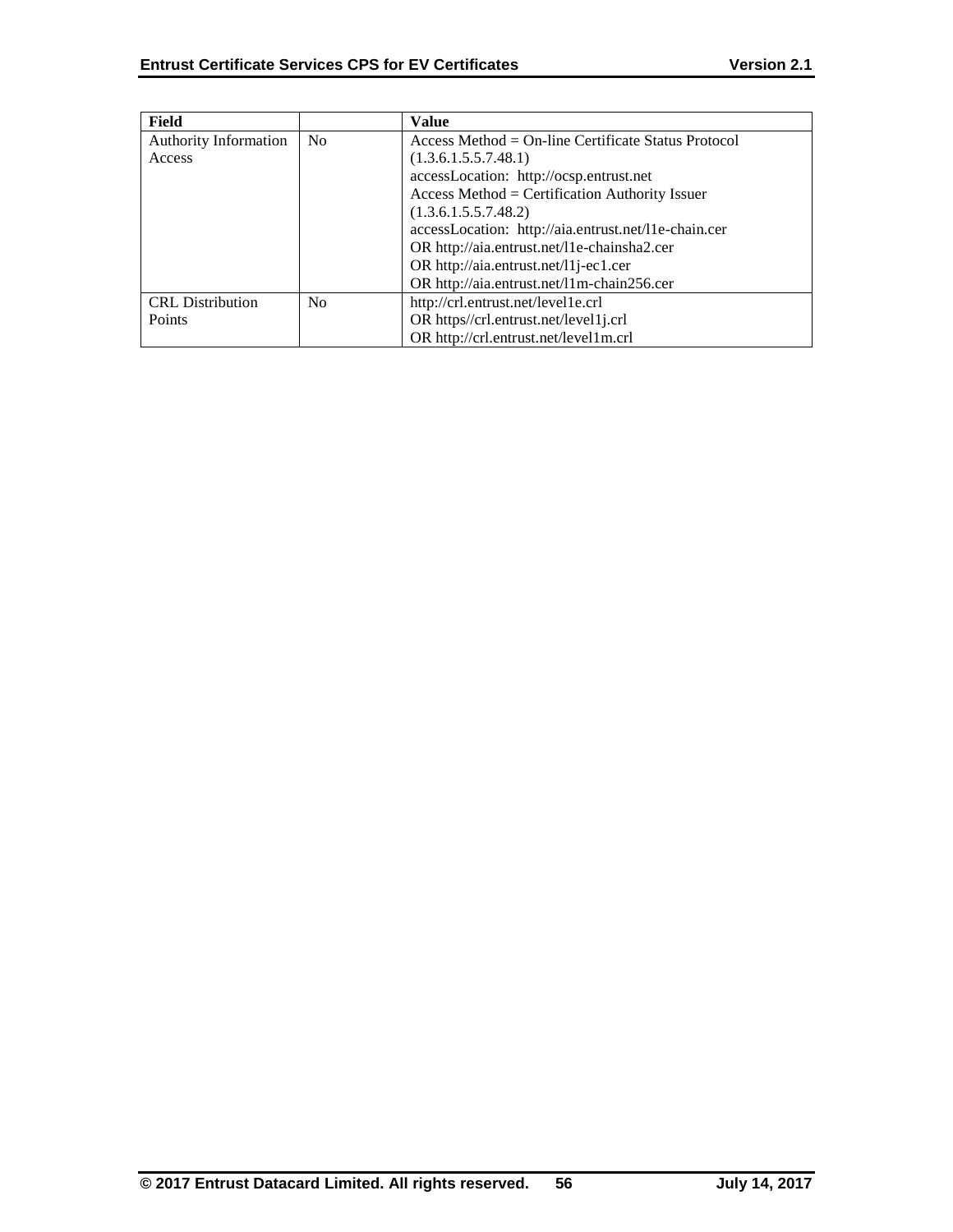| <b>Field</b>                |                | <b>Value</b>                                                                                          |
|-----------------------------|----------------|-------------------------------------------------------------------------------------------------------|
| <b>Attributes</b>           |                |                                                                                                       |
| Version                     |                | V <sub>3</sub>                                                                                        |
| Serial Number               |                | Unique number to PKI domain with 64 bits entropy                                                      |
| <b>Issuer Signature</b>     |                | $sha-256$                                                                                             |
| Algorithm                   |                |                                                                                                       |
| <b>Issuer DN</b>            |                | CN = Entrust Extended Validation Code Signing CA -                                                    |
|                             |                | EVCS <sub>1</sub>                                                                                     |
|                             |                |                                                                                                       |
|                             |                | $OU = (c) 2015$ Entrust, Inc. - for authorized use only                                               |
|                             |                | $OU = See$ www.entrust.net/legal-terms<br>$O =$ Entrust, Inc.                                         |
|                             |                | $C = US$                                                                                              |
|                             |                |                                                                                                       |
| <b>Validity Period</b>      |                | No greater than 39 months                                                                             |
|                             |                | notBefore and notAfter are specified                                                                  |
| Subject DN                  |                | $CN = \text{{\textless}}$ legal name of subscriber>                                                   |
|                             |                | serialNumber= <registration number="" of="" subscriber=""></registration>                             |
|                             |                | businessCatergory = $\langle$ applicable clause per the EV                                            |
|                             |                | Guidelines>                                                                                           |
|                             |                | $OU = corganization unit of subscripter > (optional)$                                                 |
|                             |                | $O = \left\langle \text{full legal name of subscripter} \right\rangle$                                |
|                             |                | jurisdicationOfIncorporationLocalityName (if applicable) =                                            |
|                             |                | <jurisdication incorporation="" locality="" of="" of<="" or="" registration="" td=""></jurisdication> |
|                             |                | subscriber> (optional)                                                                                |
|                             |                | jurisdicationOfIncorporationStateOrProvinceName (if                                                   |
|                             |                | $applicable) = \langle$ <i>jurisdication</i> of registration or incorporation                         |
|                             |                | state or province of subscriber> (optional)                                                           |
|                             |                | jurisdicationOfIncorporationCountry = $\le$ jurisdication of                                          |
|                             |                | registration or incorporation country of subscriber>                                                  |
|                             |                | $L =$ <locality of="" subscriber=""> (optional)</locality>                                            |
|                             |                | $S = \text{state}$ or province of subscriber (if applicable)                                          |
|                             |                | $C = \langle country\ of\ subscript\rangle$                                                           |
| Subject Public Key Info     |                | Minimum 2048-bit RSA key modulus                                                                      |
|                             |                | rsaEncryption {1.2.840.113549.1.1.1}                                                                  |
| Extension                   | Critical       |                                                                                                       |
| <b>Authority Key</b>        | N <sub>o</sub> | Hash of the CA public key                                                                             |
| Identifier                  |                |                                                                                                       |
| Subject Key Identifier      | N <sub>0</sub> | Hash of the subjectPublicKey in this certificate                                                      |
|                             |                |                                                                                                       |
|                             |                |                                                                                                       |
| Key Usage                   | Yes            | Digital Signature                                                                                     |
|                             |                |                                                                                                       |
| <b>Extended Key Usage</b>   | No             | Code Signing (1.3.6.1.5.5.7.3.3)                                                                      |
|                             |                |                                                                                                       |
| <b>Certificate Policies</b> | No             | [1] Certificate Policy:                                                                               |
|                             |                | Policy Identifier= 2.16.840.1.114028.10.1.2                                                           |
|                             |                | [1,1]Policy Qualifier Info:                                                                           |
|                             |                | Policy Qualifier Id=CPS                                                                               |
|                             |                | Qualifier: http://www.entrust.net/rpa                                                                 |
|                             |                | [2]Certificate Policy:                                                                                |
|                             |                | Policy Identifier=2.23.140.1.3                                                                        |
| <b>Basic Constraints</b>    | N <sub>0</sub> | Subject Type = End Entity                                                                             |
|                             |                | Path Length Constraint = None                                                                         |
| Authority Information       |                | Access Method = On-line Certificate Status Protocol<br>1.                                             |
| Access                      |                | (1.3.6.1.5.5.7.48.1)                                                                                  |
|                             |                | Alternative Name: URL=http://ocsp.entrust.net                                                         |

## **EV Code Signing End Entity Certificate**